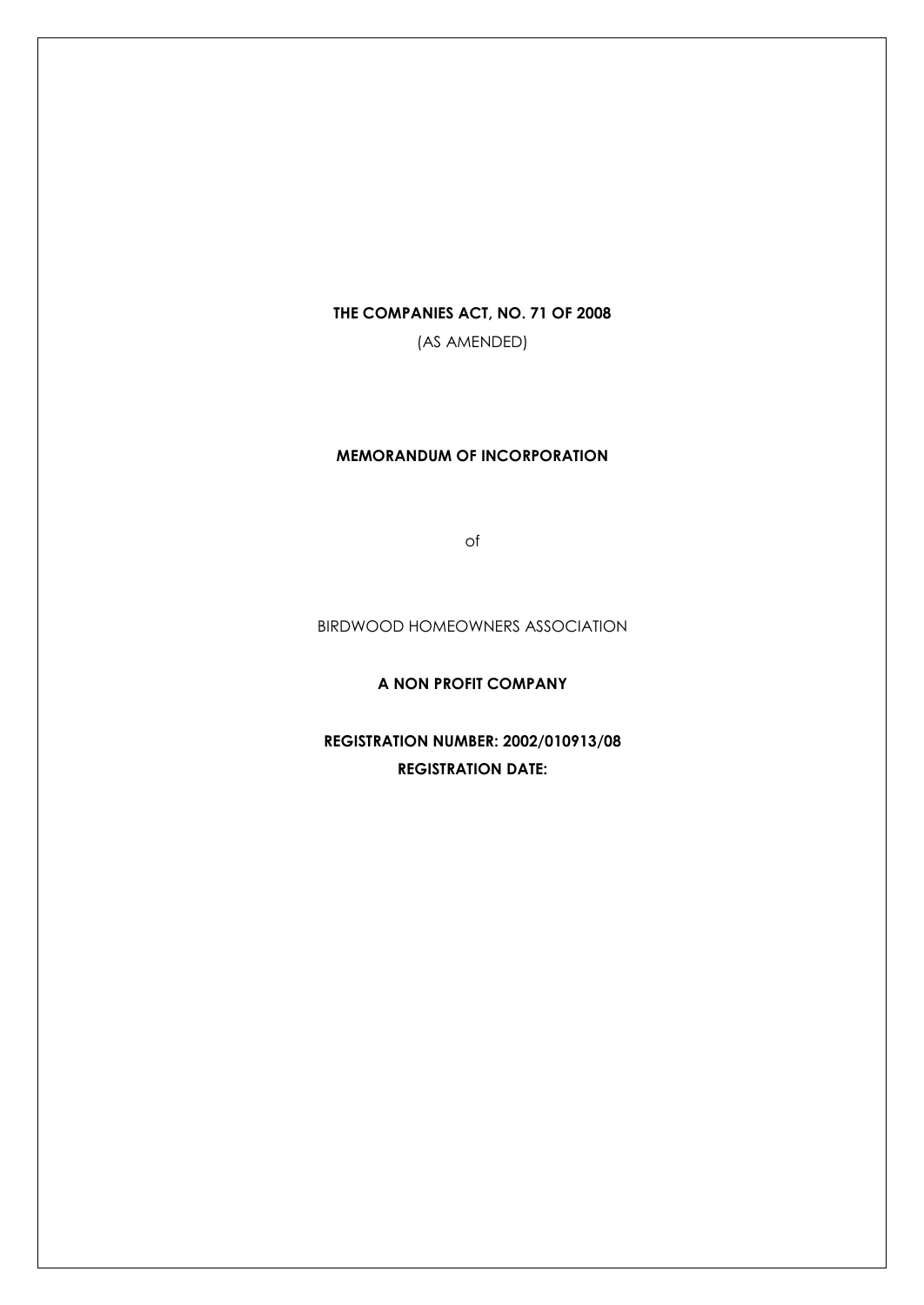### 1 **INTERPRETATION**

In this MOI, unless the context clearly indicates a contrary intention, the following words and expressions bear the meanings assigned to them and cognate expressions bear corresponding meanings:

"Act" The Companies Act, No. 71 of 2008, as amended, consolidated or re-enacted from time to time, and includes all Schedules to such Act and the Regulations

"**Board**" the Board of Directors from time to time of the Company

advancement and protection of the communal interests of the owners and occupiers of the residential properties comprised in the residential property development, know as Birdwood Estate, on IFAFI Extension 6 Registration Division J.Q. North West Province, is established and in particular, in so promoting the communal interests, to maintain and regulate the use of the common roadway, clubhouse and other property designated for communal use and to install, operate and maintain security procedures and systems **"Chairman"** Means the Chairman of the Board of **Directors** "**Commission**" the Companies and Intellectual Property Commission established by section 185 of the Act

**"Business"** to carry on the promotion,

1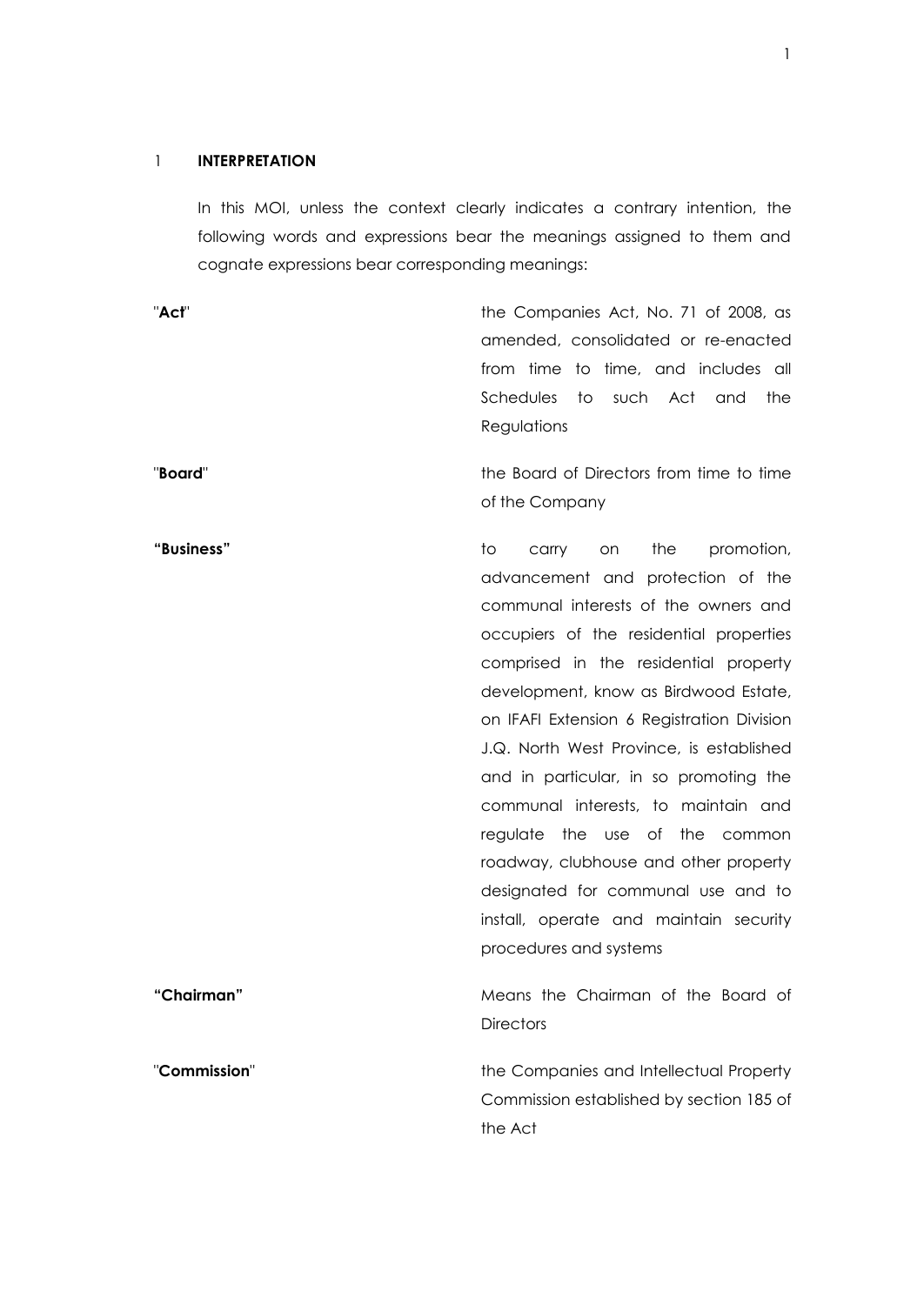| "Company"                  | the company named on the first page of<br>this document, duly incorporated under<br>registration<br>number<br>endorsed<br>the<br>thereon                                                                                                                                                                                                        |
|----------------------------|-------------------------------------------------------------------------------------------------------------------------------------------------------------------------------------------------------------------------------------------------------------------------------------------------------------------------------------------------|
| "Director"                 | of<br>the<br>member<br><b>Board</b><br>as<br>a<br>contemplated in section 66 of the Act, or<br>an alternate Director, and includes any<br>person occupying the position of a<br><b>Director</b><br>alternate<br>Director,<br>$\mathsf{or}$<br>by<br>whatever name designated                                                                    |
| "Effective Date"           | The Signature Date                                                                                                                                                                                                                                                                                                                              |
| "Electronic Communication" | has the meaning set out in section 1 of<br>Electronic Communications<br>the<br>and<br>Transactions Act, No 25 of 2002                                                                                                                                                                                                                           |
| "Encumbrance"              | any right of first refusal, purchase right,<br>option or any other restriction of any kind<br>on ownership, transfer, use, possession,<br>receipt of income from or any other<br>exercise of any attribute of ownership,<br>including any mortgage, pledge, lien or<br>other security interest                                                  |
| "IFRS"                     | International Financial Reporting<br>the<br>Standards, as adopted from time to time<br>Board of the<br>International<br>the<br>by<br>Accounting Standards Committee, or its<br>successor body, and approved for use in<br>South Africa from time to time by the<br>Financial Reporting Standards Council<br>established in terms of section 203 |
| "Levy"                     | means a penalty levy (late building)<br>and/or a normal monthly levy levied                                                                                                                                                                                                                                                                     |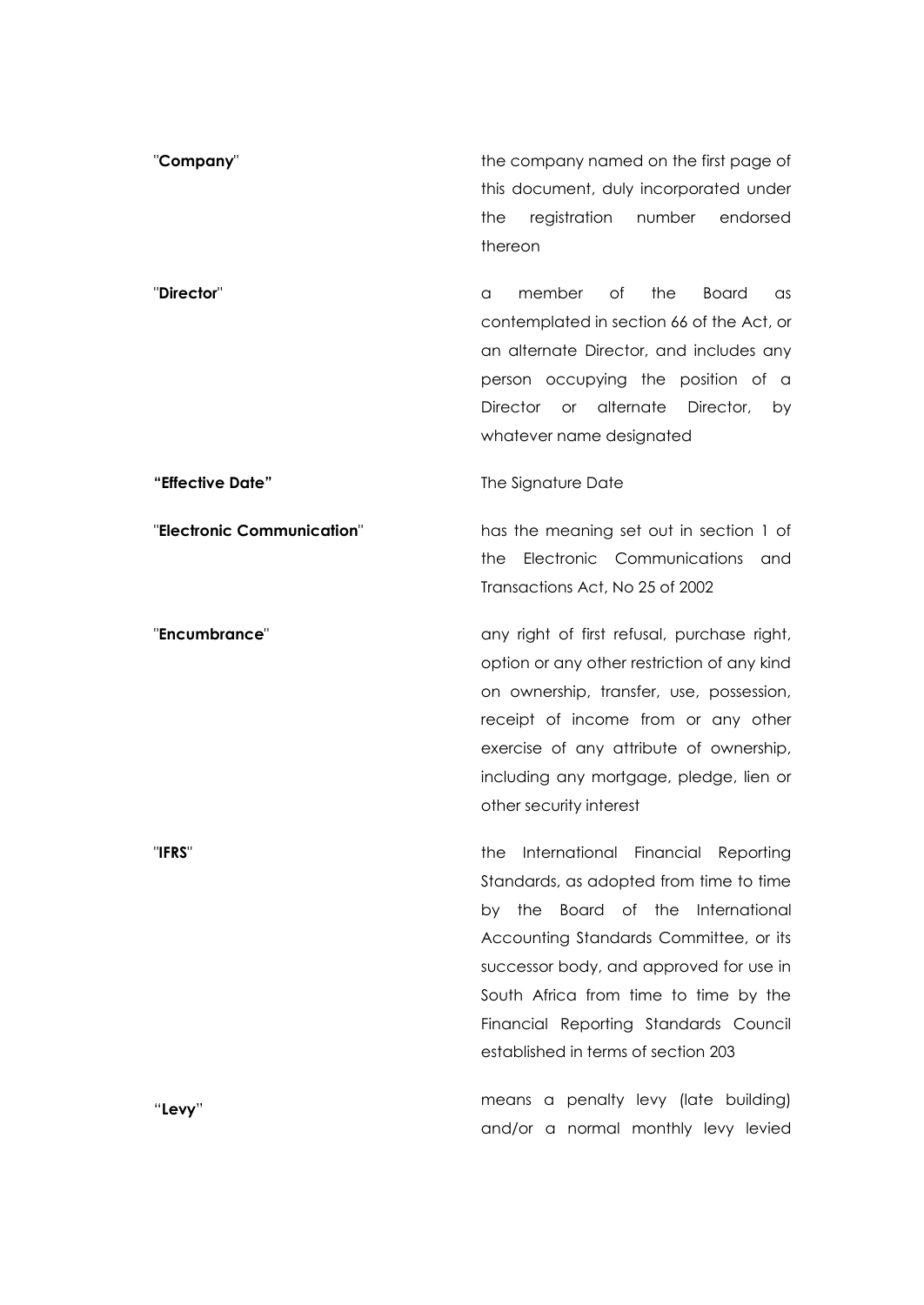against a member's account

| "Local Authority" | means the Madibeng Local Municipality                                                                                                                            |
|-------------------|------------------------------------------------------------------------------------------------------------------------------------------------------------------|
| "Managing Agent"  | means any person or body appointed by<br>the Company as an independent<br>contractor to undertake any of the<br>functions of the Company                         |
| "Regulations"     | the regulations published in terms of the<br>Act from time to time                                                                                               |
| "Republic"        | the Republic of South Africa                                                                                                                                     |
| "Rules"           | means any rules made in respect of the<br>Company from time to time<br>$\alpha$ s<br>contemplated in section $15(3)$ to $(5)$ of<br>the Act and clause 26 hereof |

In this MOI, unless the context clearly indicates otherwise:

- 1.1 words and expressions defined in the Act and which are not defined herein shall have the meanings given to them in the Act;
- 1.2 a reference to a section by number refers to the corresponding section of the Act notwithstanding the renumbering of such section after the date on which the Company is incorporated;
- 1.3 in any instance where there is a conflict between a provision (be it expressed, implied or tacit) of this MOI and;
- 1.3.1.1 a provision of any other agreement entered into by the Company the provisions of this MOI shall prevail to the extent of the conflict;
- 1.3.1.2 an alterable or elective provision of the Act, the provision of this MOI shall prevail to the extent of the conflict; and
- 1.3.1.3 an unalterable or non-elective provision of the Act, the unalterable or non-elective provision of the Act shall prevail to the extent of the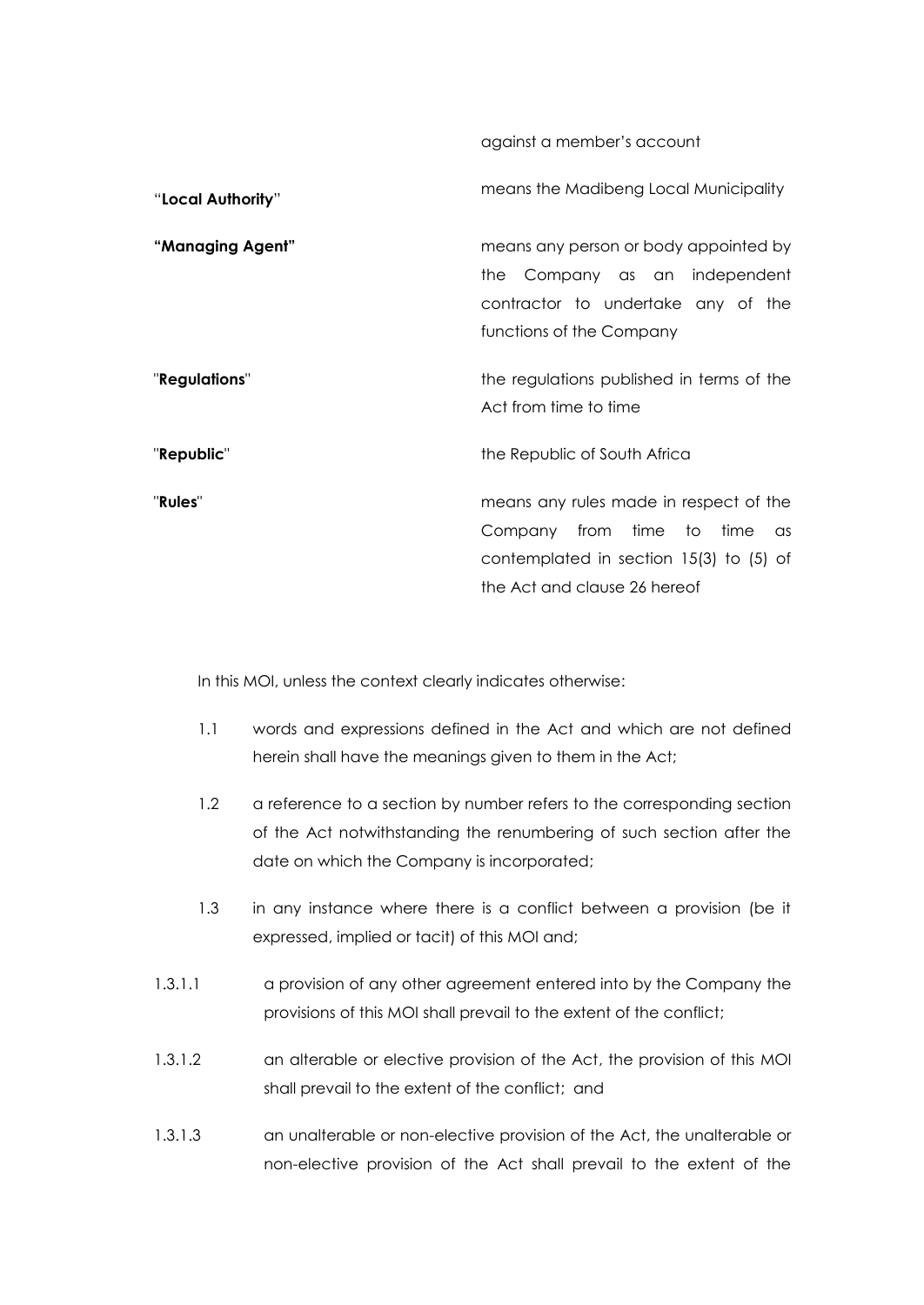conflict;

- 1.4 clause headings are for convenience only and are not to be used in its interpretation;
- 1.5 an expression which denotes:
- 1.5.1 any gender includes the other genders;
- 1.5.2 a natural person includes a juristic person and vice versa; and
- 1.5.3 the singular includes the plural and vice versa.
- 1.6 if the due date for performance of any obligation in terms of this MOI is a day which is not a business day then (unless otherwise stipulated), the due date for performance of the relevant obligation shall be the immediately succeeding business day;
- 1.7 any words or expressions defined in any clause shall, unless the application of any such word or expression is specifically limited to that clause, bear the meaning assigned to such word or expression throughout the whole of this MOI;
- 1.8 any reference to a notice shall be construed as a reference to a written notice, and shall include a notice which is transmitted electronically in a manner and form such that the notice can conveniently be printed by the recipient within a reasonable time and at a reasonable cost.
	- 1.9 Any reference in this MOI to:
		- 1.9.1 "days" shall be construed as calendar days unless qualified by the word "business", in which instance a "business day" will be any day other than a Saturday, Sunday or public holiday as gazetted by the government of the Republic from time to time;
		- 1.9.2 "law" means any law of general application and includes the common law and any statute, constitution, decree, treaty, regulation, directive, ordinance, by-law, order or any other enactment of legislative measure of government (including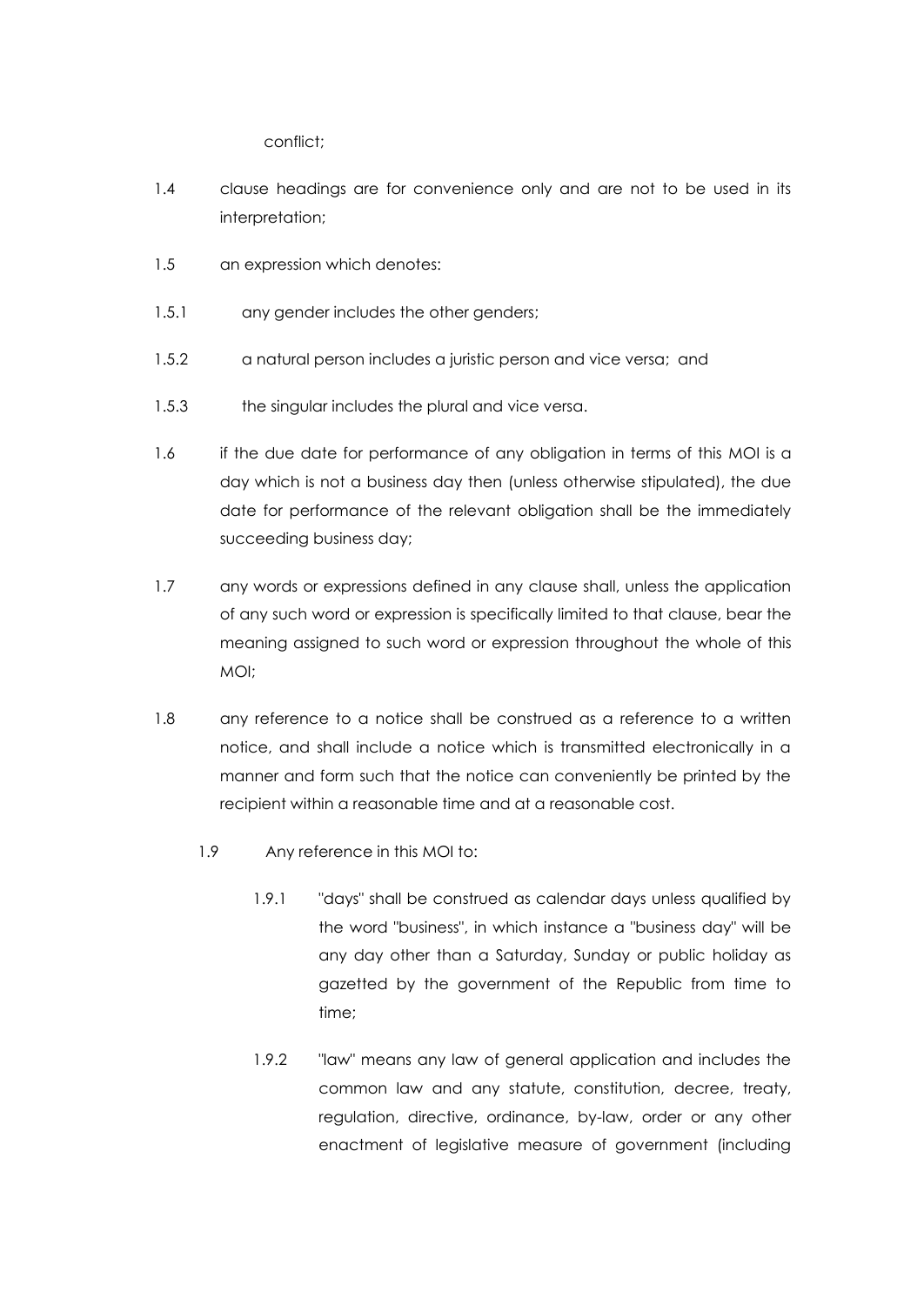local and provincial government) statutory or regulatory body which has the force of law and a reference to any statutory enactment shall be construed as a reference to that enactment as amended or substituted from time to time;

- 1.9.3 "writing" means legible writing and in English and includes printing, typewriting, lithography or any other mechanical process, as well as any electronic communication in a manner and a form such that it can conveniently be printed by the recipient within a reasonable time and at a reasonable cost.
- 1.10 The words "include" and "including" mean "include without limitation" and "including without limitation". The use of the words "include" and "including" followed by a specific example or examples shall not be construed as limiting the meaning of the general wording preceding it.
- 1.11 Unless otherwise provided in this MOI or the Act, defined terms appearing herein in title case shall be given their meaning as defined, while the same terms appearing in lower case shall (except where defined in the Act) be interpreted in accordance with their plain English meaning.
- 1.12 Where a particular number of business days is provided for between the happening of one event and another, the number of days must be calculated by excluding the day on which the first event occurs and including the day on which or by which the second event is to occur.
- 1.13 Where figures are referred to in numerals and in words, and there is any conflict between the two, the words shall prevail, unless the context indicates a contrary intention.
- 1.14 Any reference herein to "this MOI" shall be construed as a reference to this MOI as amended from time to time.
- 1.15 Whenever any person is required to act "as an expert and not as an arbitrator" in terms of this MOI, then:
	- 1.15.1 the determination of the expert shall (in the absence of manifest error) be final and binding;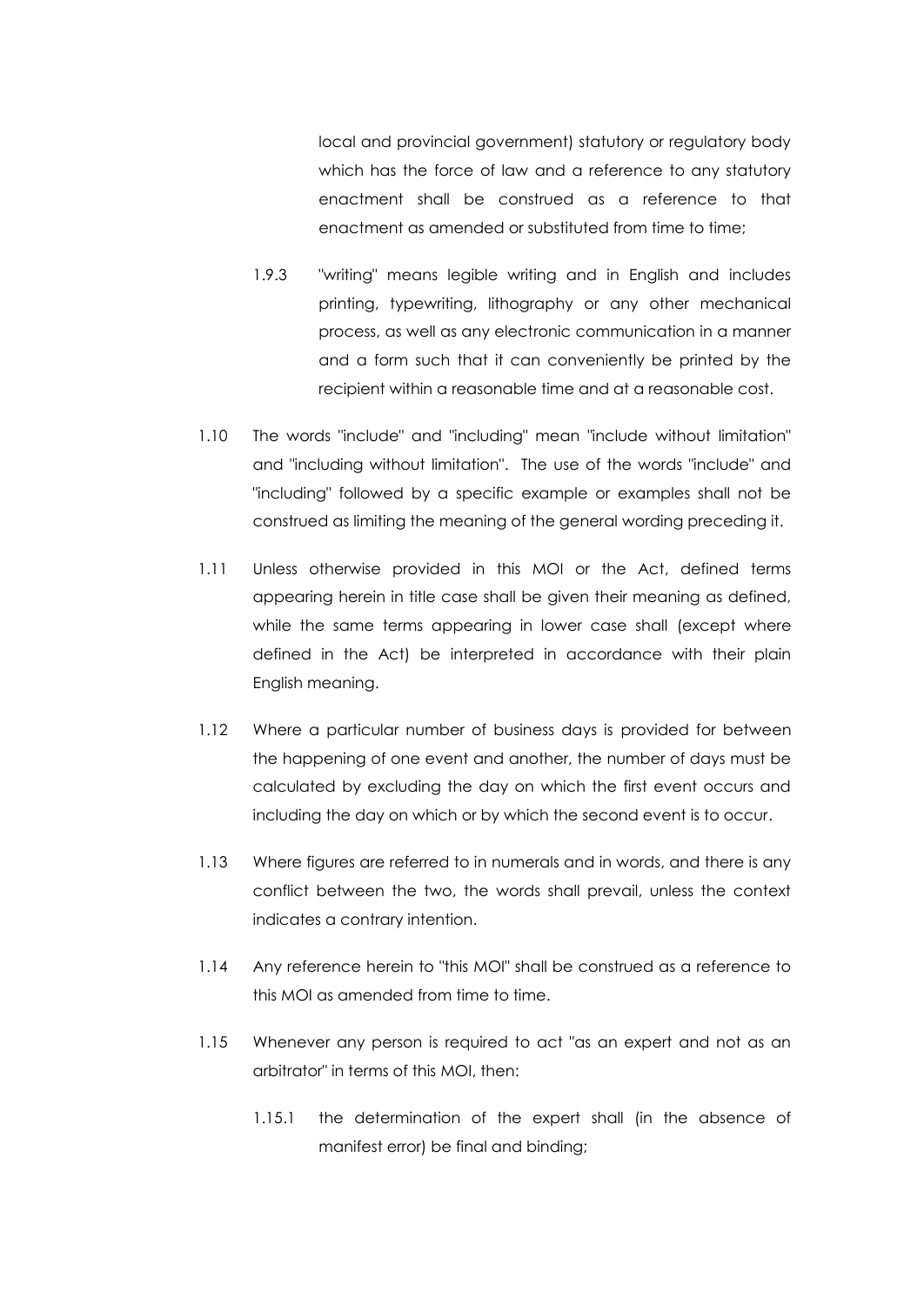- 1.15.2 subject to any express provision to the contrary, the expert shall determine the liability for his or its charges, which shall be paid accordingly;
- 1.15.3 the expert shall be entitled to determine such methods and processes as he or it may, in his or its sole discretion, deem appropriate in the circumstances provided that the expert may not adopt any process which is manifestly biased, unfair or unreasonable;
- 1.15.4 the expert shall consult with the relevant parties (provided that the extent of the expert's consultation shall be in his or its sole discretion) prior to rendering a determination; and
- 1.15.5 having regard to the sensitivity of any confidential information, the expert shall be entitled to take advice from any person considered by him or it to have expert knowledge with reference to the matter in question.

# 2 **JURISTIC PERSONALITY AND INCORPORATION**

- 2.1 The Company is pre-existing and is incorporated as a Non Profit Company, as defined in the Act.
- 2.2 The Company is incorporated in accordance with, and governed by:-
- 2.2.1 the unalterable provisions of the Act, that are applicable to Non Profit Companies;
- 2.2.2 the alterable provisions of the Act, that are applicable to Non Profit Companies, subject to any limitation, extension, variation or substitution set out in this MOI; and
- 2.2.3 the provisions of this MOI.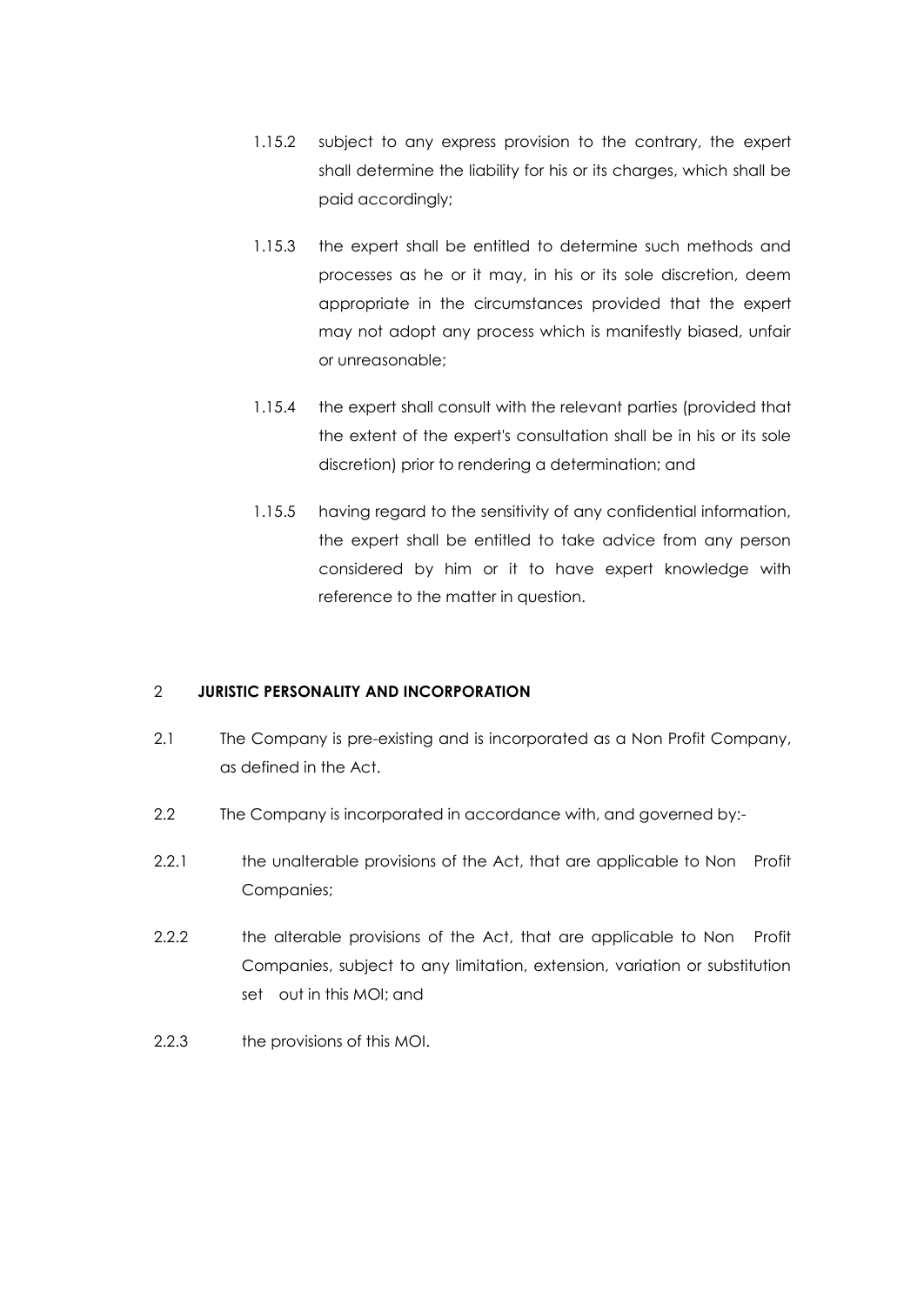#### 3 **MEMBERSHIP**

- 3.1 When a person becomes the registered owner of any land in the scheme, he shall *ipso facto* become a member of the Company and when he ceases to be an owner of any such land, he shall *ipso facto* cease to be a member of the Company.
- 3.2 Where any land in the scheme is owned by more than one person, all the registered owners of the land shall together be deemed to be one member of the Company and shall have the rights and obligations of one member of the Company, provided however that all co-owners of any land shall be jointly and severally liable for the due performance of any obligation to the Company.

## 4 **RIGHTS AND OBLIGATIONS OF MEMBERS**

- 4.1 No member shall let or otherwise part with occupation of any land in the scheme, whether temporarily or otherwise, unless he has agreed in writing with the proposed occupier of such premises as a *stipulatio alteri* in favour of the Company that such occupier shall be bound by all the terms and conditions of the MOI and Rules of the Company and such written agreement is lodged with the Company prior to the proposed occupier taking occupation of the premises in question.
- 4.2 A registered owner of any land in the scheme may not resign as a member of the Company.
- 4.3 The rights and obligations of a member shall not be transferable.
- 4.4 A member shall not sell or otherwise agree to alienate any land unless it is a condition of such agreement that:
- 4.4.1 The persons to whom the land is to be sold is otherwise to be alienated ("the transferee") has bound himself, to the satisfaction of the Company, as a contract for the benefit of the Company, to become a member of the Company upon transfer of the land to him;
- 4.4.2 The registration of transfer of the land to the transferee shall *ipso facto*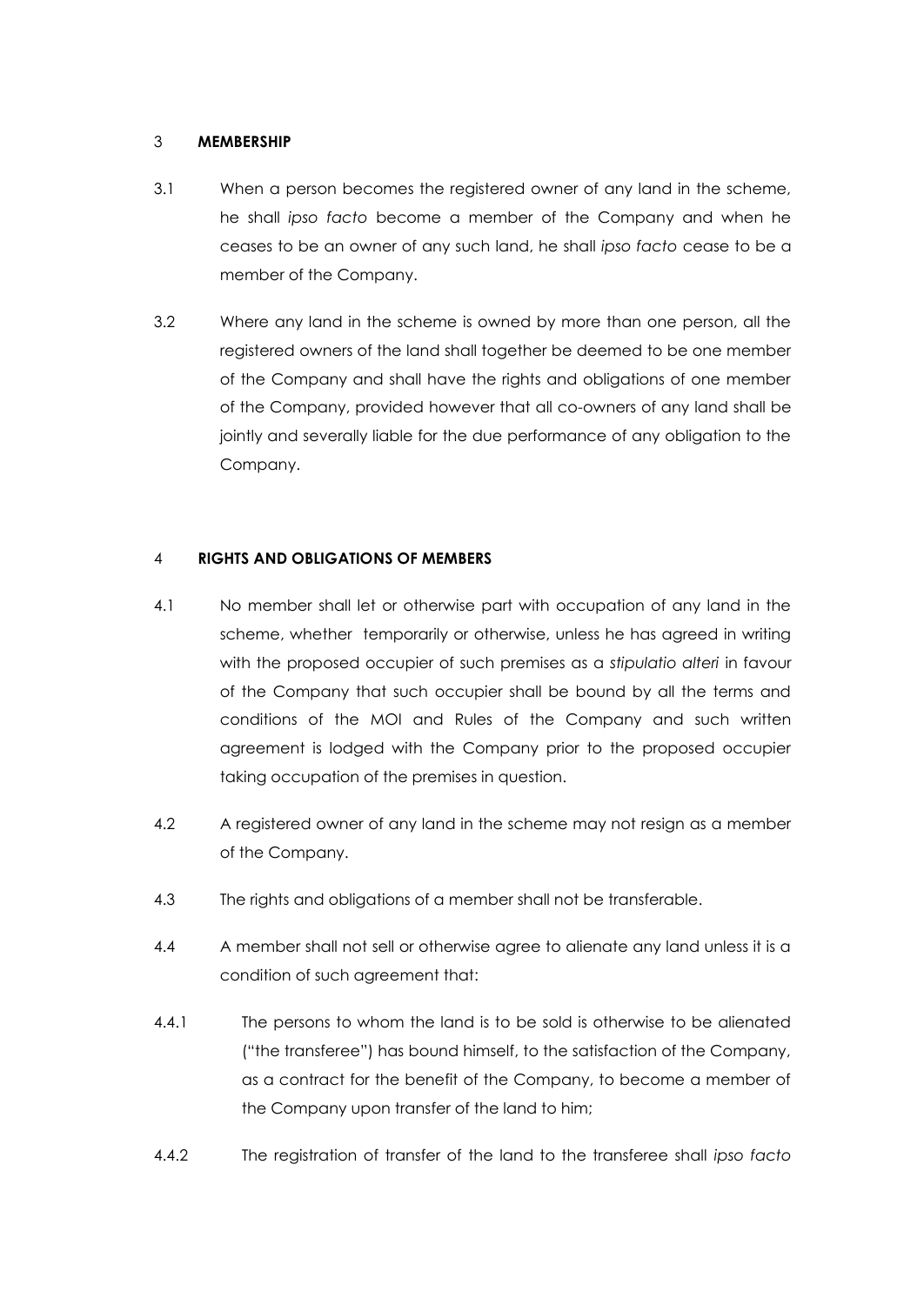constitute transferee as a member of the Company.

- 4.5 Subject to the obligations of membership prescribed in this MOI, every member shall:
- 4.5.1 Further, to the best of his ability, the objects and interests of the Company;
- 4.5.2 Observe all rules made by the Company in general meeting or by the Directors;
- 4.5.3 Subject to the provisions of clause below, pay all levies due by the member to the Company;
- 4.5.4 Sign all documents and do all things necessary to enable whatever servitudes may be required for services to be registered whether over or in favour of the access portion or any other portion in the scheme, including the provision of security facilities.
- 4.6 Subject to the rights of membership prescribed by the Act and by this MOI, membership shall confer upon each member the following individual rights:
- 4.6.1 Subject to the provisions of clause below, the right to nominate and elect the Directors of the Company;
- 4.6.2 The right to receive copies of the annual financial statements of the Company;
- 4.6.3 Subject to the provisions of clause below, the right to receive notice of, attend, speak and vote a general meetings of the Company.
- 4.7 Nothing contained in this MOI shall prevent a member of ceding his rights in terms of this MOI as security to the mortgagee of that member's land in the scheme.

## 5 **LIMITATION OF LIABILITY**

No person shall, solely by reason of being an incorporator, member or Director of the Company, be liable for any liabilities or obligations of the Company.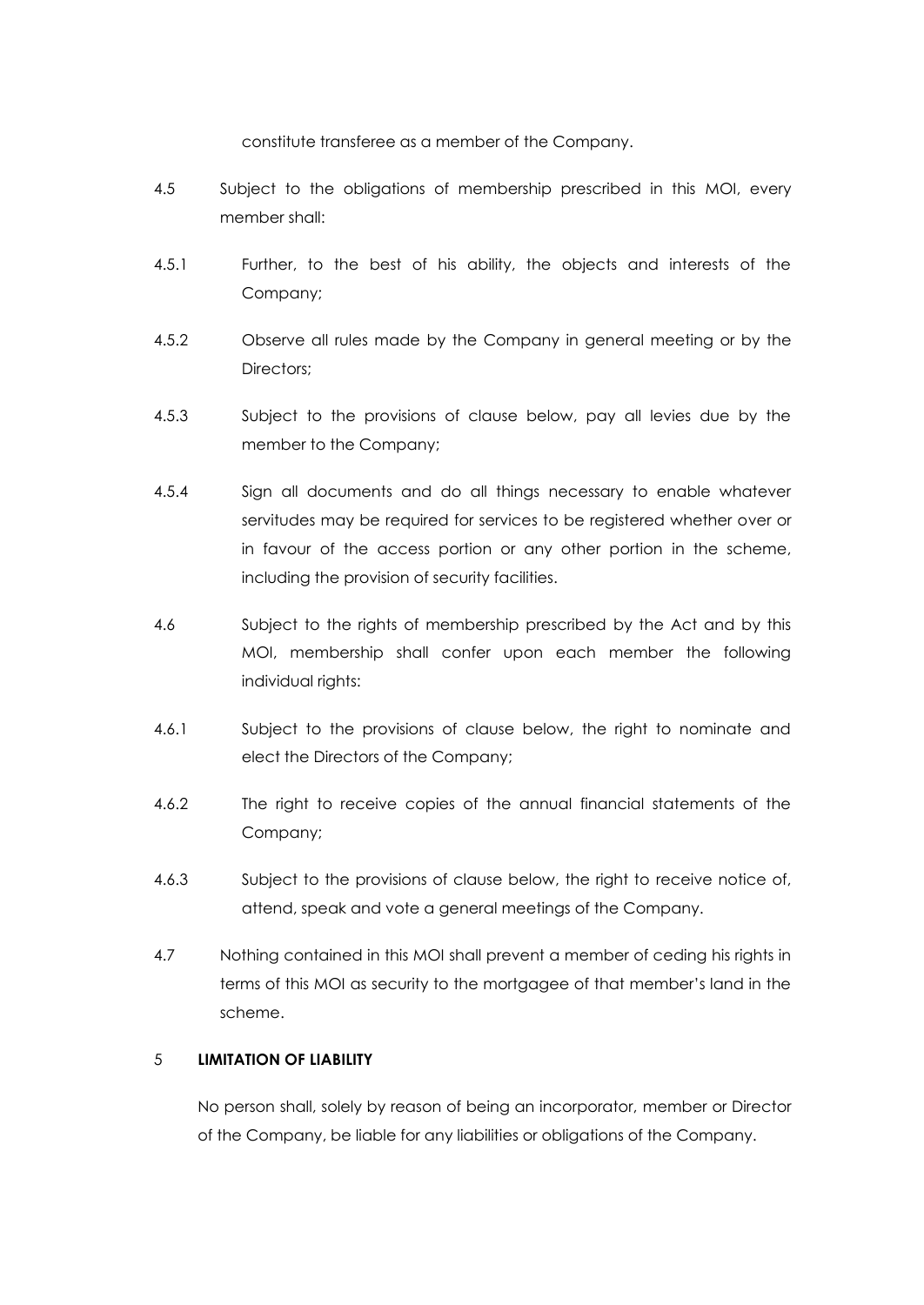## 6 **POWERS OF THE COMPANY**

- 6.1 The Company has all of the legal powers and capacity contemplated in the Act, and no provision contained in this MOI should be interpreted or construed as negating, limiting, or restricting those powers in any way whatsoever.
- 6.2 The legal powers and capacity of the Company are not subject to any restrictions, limitations or qualifications, as contemplated in section 19(1)(b)(ii) of the Act.
- 6.3 The Company is not subject to any provision contemplated in section 15 (2)(b) or (c). The Company is subject to the provision contemplated in section 15 (2)(b) or (c), as set out in Part B of Schedule 1.
- 6.4 Upon dissolution of the Company, its net assets must be distributed in the manner determined in accordance with :
	- (a) Item 1(4)(b) of Schedule 2 of the Companies Act, 2008; and
	- (b) the provisions, if any, set out in Part C of Schedule 1 of this Memorandum.
- 6.5 The specific powers or part of of any specific powers of the Company set out in Schedule 2 of the Act, are to be modified as follows:

"To manage, insure, lease, mortgage, grant a servitude over, dispose of, work, develop, build on or improve its undertaking or all or any part of its property and assets."

and

"To renumerate any person or persons in cash for services rendered in the pursuance of the Company's activities."

# <span id="page-9-1"></span>7 **LEVIES**

<span id="page-9-0"></span>7.1 The Directors may from time to time determine the levies payable by the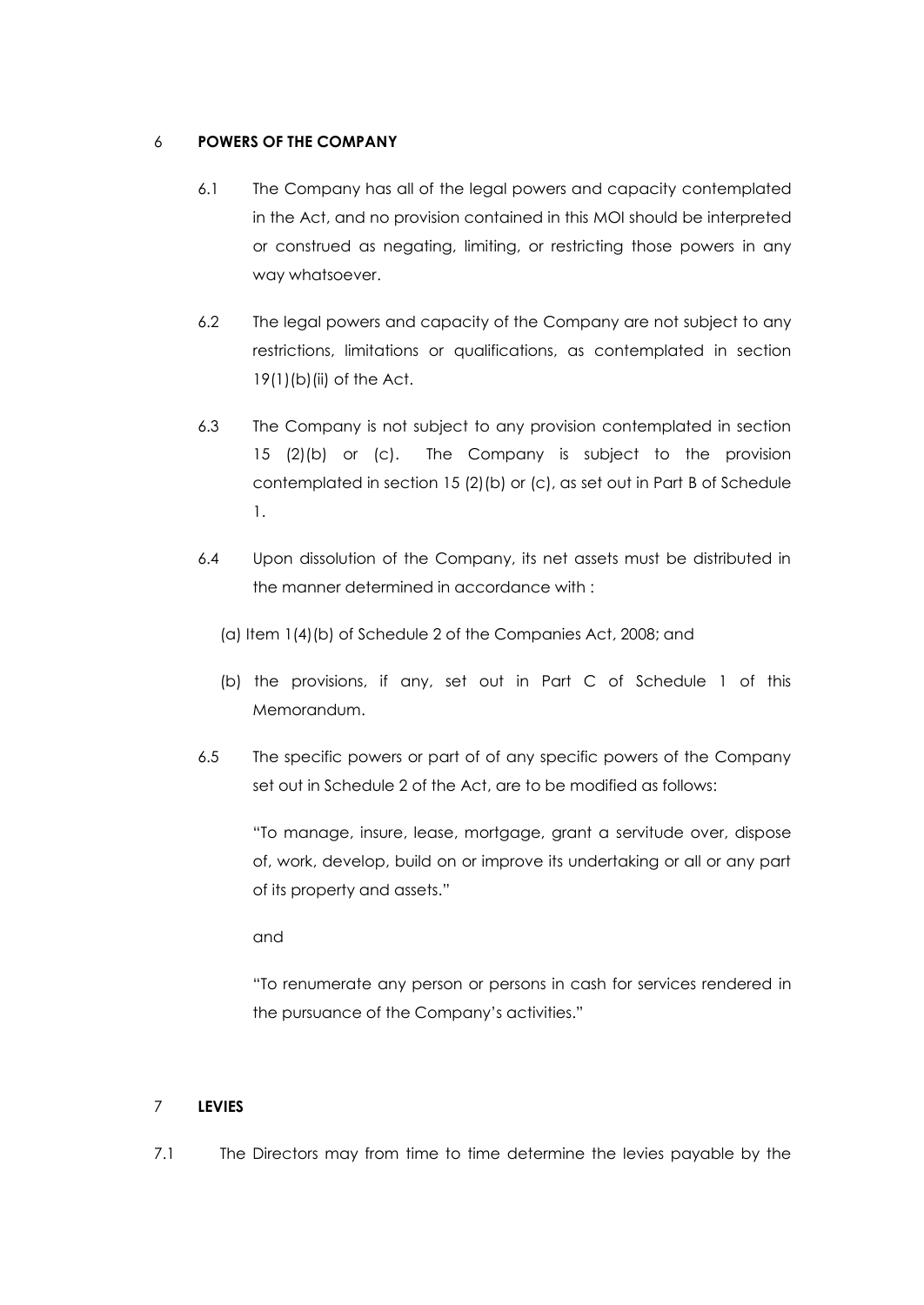members for the purpose of meeting all the expenses which the Company has incurred or to which the Directors reasonably anticipate the Company will incur in attainment of its objects or pursuit of its business.

- 7.2 The members, save for the owners of the property who shall have no liability in this regard, shall be laible in respect of any levy made in terms of [7.1in](#page-9-0) equal shares, provided that any member who is the registered owner of more than one piece of land shall be laible to make payment of such share of the levy in respect of each piece of land pwned by him.
- 7.3 These expenses shall include, but not be limited to, the cost of maintaining the internal and external gardens on the common property, water features, pavements, external boundary walls, security systems, costs of manning the guardhouse, the general maintenance of the clubhouse, swimming pool, squash court, gym, tennis courts, and other communal amenities, insurance costs and all and any other administration costs of the Company or its nominated managing agent, in its stead.
- 7.4 The Directors shall, thirty days after the annual general meeting, or so soon thereafter as is reasonably possible, prepare and serve upon every member at the address chosen by him, an estimate in reasonable detail of the amount which shall be required by the Company to meet the expenses for the next financial year and shall specify seperately, such estimated deficiency, if any, as shall result from the preceding year. The Directors may include in such estimate an amount to be held in reserve to meet anticipated expenditure not of an annual nature.
- 7.5 Each notice to each member shall specify the contribution payable to such expenses of the Company and reserve fund. Unless otherwise determined, by way of special resolution, each member shall pay an equal amount in levies.
- 7.6 Every levy shall be payable in equal monthly instalments, payable in advance on the first day of each month of each financial year.
- 7.7 In the event of the Directors for any reason whatsoever failing to prepare and timeously serve the estimate referred to in clause 7.3 above , every member shall, until served with such estimate continue to pay the levy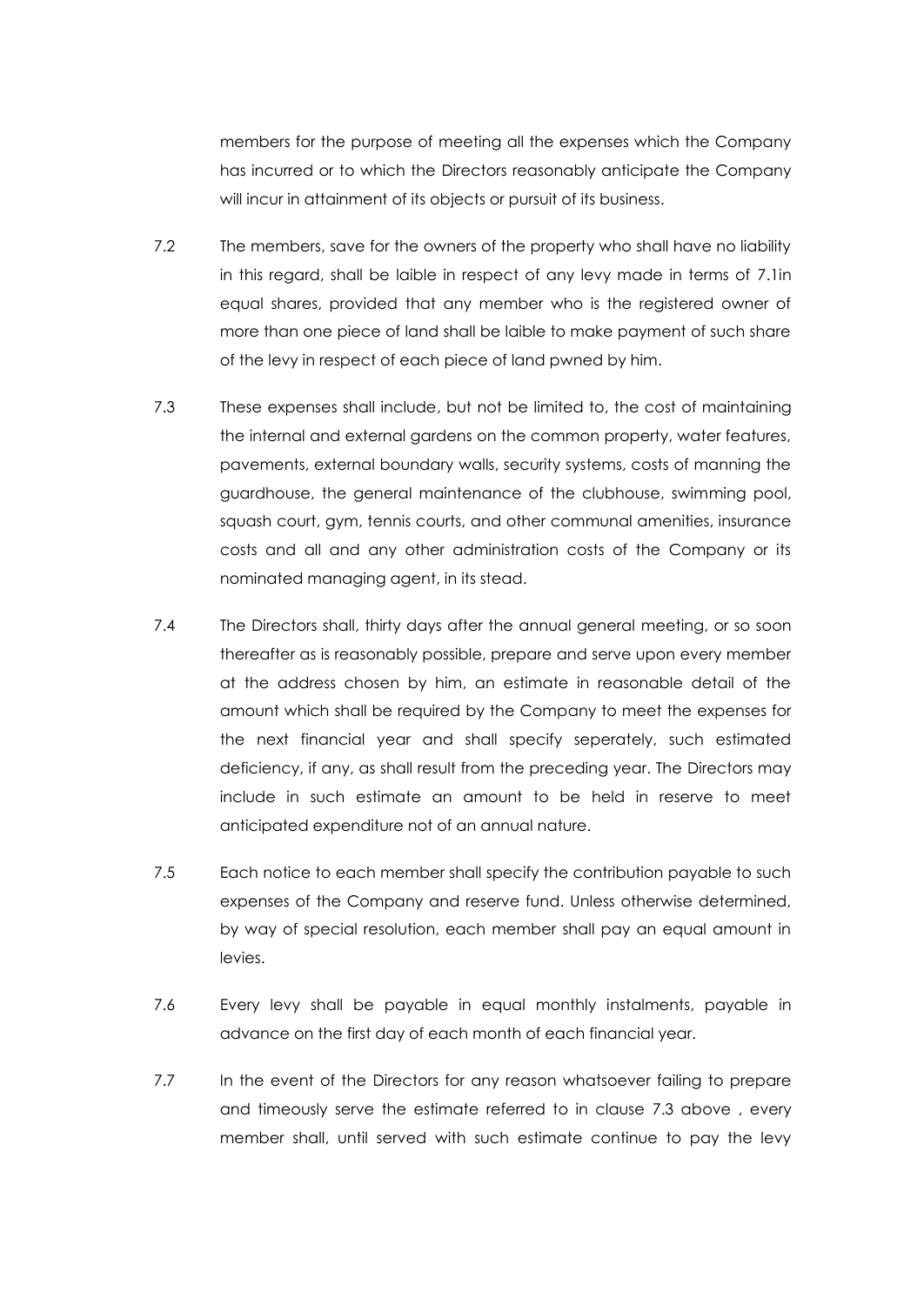previously imposed and shall after such service pay such levy as may be specified in the notice, in the manner specified in the notice.

- 7.8 The Directors may from time to time impose special levies upon the members in respect of all expenses, which are not included in any estimate amount made in terms of clause 7.3 above and may, in imposing such levies, further determine the terms of payment thereof.
- 7.9 The Directors shall be empowered, in addition to such other rights as the Company may have in law against its members, to determine the rate of interest from time to time chargeable upon arrear leives, provided that such rate of interest shall not exceed the rate prescribed by the National Credit Act, 34 of 2005, as amended from time to time.
- 7.10 Any amount due by a member by way of levy and interest shall be a debt due by him to the Company. The obligation of the member to pay levy and interest shall cease upon his ceasing to be a member, without prejudice to the Company's right to recover arrear levies and interest. No interest and levies paid by a member shall under any circumstances be repayable by the Company upon his ceasing to be a member.
- 7.11 In circumstances where a member has sold or otherwise disposed of land in the scheme, he shall be obligated to inform the Directors, in writing of the impending transfer and shall furthermore similarly confirm the date on which such transfer is registered in the name of the member's successor in title in order to enable the Board (and Management) to determine the date of responsibility for payment of levies and any other amounts comprising of a debt.
- 7.12 No member shall be entitled to transfer land, without first obtaining a clearance certificate from the Company, confirming that this MOI and all Rules have been complied with, and all levies and any other amounts comprising a debt have been paid up to and including the end of the month during which such contemplated registration of transfer of such land will take place, save where such transfer is as a result of an order of court or a judicial sale, as the case may be.
- 7.13 The Company shall be entitled to levy an administration fee (to be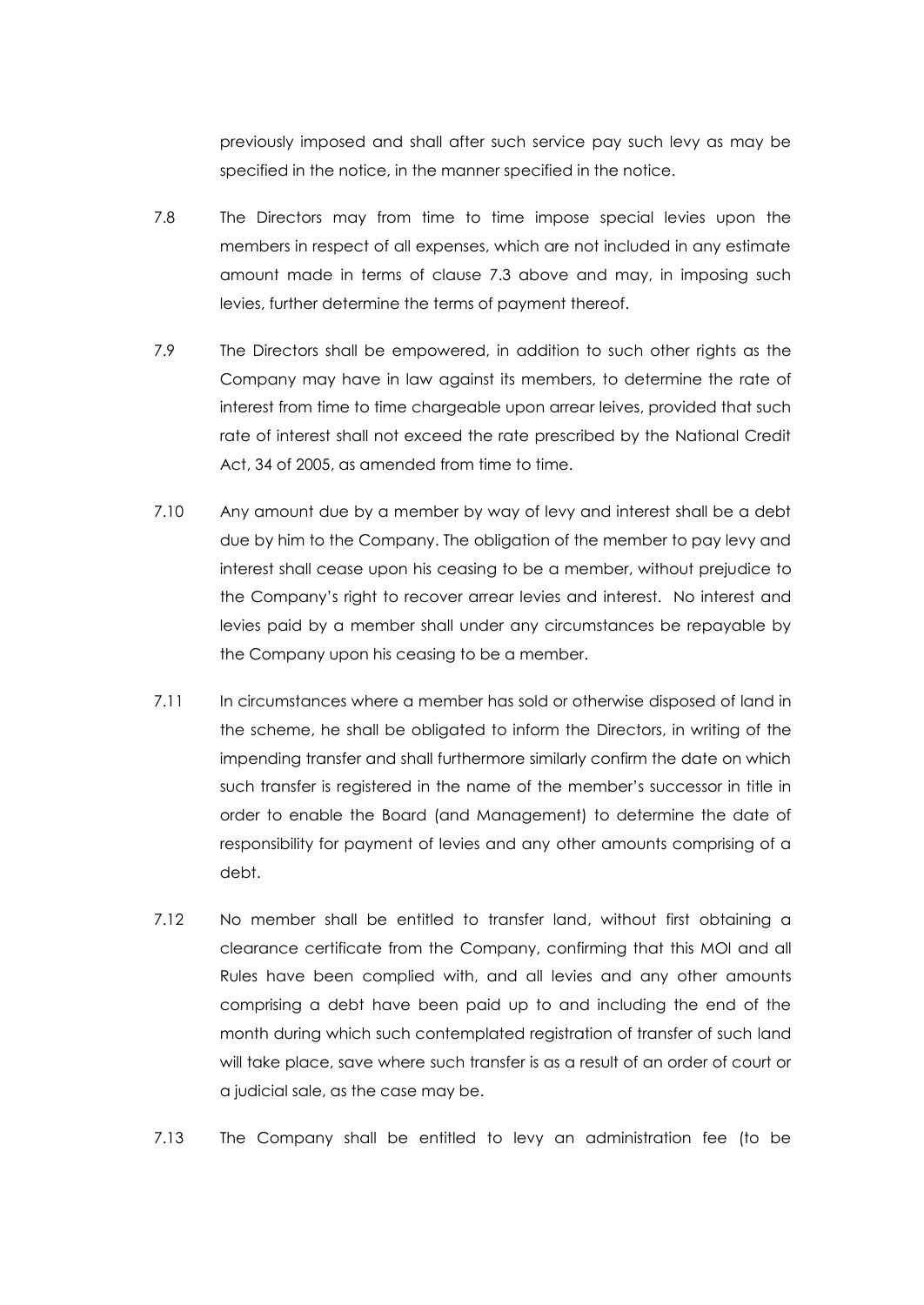determined by the Directors from time to time) when issuing any clearance certificate and/or consent to allow registration of a mortgage bond over the purchaser/owner's property and similarly, when issuing any extended clearance certificate.

## 8 **ACCESS SERVITUDE / CLUBHOUSE**

- 8.1 In terms of the conditions of establishment of the township imposed by the Local Authority, access to and from the erven in the development shall be over the designated access erf (Erf 222) (hereinafter referred to as "the access erf"), which is so indicated on the approved General Plan.
- 8.2 The access erf and the erf designated for the clubhouse, swimming pool, squash court, gym and tennis courts (Erf 224) (hereinafter referred to as "the clubhouse") are registered in the name of the Company and shall not be sold or in any way disposed of without prior written consent of the Local Authority.
- 8.3 The Local Authority shall not be liable for the malfunction of the surfacing of the access erf and or the stormwater drainage sysytem and or any essential services within the access erf and clubhouse portions, with the exception of services taken over by the Local Authority.
- 8.4 Access to and from all erven in the development shall be over the access erf to afford them access to the public road.
- 8.5 The Local Authority shall have unrestricted access to the access erf and clubhouse portions at all times.
- 8.6 The Company shall be responsible for the maintenance of all of the essential services not taken over by the Local Authority. The Company shall have full legal power to levy from each and every member the costs incurred in fulfilling its function and shall have legal resources to recover such fees in the event of default in payment by any member.
- 8.7 The Company guarantees the Local Authority's engineering services departments and its emergency services departments 24 hour access to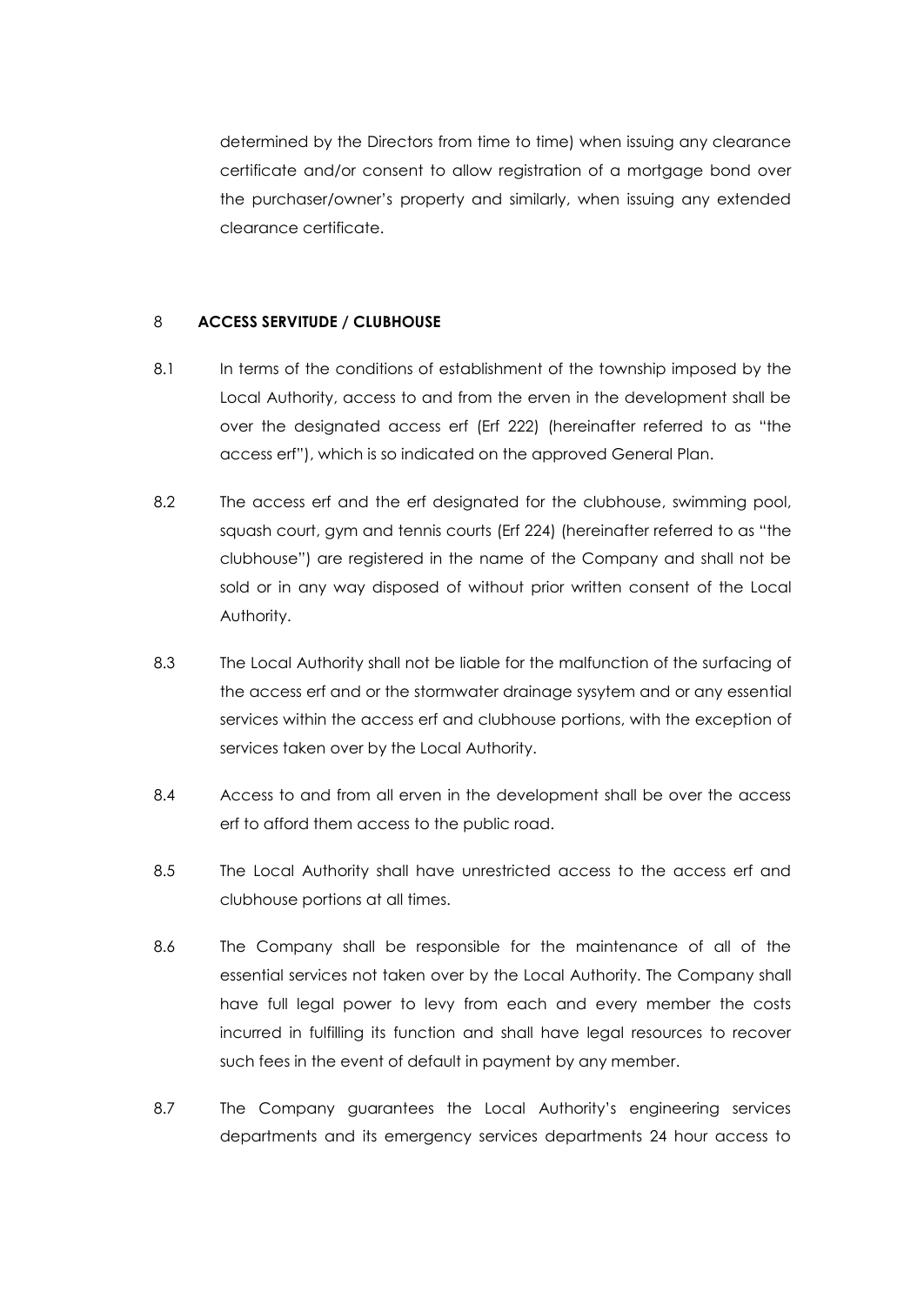the access erf and clubhouse portions in order to maintain the Local Authority's installations and provide services to the residents of the scheme.

- 8.8 The Company shall be obliged to maintain the the access erf and the clubhouse portions in good order and repair at its sole cost and expense.
- 8.9 If required by the Council a Notarial Deed of Servitude for municipal purposes shall be registered over the access erf in favour of the Local Authority.

### 9 **SPECIAL CONDITIONS**

- 9.1 The income and property of the Company howsoever derived shall be applied solely toward the promotion of its main object and no portion of the income or property of the Company shall be paid or transferred, directly or indirectly, by way of dividend, bonus or otherwise howsoever, to the members of the Company, provided that nothing herein contained shall prevent the payment in good faith of reasonable renumeration to any officer or servant of the Company or to any member thereof in return for any services actually rendered to the Company.
- 9.2 Upon its winding up, deregistarion or dissolution, the assets of the Company remaining after the satisfaction of all its liabilities shall be given or transferred to some other association or institution or association or institution having objects similar to those of the Company to be determined by the members of the Company at or before the time of the dissolution of the Company or, failing such determination, by the Court.

#### 10 **COMPOSITION AND POWERS OF THE BOARD OF DIRECTORS**

- 10.1 In addition to the minimum number of Directors, if any, that the Company must have to satisfy any requirement in terms of the Act to appoint an audit committee, or a social and ethics committee, the Board must at all times comprise of at least 3 (three) Directors and a maximum of 7 (seven) Directors.
- 10.2 The Directors shall be elected in terms of section 68(1) by the persons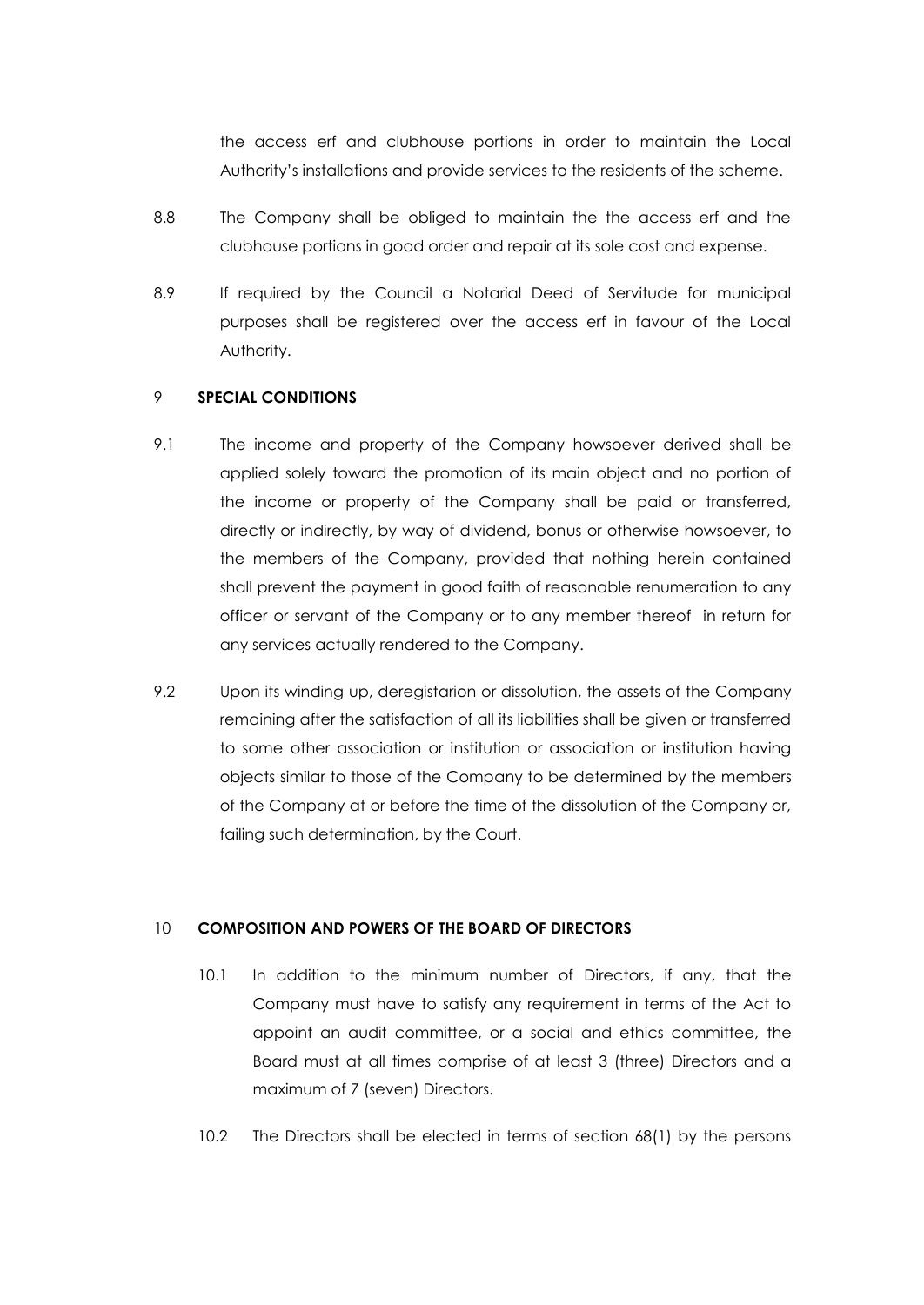entitled to exercise voting rights in such an election, being the homeowners.

- 10.3 In any election of Directors:
	- 10.3.1 the election is to be conducted as a series of votes, each of which is on the candidacy of a single individual to fill a single vacancy, with the series of votes continuing until all vacancies on the Board have been filled; and
	- 10.3.2 in each vote to fill a vacancy:
		- 10.3.2.1 each vote entitled to be exercised may be exercised once; and
		- 10.3.2.2 the vacancy is filled only if a majority of the votes exercised support the candidate.
- 10.4 The Company shall only have elected Directors and there shall be no appointed or *ex offıcio* Directors as contemplated in section 66(4).
- 10.5 In addition to satisfying the qualification and eligibility requirements set out in section 69, a person need not satisfy any further eligibility requirements or qualifications to become or remain a Director or a prescribed officer of the Company.
- 10.6 Each Director must himself be a member of the Company.
- 10.7 Each elected Director of the Company shall serve for a period of two years from the date of his appointment until the date of the second Annual General Meeting and a vacancy in the number of Directors shall only arise in the event of:
	- 10.7.1 any elected Director ceasing to hold office or becoming disqualified from holding office as such for any reason; and/or
	- 10.7.2 any of the other circumstances contemplated in section 70(1) arising.
- 10.8 The Board has the power to exercise all of the powers and perform any of the functions of the Company, as set out in section 66(1) and the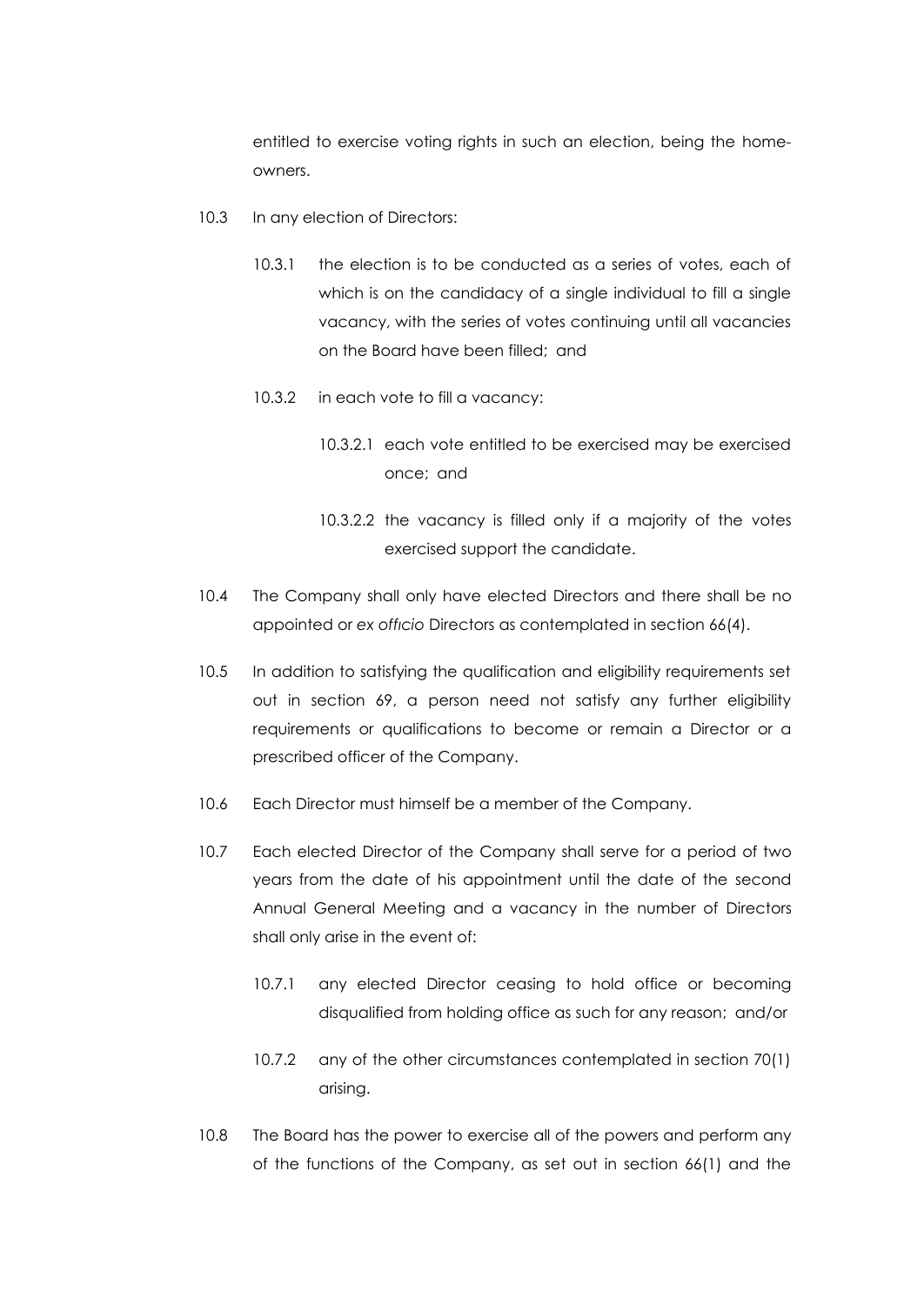powers of the Board in this regard are not limited or restricted by this MOI.

- 10.9 The Directors may at any time and from time to time appoint any person or persons to be the attorney or attorneys and agent(s) of the Company for such purposes and with such powers, authorities and discretions (not exceeding those vested in or exercisable by the Directors in terms of this MOI) and for such period and subject to such conditions as the Directors may from time to time think fit. Any such appointment may, if the Directors think fit, be made in favour of any company, the members, Directors, nominees or managers of any company or firm, or otherwise in favour of any fluctuating body of persons, whether nominated directly or indirectly by the Directors. Any attorney may contain such provisions for the protection or convenience of persons dealing with such attorneys and agents as the Directors think fit. Any such attorneys or agents as aforesaid may be authorised by the Directors to sub-delegate all or any of the powers, authorities and discretions for the time being vested in them.
- 10.10 All acts performed by the Directors or by a committee of Directors or by any person acting as a Director or a member of a committee shall, notwithstanding that it shall afterwards be discovered that there was some defect in the appointment of the Directors or persons acting as aforesaid, or that any of them were disqualified from or had vacated office, be as valid as if every such person had been duly appointed and was qualified and had continued to be a Director or member of such committee.
- 10.11 The Directors in office may act notwithstanding any vacancy in their body, but if and so long as their number is reduced below the minimum number fixed in accordance with this MOI, they may act only for the purpose of filling vacancies in their body in terms of section 68(3) or of summoning general meetings of the Company, but not for any other purpose.
- 10.12 A Director may hold any other office or place of profit under the Company (except that of auditor) or any subsidiary of the Company in conjunction with the office of Director, for such period and on such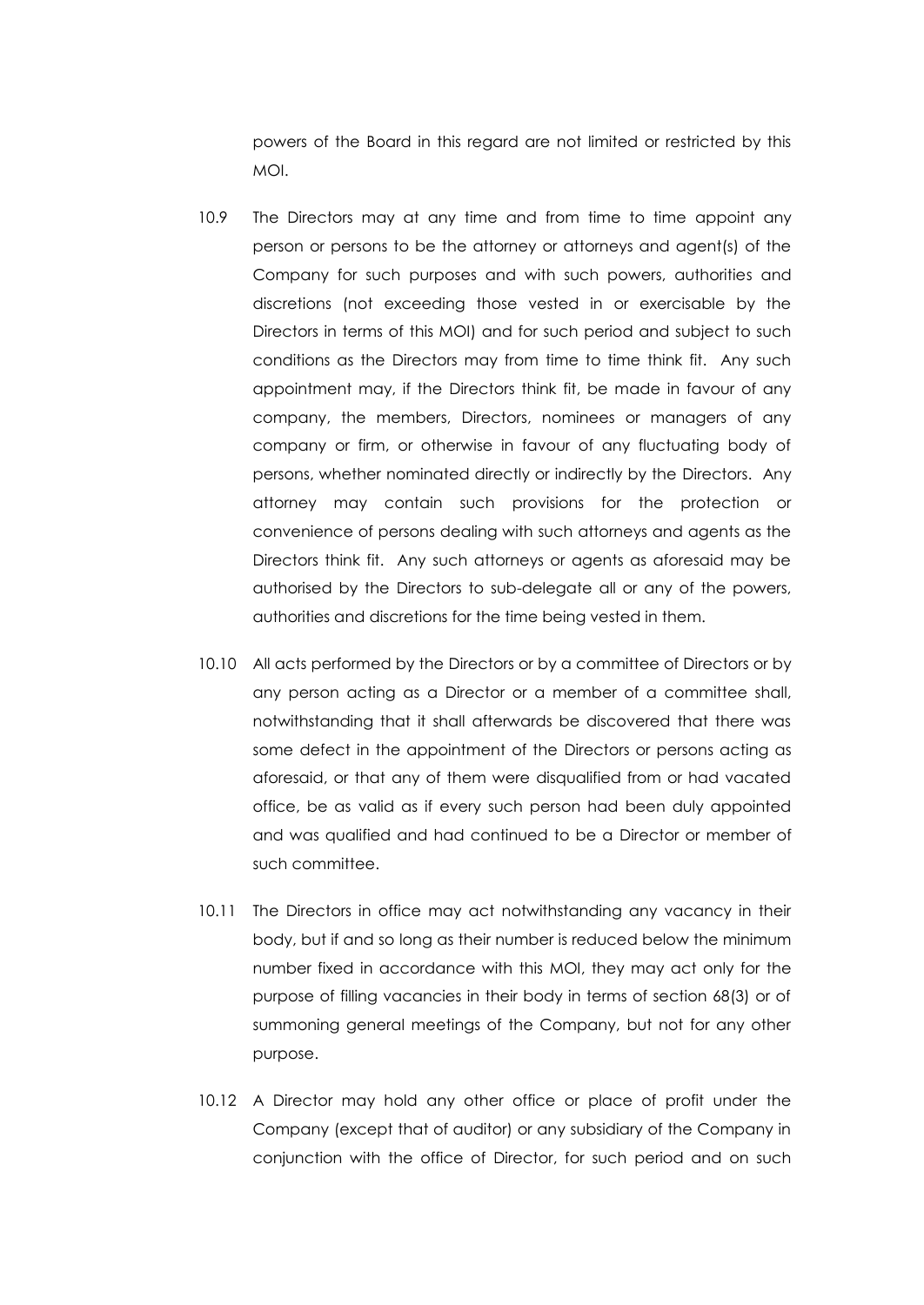terms as to remuneration (in addition to the remuneration to which he may be entitled as a Director) and otherwise as a disinterested quorum of the Directors may determine.

10.13 A Director of the Company may be or become a Director or other officer of, or otherwise interested in, any company promoted by the Company or in which the Company may be interested as shareholder or otherwise and (except insofar as otherwise decided by the Directors) he shall not be accountable for any remuneration or other benefits received by him as a Director or officer of or from his interest in such other company.

### 11 **CHAIRMAN AND VICE-CHAIRMAN**

- 11.1 The Company shall be entitled, from time to time, to nominate a Director to act as the chairman of the Board and to request that such person be removed from his post as chairman, with or without nominating a replacement. The Board shall elect, or procure the removal of, the person nominated or removed by the members in terms of this clause 11.1 as chairman of the Board.
- 11.2 Within 30 (thirty) days of the holding of any annual general meeting, the Board shall meet and elect from its own number the vice-chairman, who shall hold his respective office until the annual general meeting held next after his said appointment, provided that the office of vice-chairman shall *ipso facto* be vacated by the Director holding such office upon his ceasing to be a Director for any reason. In the event of any vacancy occurring in any of the aforesaid offices at any time, the Board shall immediately meet to appoint one of their number as a replacement for such office.
- 11.3 The chairman of the Board or, failing him, the vice- chairman of the Board (or, if more than one of them is present and willing to act, the most senior of them) shall preside as the chairman of each meeting of the Board, provided that, if no chairman or deputy chairman is present and willing to act, the Board present shall elect one of the Directors to be the chairman of that meeting of the Board.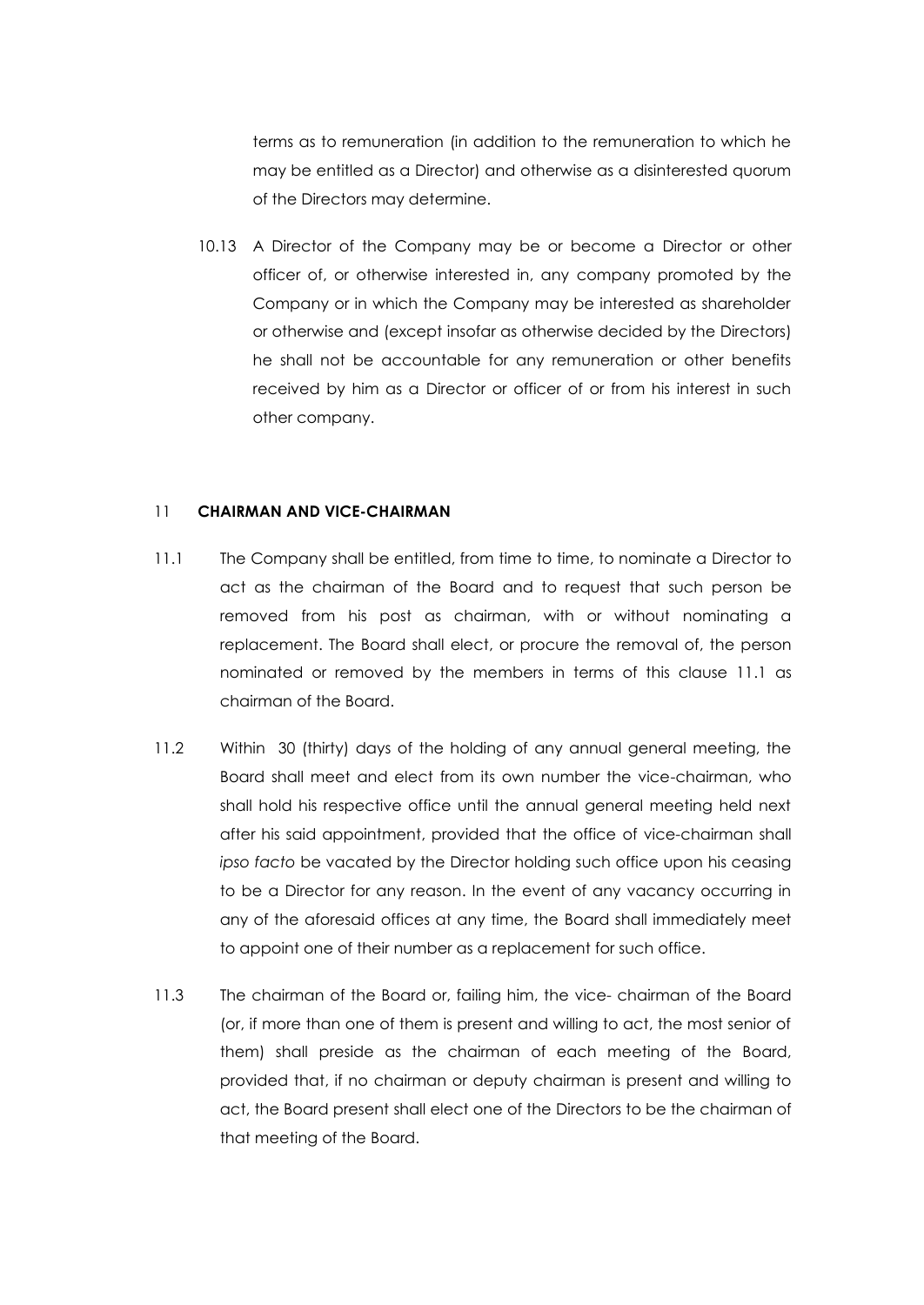- 11.4 The vice-chairman shall assume the powers and duties of the chairman in the absence of the chairman, or his inability or refusal to act as chairman, and shall perform such other duties as may from time to time be assigned to him by the chairman or the Board.
- 11.5 Save as otherwise provided in this MOI, the chairman shall preside at all meetings of the Board, and all general meetings of members, and shall perform all duties incidental to the office of chairman and such other duties as may be prescribed by the Board or of members, and to allow or effuse to permit invitees to speak at any such meetings, provided however, that any such invitees shall not be entitled to vote at any such meetings.
- 11.6 The vice-chairman shall assume the powers and duties of the chairman in the absence of the chairman, or his inability or refusal to act as chairman, and shall perform such other duties as may from time to time be assigned to him by the chairman or the Board.
- 11.7 The chairman shall, subject to the Act and this MOI and any decision of the Board, determine the procedure to be followed at all meetings of the Board and of the Members.

# 12 **POWERS OF DIRECTORS**

- 12.1 Subject to the express provisions of this Memorandum, the Directors shall manage and control the business and affairs of the Company, shall have full powers in the management and direction of such business and affairs including the right of appointment and dismissal of managing agents , may exercise all such powers of the Company and do all such acts on behalf of the Company as may be exercised and done by the Company and as are not by the Act or by this MOI required to be exercised or done by the Company in general meeting, subject however to such rules as may have been made by the Company in general meeting or as may be made by the Directors from time to time.
- 12.2 Save as specifically provided in this MOI, the Directors shall at all times have the right to engage on behalf of the Company the services of accountants, auditors, attorneys, architects, engineers, town planners, managing agents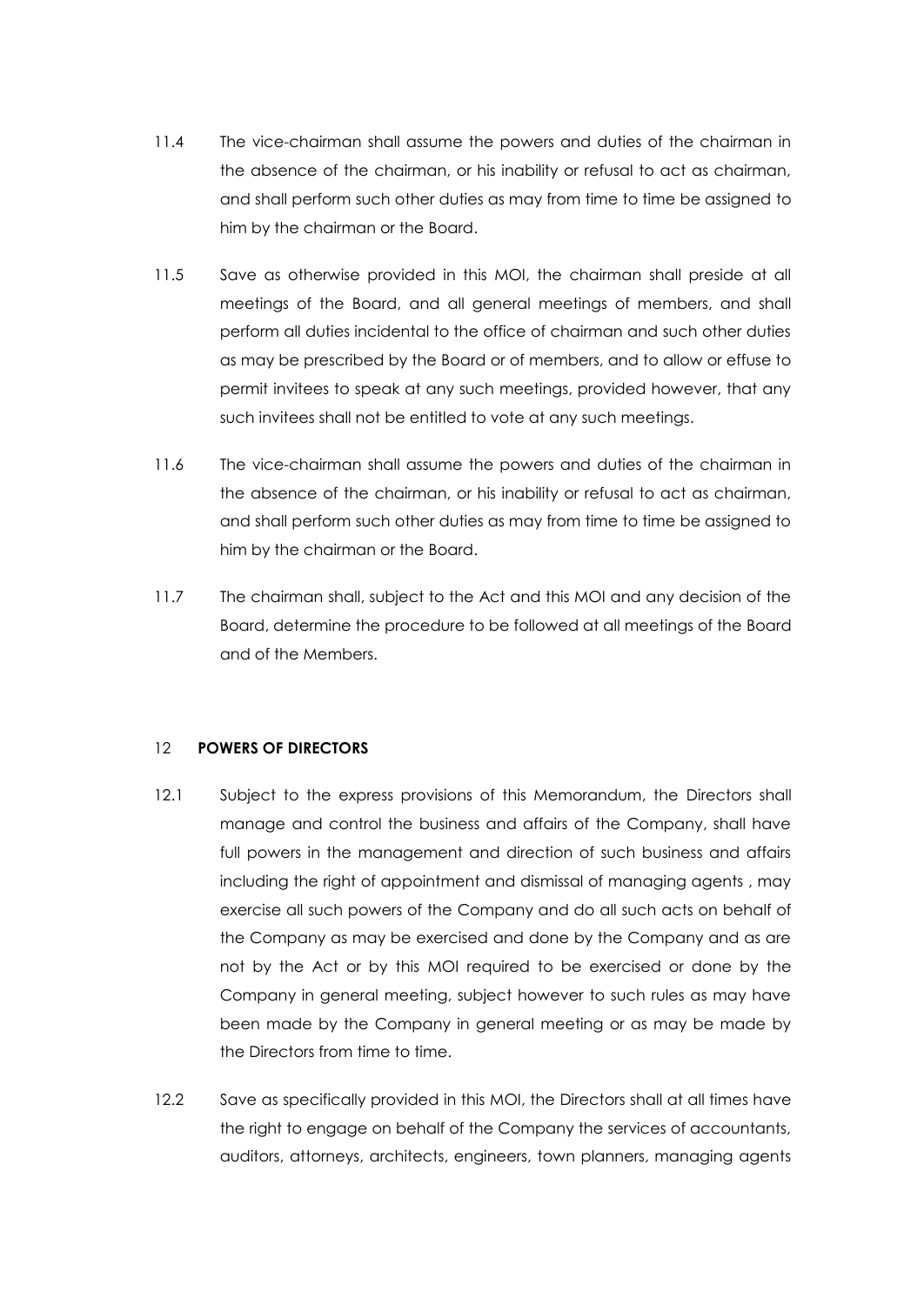or any other professional firm or person or other employees whatsoever for any reasons deemed necessary by the Directors on such terms as the Directors shall decide.

- 12.3 The Directors shall further have the power:-
- 12.3.1 The Board of Directors shall have the right to vary, cancel or modify its decisions and resolutions from time to time.
- 12.3.2 The Directors shall be entitled to appoint committees consisting of such number of their members, employees or such outsiders, including a managing agent, as they deem fit and to delegate to such committees and/or employees or outsiders such of their functions, powers and duties as they deem fit, with further power to vary or revoke such appointments and delegations as the Directors may from time to time deem necessary.
- 12.4 The Directors shall appoint a aesthetic committee to exercise the powers set out above in clause 12.3 which shall consist of:-
- 12.4.1 a practicing professional architect or town planner duly qualified to practice as such for his own account in the Republic of South Africa;
- 12.4.2 at least one Director;
- 12.4.3 such other members or employees as the Directors may determine.
- 12.4.4 Members of the aesthetic committee shall not necessarily be required to be members of the Company.
- 12.4.5 All plans for buildings, outbuildings, structures, signage, stormwater outlets, additions and alterations shall be approved by the Directors who shall first submit such plans to the aesthetic committee. The Directors shall not approve any such plan unless such plan shall first have been reviewed by the aesthetic committee. The Directors, or their agents may if they deem fit, delegate to the aesthetic committee, their functions and powers.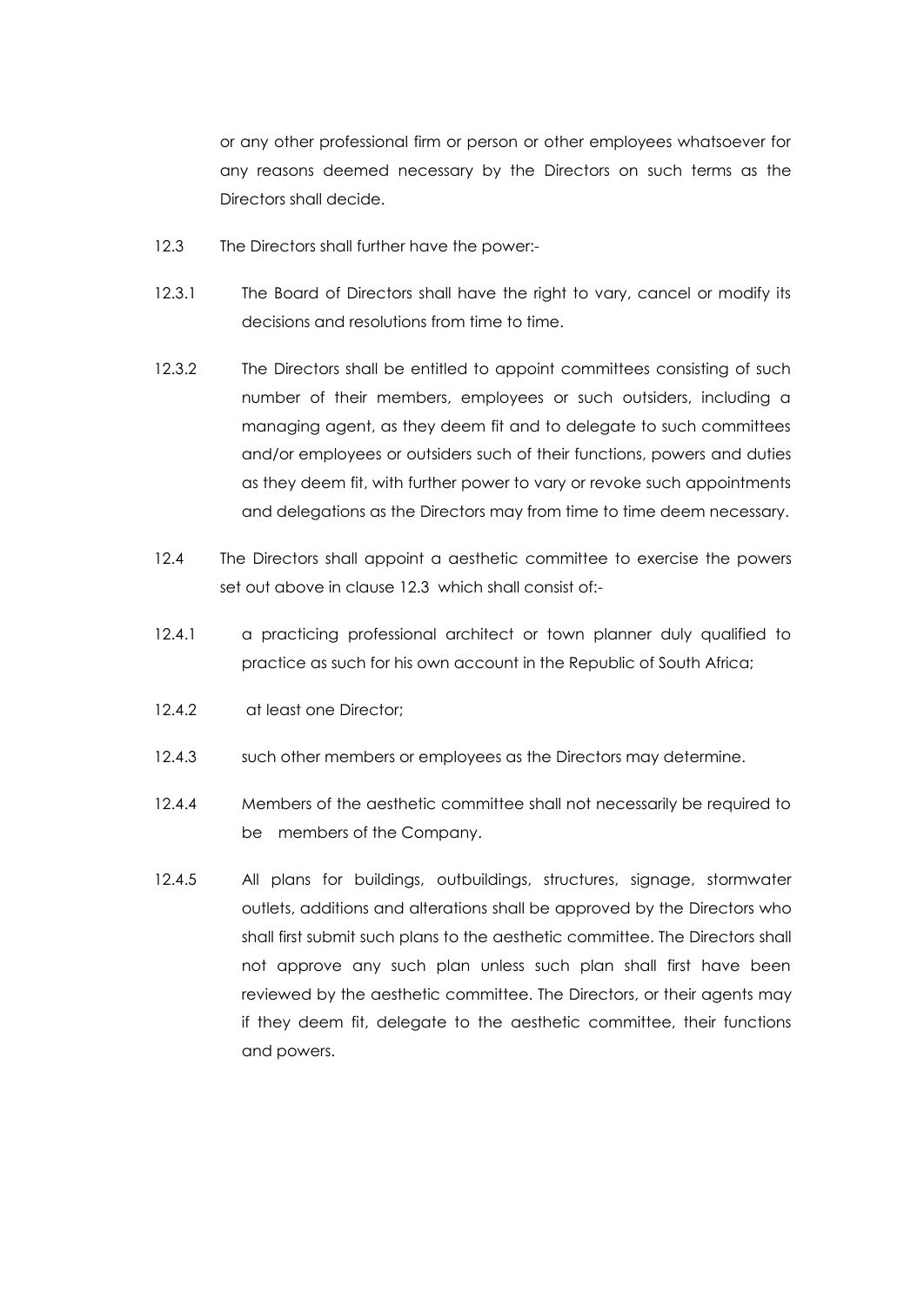### 13 **REMOVAL AND ROTATION OF DIRECTORS**

- 13.1 Save as set out in clause 13.2 below, each Director shall continue to hold office from the date of his appointment until the second annual general meeting following his appointment, at which meeting each Director shall be deemed to have retired from office but will be eligible for re-election.
- 13.1.1 A Director shall be deemed to have vacated his office in the event of:-
- 13.1.1.1 his becoming disqualified to act as a Director in terms of the provisions of the Act;
- 13.1.1.2 his being removed from office as provided in Section 71 of the Act;
- 13.1.1.3 his being a member of the Company, and being disentitled to exercise a vote in terms hereof;
- 13.1.1.4 his estate being sequestrated, whether provisionally or finally;
- 13.1.1.5 the commission by him of any action of insolvency;
- 13.1.1.6 his conviction for any offence involving dishonesty;
- 13.1.1.7 his becoming of unsound mind ;
- 13.1.1.8 his resigning from such office in writing;
- 13.1.1.9 if he is in arrears for more than 60 (sixty) days with any levies and contributions payable by him in respect of his unit or exclusive use area (if any) and if he fails to bring such arrears up to date within 7 (seven) days of being notified in writing to do so;
- 13.1.1.10 provided that anything done in the capacity of a Director in good faith by a person who ceases to be a Director, shall be valid until the fact that he is no longer a Director has been recorded in the minute book of the Company.
- 13.2 Upon any vacancy occurring in the Board of Directors prior to the next annual general meeting, the vacancy in question shall be filled by a person nominated by those remaining for the time being of the Board of Directors.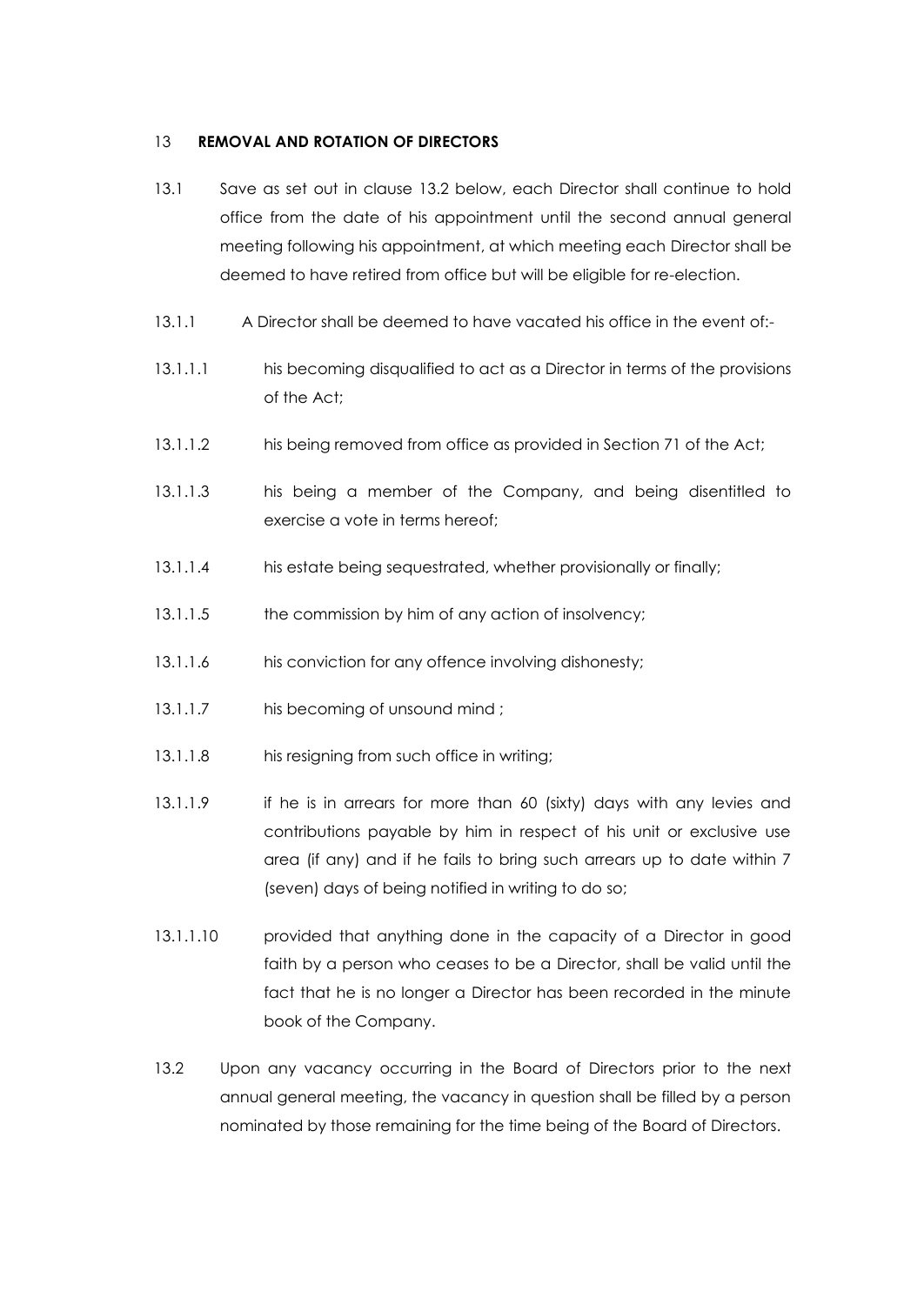### 14 **DIRECTORS' MEETINGS**

- 14.1 The following provisions will apply to meetings of Directors:
	- 14.1.1 a quorum at meetings of Directors will consist of at least 4 (four) Directors provided that due proper notice of the meeting (which notice shall include the agenda and, if possible, any resolution to be proposed at the meeting) shall have been given to all the Directors;
	- 14.1.2 if within half an hour (or such longer period as those present may agree) after the time appointed for the meeting a quorum is not present, the meeting will stand adjourned to the same day of the next week at the same time and place. Written notice of such adjourned meeting (incorporating an agenda) shall be given to all Directors not less than 48 (forty eight) hours before such adjourned meeting is to be held;
	- 14.1.3 if at such adjourned meeting a quorum is not present within half an hour (or such longer period as those present may agree) after the time appointed for the meeting, the Directors present will constitute a quorum. No business may be conducted at the adjourned meeting save for business specified on the agenda or unless all the Directors are present at such adjourned meeting and unanimously agree that such business may be conducted;
	- 14.1.4 not less than 7 (seven) days' written notice of Directors meetings will be given to all Directors, provided that shorter notice, being not less than 48 (forty eight) hours before such meeting is to be held, may be given if in the reasonable opinion of any Director an urgent decision of the Board is required. Any 4 (four) Directors will by written notice to the Company at its registered office from time to time have the right to convene meetings of the Board;
	- 14.1.5 a resolution in writing (whether recorded in one or more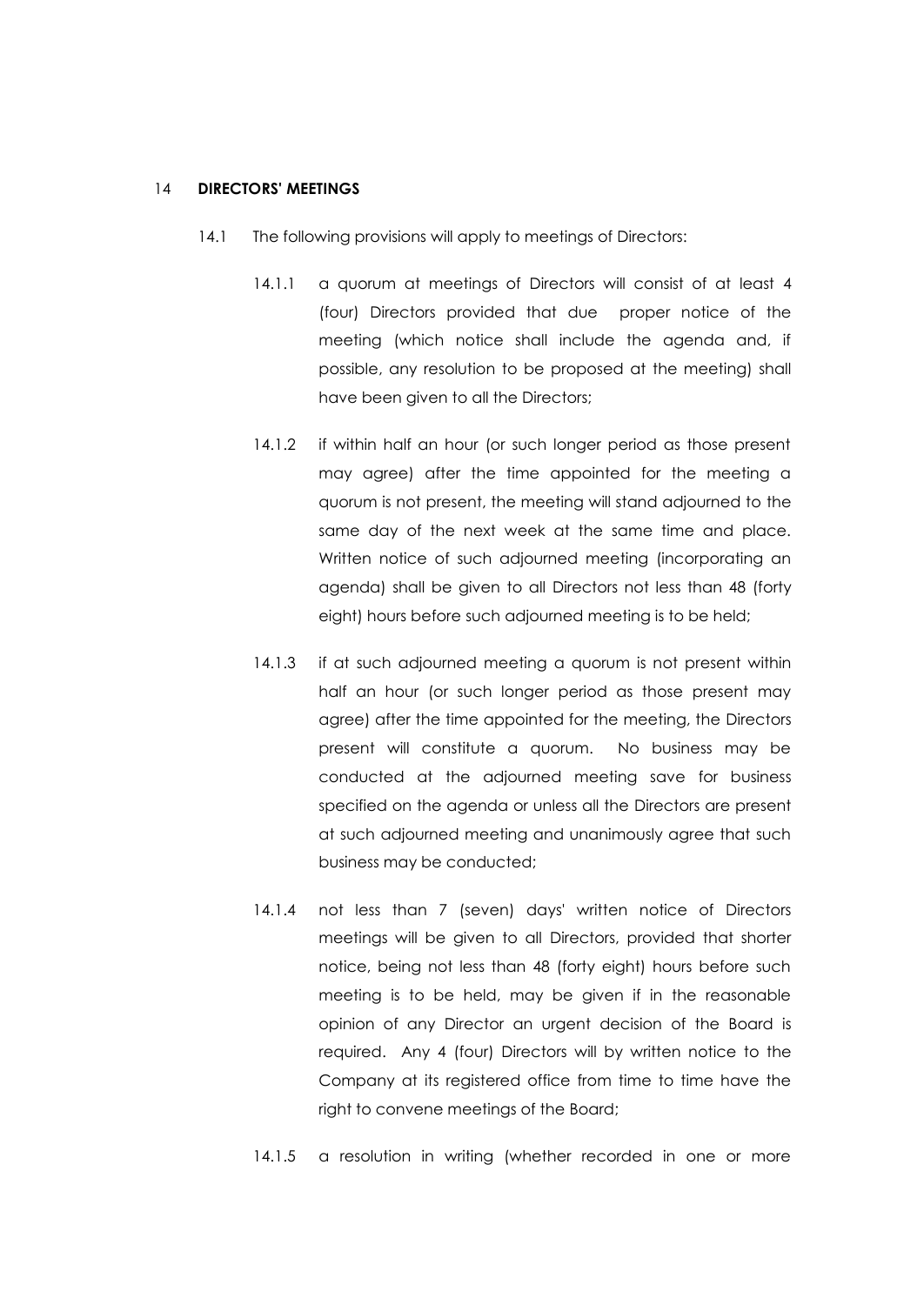documents) signed and dated by all the Directors or their alternates indicating their approval of the resolution, shall be valid and effective as if passed at a duly convened meeting of the Board;

- 14.1.6 the Directors may, if they think fit, confer by radio, telephone, closed circuit television, video conferencing or other electronic means of audio or audio/visual communication ("**Conference**"). Notwithstanding that the Directors are not present together in one place at the time of the Conference, a resolution passed by Directors constituting a quorum at such a Conference shall be deemed to have been passed at a meeting of the Board held on the day on which and at the time at which the Conference was held. The provisions of this MOI relating to proceedings of Directors apply insofar as they are capable of application *mutatis mutandis* to such Conferences; and
- 14.1.7 meetings of the Board will be held regularly but not less frequently than 4 (Four) times per annum. The venue of the meetings of the Board will be at the estate clubhouse or such other venue as the Board may determine from time to time.
- 14.2 The following provisions shall apply to voting by Directors:
	- 14.2.1 each Director shall have one vote;
	- 14.2.2 save as otherwise provided in this MOI, all resolutions of the Board will be validly passed by a simple majority; and
	- 14.2.3 should the Board be unable to pass or reach a decision on any proposed resolution then that resolution will be deemed to constitute a deadlock. Such a deadlock between the Directors will be decided by the chair.
- 14.3 Resolutions adopted by the Board:
	- 14.3.1 must be dated and sequentially numbered; and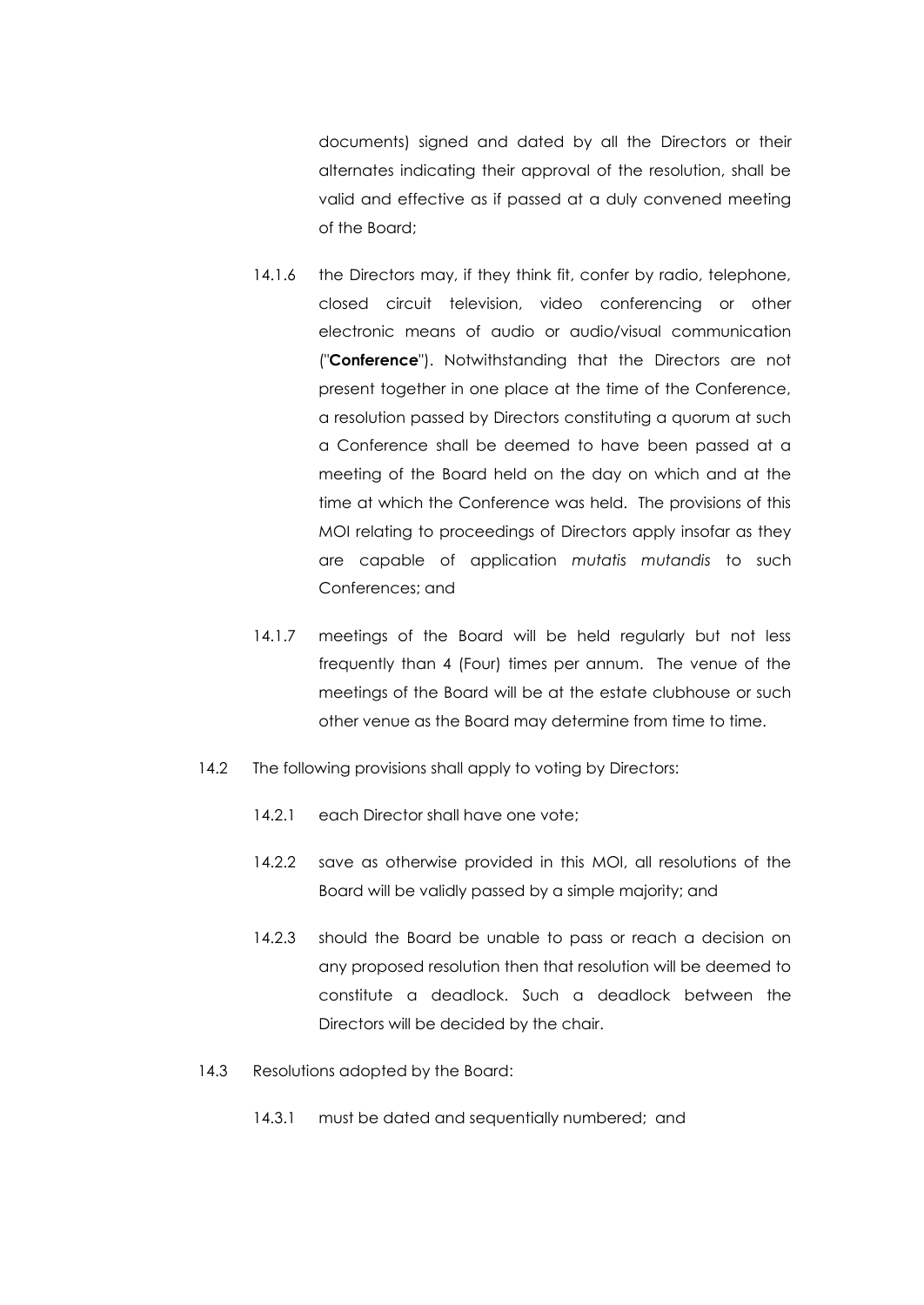- 14.3.2 are effective as of the date of the resolution, unless any resolution states otherwise.
- 14.4 Any minutes of a meeting, or a resolution, signed by the chair of the meeting, or by the chair of the next meeting of the Board, is evidence of the proceedings of that meeting, or the adoption of that resolution, as the case may be.

### 15 **GENERAL MEETINGS**

- 15.1 In addition to any other matters required by the Act or this MOI to be dealt with at an annual general meeting, the following matters shall be dealt with at every annual general meeting:
- 15.1.1 the consideration of the chairman's report to the Board;
- 15.1.2 the election of the Board:
- 15.1.3 The quorum requirements for Members Meetings shall, subject to clause  $15.6$ , be that  $-$
- 15.1.3.1 such a Meeting shall not begin until sufficient members are present at such meeting (as contemplated in the definition of "Present at a Meeting" in the Act), as together for the time being represents not less than 25 (twenty five) members holding Voting Rights in number of all the other members of the Company entitled to vote, for the time being; and
- 15.1.3.2 the consideration of a matter to be decided at the Meeting shall not begin unless until sufficient members are present at such meeting (as contemplated in the definition of "Present at a Meeting" in the Act), as together for the time being represents not less than 25 members holding Voting Rights in number of all the other members of the Company entitled to vote, for the time being.
- 15.2 Notwithstanding the provisions of section 64(4) of the Act and clause 15.1 if, within thirty minutes after the appointed time for a Members Meeting, -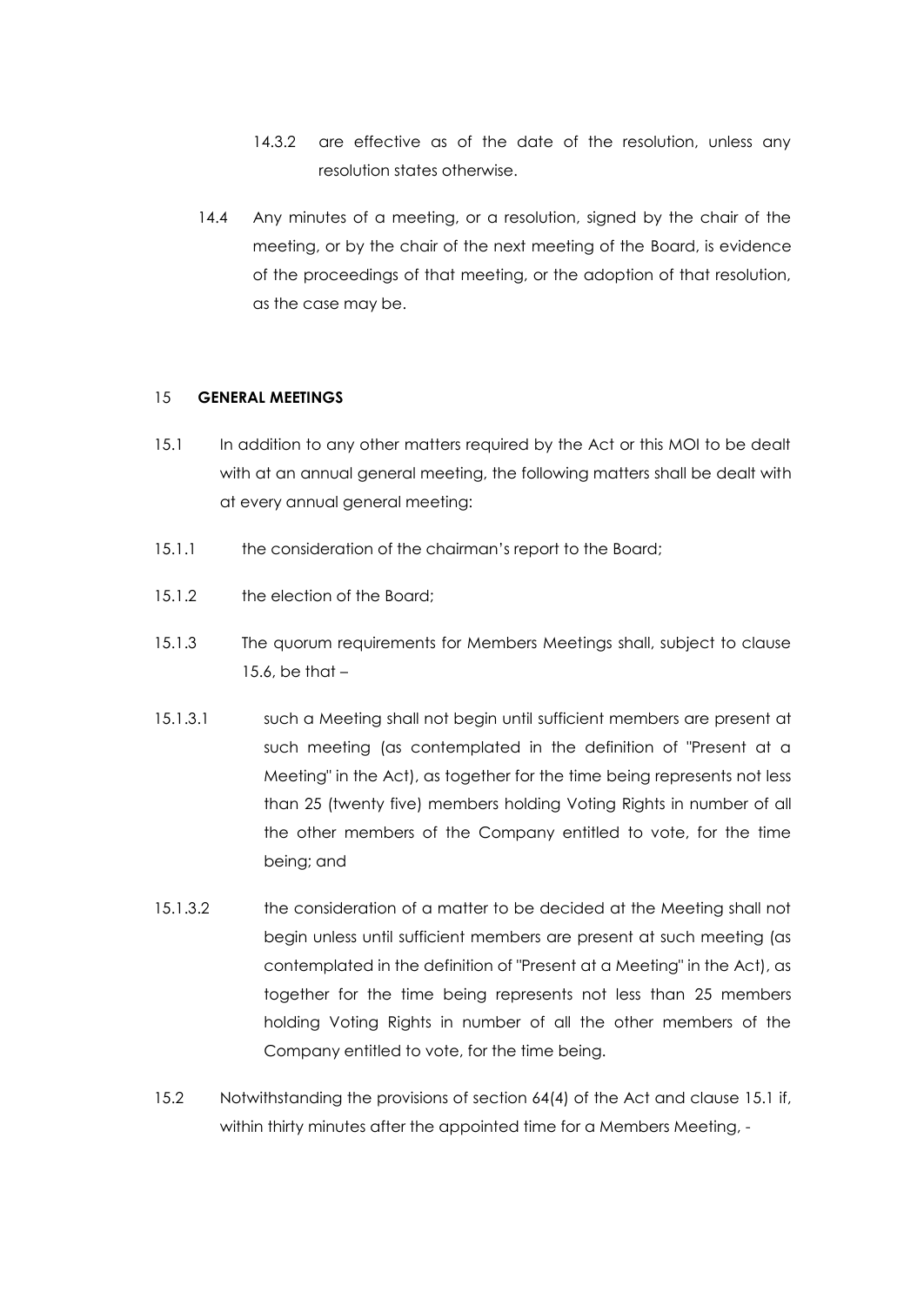- 15.2.1 the quorum requirements for a Meeting to begin have not been satisfied, the Meeting shall automatically be postponed without motion or vote to the same day (or if that day is not a Business Day, the next Business Day) in the next week;
- 15.2.2 the quorum requirements for consideration of a particular matter to begin have not been satisfied, then, -
- 15.2.2.1 if there is other business on the agenda of the Meeting, consideration of that matter may be postponed to a later time in the Meeting without motion or vote; or
- 15.3 if there is no other business on the agenda of the Meeting, the meeting is adjourned, without motion or vote, to the same day (or if that day is not a Business Day, the next Business Day) in the next week.
- 15.4 The adjourned Members Meeting may only deal with the matters that were on the agenda of the Meeting that was adjourned or postponed.
- 15.5 The chairperson of the Members Meeting shall be entitled to extend the thirty minute limit referred to in clause 15.2 in the circumstances contemplated in section 64(5) of the Act.
- 15.6 If, at the time appointed in terms of this clause 15 for an adjourned Members Meeting to resume, the quorum requirements have not been satisfied, the Members present in person or by proxy will be deemed to constitute a quorum.
- 15.7 After a quorum has been established for a Members Meeting, or for a matter to be considered at a Members Meeting, the Meeting may continue.
- 15.8 A Members Meeting, or the consideration of any matter being debated at a Members Meeting, may be adjourned as contemplated in sections 64(10), 64(11) and 64(12) of the Act, it being recorded that the periods of adjournment set out in section 64(12) shall apply without variation.
- 15.9 The Board may, at any time after notice of a Members Meeting has been given, but prior to the commencement of that Meeting, postpone that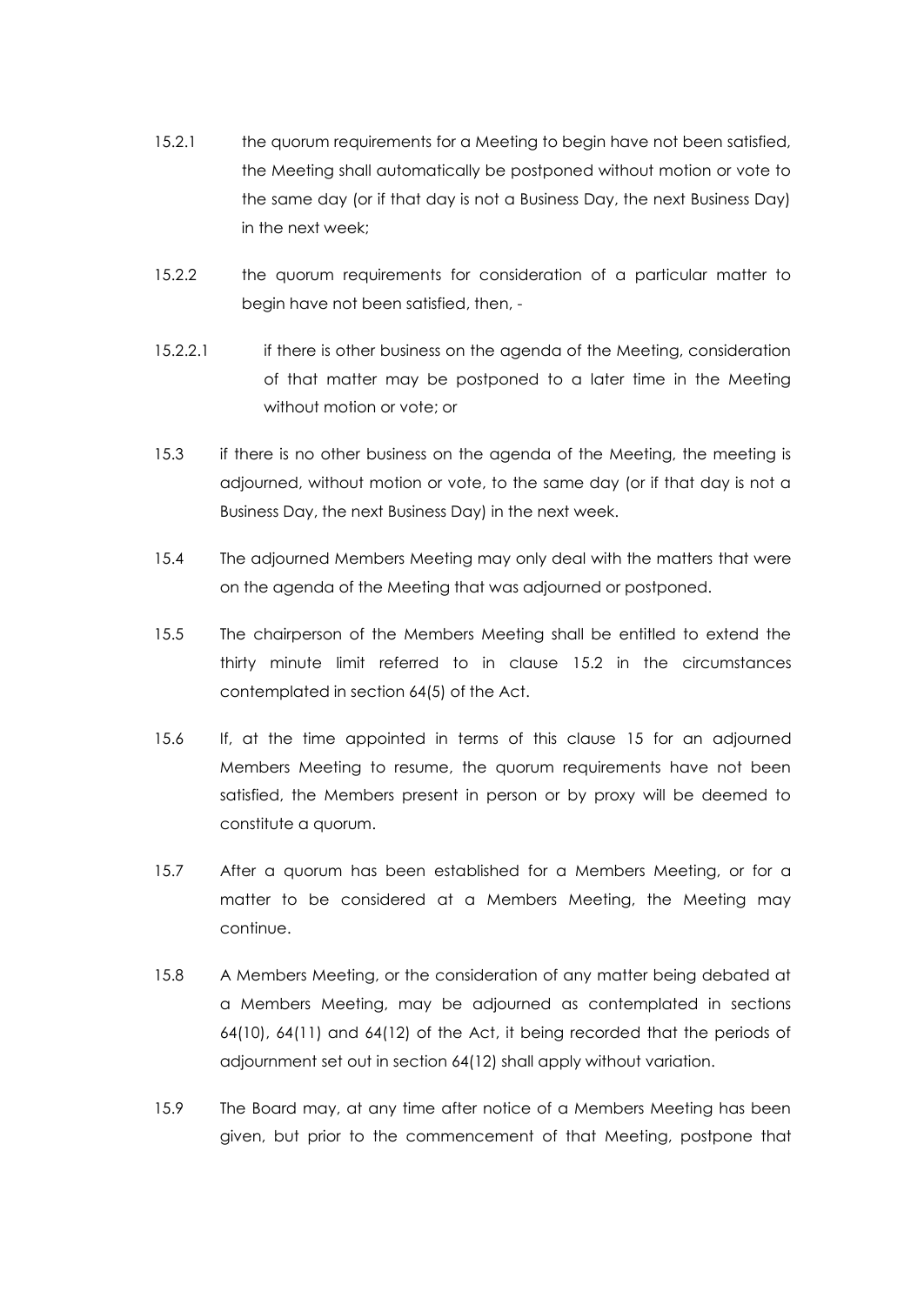Meeting to such later date as may be determined by the Board at the time of determining to postpone the Meeting, or may be postponed to an unspecified date to be decided by the Board at a later stage, provided that the Board may not so postpone the date of any such Meeting beyond that date (if any) by which that Meeting is required by the Act or this MOI to be held.

- 15.10 If a Members Meeting is postponed or adjourned, whether in terms of clause 15.3 or otherwise, the Company is not required to give further notice of a meeting that is postponed, unless the location for the meeting is different from the location of the postponed meeting, or the location announced at the time of the adjournment, as per section 64(7).
- 15.11 At any Members Meeting, any Person who is present at the Meeting, whether as a Member or as a proxy for a Member, shall be entitled to exercise the Voting Rights, which Voting Rights shall be determined in accordance with clause 17 below. In order for –
- 15.11.1 notice of the Meeting of the postponement or adjournment, and that notice must contain the time and date of, and the location for, the continuation or resumption of the Meeting and any other information which the Board may decide to include therein.
- 15.12 The chairman of the Board or should he not be present within 15 minutes after the time appointed for the holding thereof, the deputy chairperson of the Board (or if more than one of them is present and willing to act, the most senior of them) shall preside as the chairperson of each Members Meeting, provided that, if no chairperson or deputy chairperson is present within 5 minutes after the time appointed for the holding thereof and willing to act, the Members present shall elect one of the Directors or, if no Director is present and willing to act, a Member, to be the chairperson of that Members Meeting who shall thereupon exercise all the powers and duties of the chairman in relation to such meeting.

## 16 **MEMBER RESOLUTIONS**

16.1.1 An Ordinary Resolution to be approved, it must be supported by a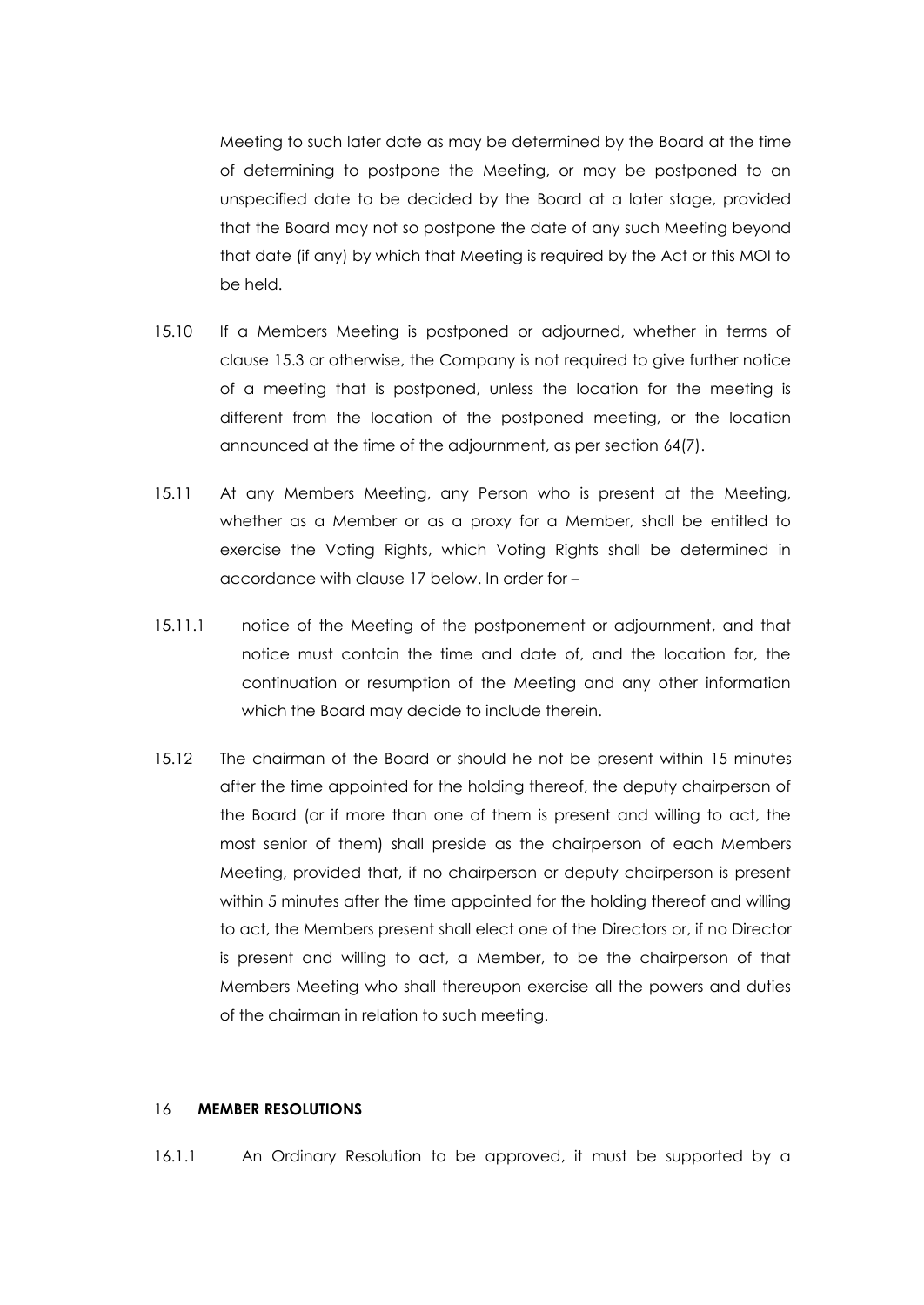majority of the Voting Rights exercised on the Ordinary Resolution, as contemplated in section 65(7); or

- 16.1.2 A Special Resolution to be approved, it must be supported by at least 25 members holding Voting Rights exercised on the Special Resolution, as provided in section 65(9), at a quorate Members Meeting, which is quorate in relation to that resolution, provided that this clause 16 shall not detract from the Members' ability to adopt resolutions by written vote as contemplated in section 60.
- 16.1.3 If any Member abstains from voting in respect of any resolution, that Member will, for the purposes of determining the number of votes exercised in respect of that resolution, be deemed not to have exercised a vote in respect of that resolution.
- 16.1.4 Except for those matters that require the approval or authority of a Special Resolution in terms of section 65(11) of the Act, any other section of the Act or any provision of the Regulations or this MOI, no other matters that the Company may undertake will require the approval or authority of a Special Resolution of the Members.

# 17 **VOTING**

- 17.1 At any general meeting a resolution put to the vote of the meeting shall be decided on a show of hands, unless either prior to or on declaration by the chairman of the result of a show of hands, a poll is demanded by the chairman or by any person entitled to vote at the meeting.
- 17.2 Unless a poll be so demanded, a declaration by the chairman that a resolution has on a show of hands been carried shall be conclusive evidence of that fact without proof of the number or proportion of votes recorded in favour or against such resolution. A demand for a poll may be withdrawn.
- 17.3 A poll, if demanded, shall be taken in such manner as the chairman thinks fit, and the result of the poll shall be deemed to be the resolution of the meeting at which such poll was demanded.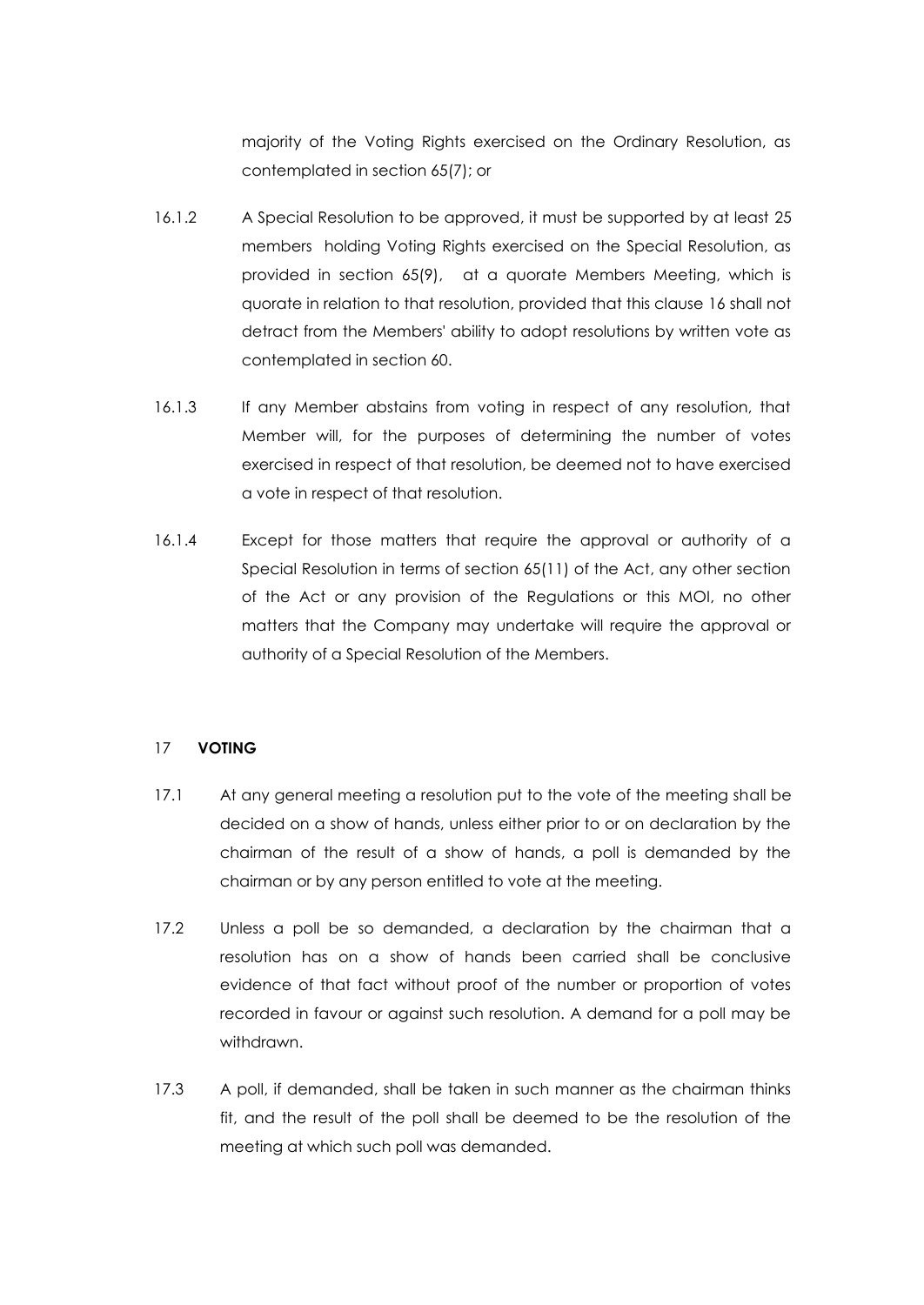- 17.3.1 On a show of hands;
- 17.3.2 each member shall have 1 vote;
- 17.3.3 the owner or Co-Owners of an Erf or a Unit shall have 1 vote in respect of each Erf or Unit or share therein registered in his/her/their name/s provided that if any Unit is a garage, servant's room or parking bay, then such Unit shall confer no vote.
- 17.4 For the purpose of voting on a Special Resolution (with or without a poll) or on a poll:
- 17.4.1 each member shall have 1 vote;
- 17.4.2 the owner or Co-Owners of an Erf or a Unit shall have 1 vote in respect of each Erf or Unit or share therein registered in his/her/their name/s provided that if any Unit is a garage, servant's room or parking bay, then such Unit shall confer no vote.
- 17.5 Except in cases where a Special Resolution or a unanimous resolution is required under the Act or this MOI, no member shall be entitled to vote at any general meeting if:
- 17.5.1 any levies or other amounts owing by him to the Company or in respect of his Erf or Unit or share therein have not been duly paid; or
- 17.5.2 he is in breach of any of his duties under the Act, this MOI or any of the House Rules, which shall be evidenced by a written notice by the Directors, such notice not having been withdrawn.
- 17.6 A member not entitled to vote in terms of clause 17.5 shall nonetheless be bound by any decisions taken at any general meeting.
- 17.7 Where an owner of an Erf or Unit or share therein is as such an executor or trustee for a beneficiary, he shall exercise the voting rights in respect of such Erf or Unit or share therein to the exclusion of persons beneficially interested in the trust and such persons shall not be entitled to vote.
- 17.8 When two or more persons are entitled to exercise one vote jointly, that vote shall be exercised only by one of them jointly appointed by them as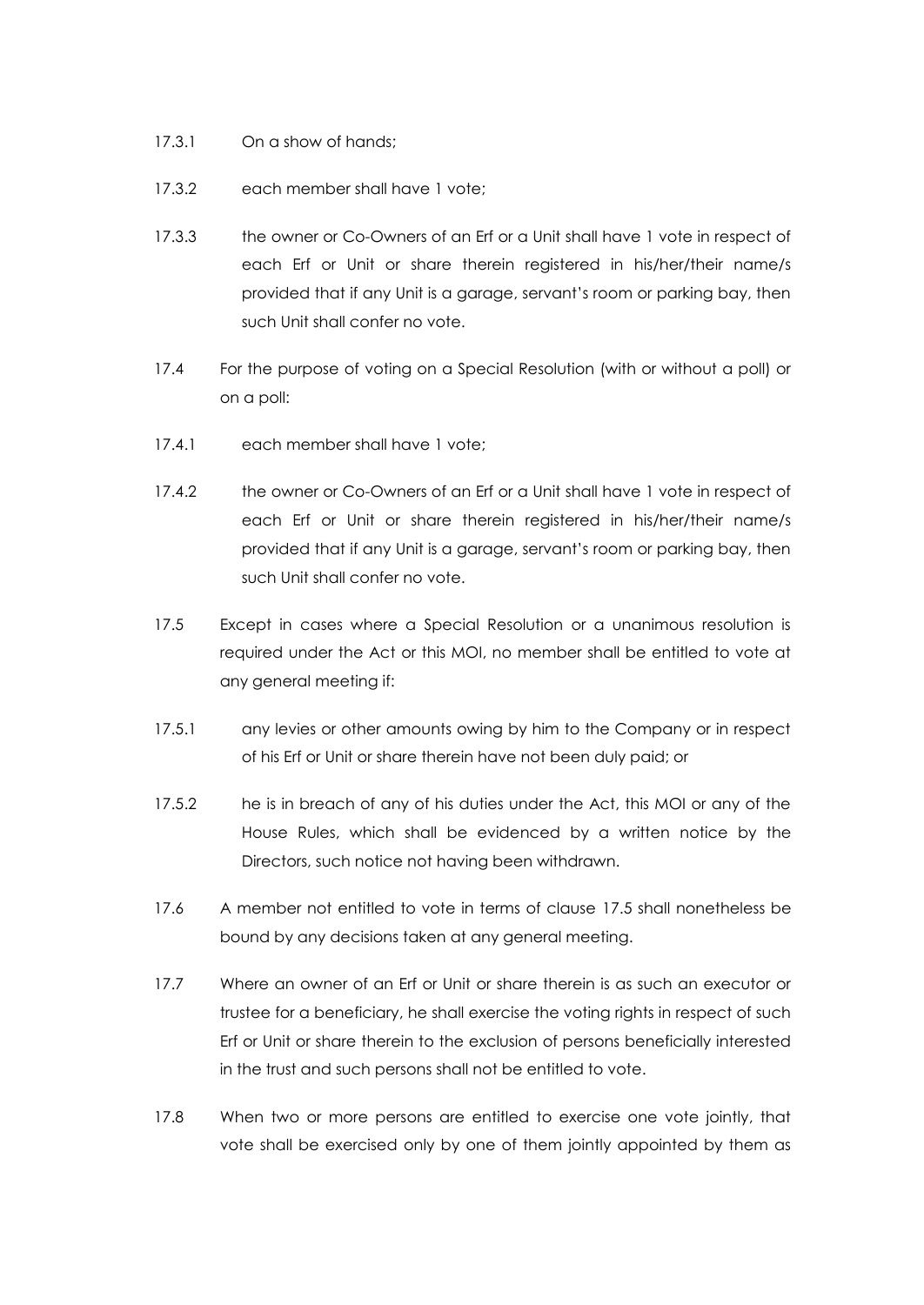their proxy provided that any one of them may demand a poll.

- 17.9 In the case of equality in the votes, whether on a show of hands or on a poll, the chairman of the general meeting shall not be entitled to a casting vote in addition to his deliberative vote.
- 17.10 Any objection as to the admissibility of a vote on show of hands or a poll, shall be raised at the general meeting at which the show of hands or the poll is to take place or takes place. That objection shall be determined by the chairman of that general meeting and his decision thereon shall be final and binding. Accordingly any vote not disallowed at that meeting shall be valid for all purposes.
- 17.11 A resolution shall not be invalid because a vote which should not have been included has been taken into account unless if in the opinion of the chairman of that general meeting, the exclusion of that vote would have altered the result of the voting on that resolution. Conversely a resolution shall not be invalid because of a vote which should have been included which has not been taken into account unless in the opinion of the chairman of that general meeting, the inclusion of that vote would have altered the result of the voting on that resolution.

## 18 **MINUTES AND INSPECTION**

- 18.1 The Company shall keep minutes of the meetings of the Board, and any of its committees, and include in those minutes –
- 18.1.1 any declaration given by notice or made by a Director, as required by section 75 of the Act; and
- 18.1.2 every resolution adopted by the Board. Resolutions adopted by the Board –
- 18.1.2.1 must be dated and sequentially numbered; and
- 18.1.2.2 are effective as of the date of the resolution, unless the resolution states otherwise.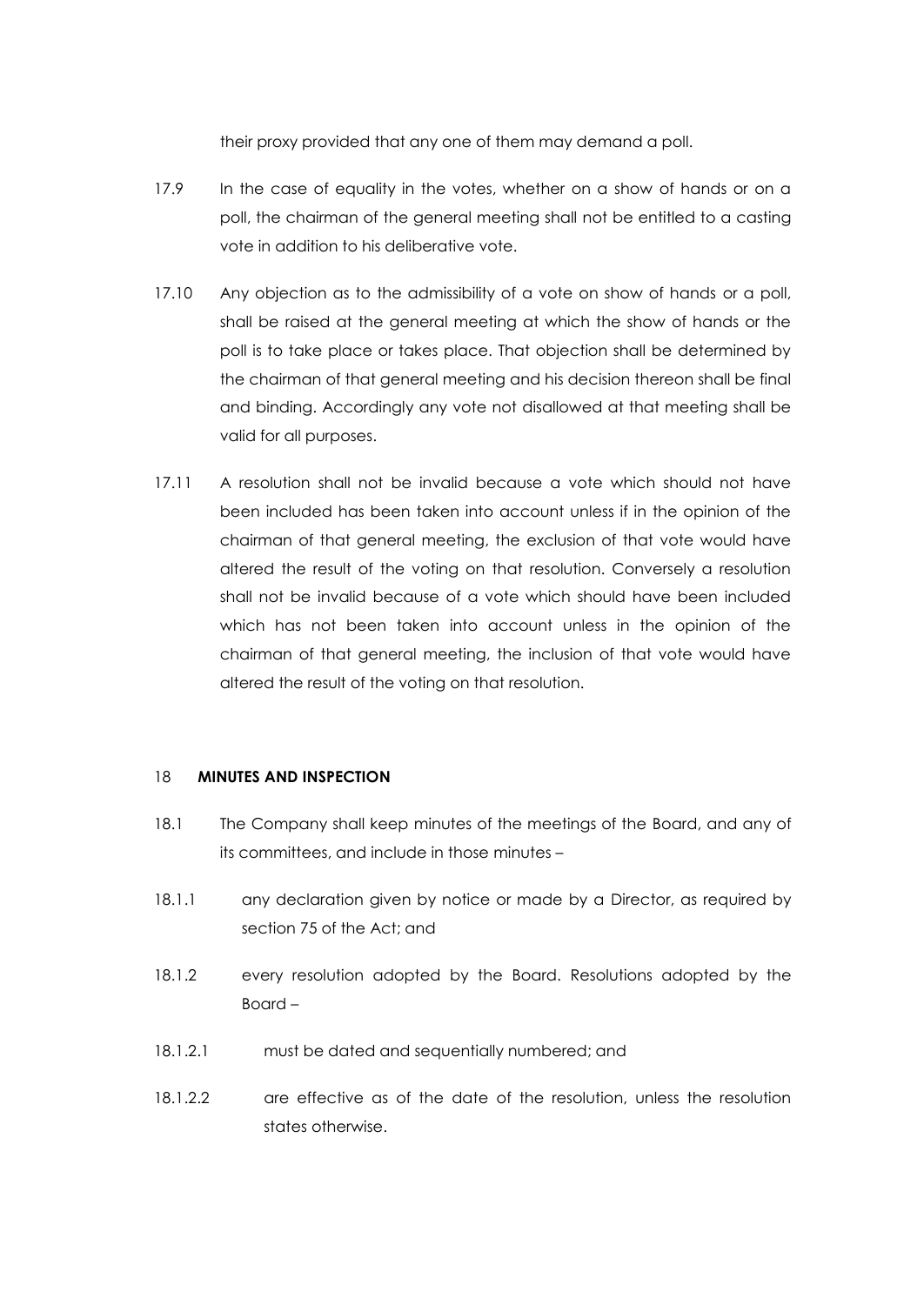- 18.2 A Director or any person appointed by the Board for this purpose shall take minutes of every Directors' meeting, although not necessarily verbatim, which minutes shall be reduced to writing without undue delay after the meeting will have closed and shall then be certified correct by the chairman of the meeting.
- 18.3 All minutes of Directors' meetings shall be placed in a minute book which shall be open for inspection at all reasonable times by the Directors, the Auditors and the members. Any minutes of a meeting, or a resolution, signed by the chairperson of the meeting, or by the chairperson of the next meeting of the Board, is evidence of the proceedings of that meeting, or adoption of that resolution, as the case may be.

## 19 **MANAGING AGENT**

- 19.1 The Directors may from time to time appoint a mangaing agent for such term and at such remuneration as they may think fit (subject only to the requirements of section 66(8) and (9)), and may revoke such appointment subject to the terms of any agreement entered into in any particular case, provided that the period of office of a managing agent appointed in terms of an agreement shall be for a period of 1 (one) year at any one time, after which time the managing agent will eligble for re-election.
- 19.2 The Directors may from time to time entrust to and confer upon a managing agent for the time being such of the powers exercisable in terms of this MOI by the Directors as they may think fit, and may confer such powers for such time and to be exercised for such objects and purposes, and upon such terms and conditions, and with such restrictions, as they think expedient; and they may confer such powers either collaterally with or to the exclusion of and in substitution for all or any of the powers of the Directors in that behalf, and may from time to time revoke, withdraw, alter or vary all or any of such powers.
- 19.3 The Director's shall ensure that there is included in the contract of appointment of the managing agent a provision to the effect that if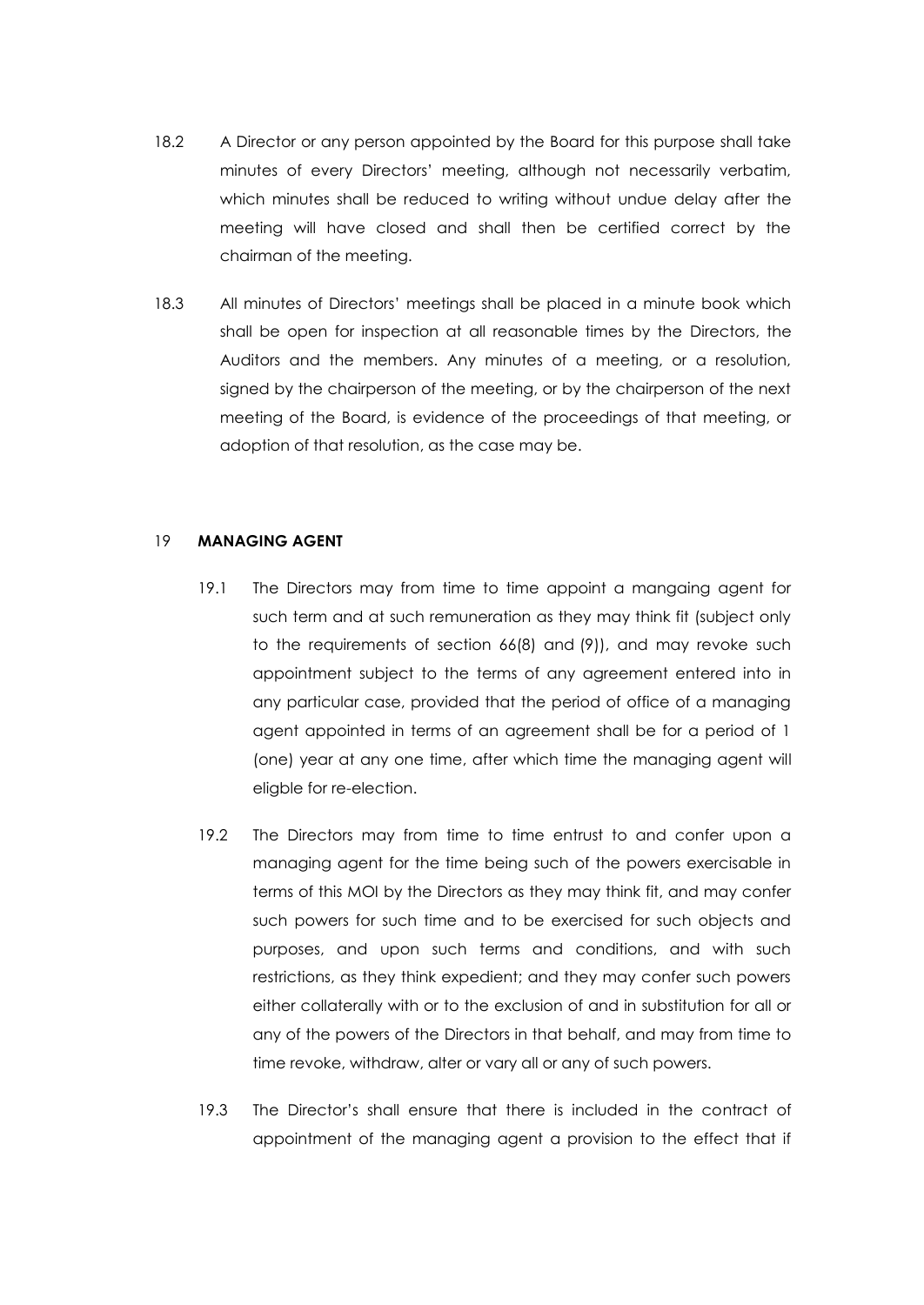he/it is commits a breach of any of the provisions of the contract, and fails to remedy such breach within 14 (fourteen) days of written notification to do so, the Director's may, without notice, cancel such contract of appointment and the managing agent shall have no claim whatsoever against the Company or any of the members as a result of this cancellation.

- 19.4 The contract with the managing agent shall further provide for the appointment to be terminated if:
	- 19.4.1Where the managing agent is a company, an order is made for its provisional or final liquidation, or where the managing agent is a natural person, he is declared insolvent, whether provisionally or finally; or
	- 19.4.2The managing agent is convicted of an offence involving fraud or dishonesty, or, where the managing agent is a company, any of its directors is convicted of an offence involving fraud or dishonesty; or
- 19.5 The managing agent shall keep full records of his/its administration and shall report to the Company on all matters which detrimentally affects the value or amenity of the Company.
- 19.6 The Directors shall from time to time furnish to the managing agent copies of minutes of all meetings of the directors and of the Company.
- 19.7 Should there be no managing agent in office at any time, then all references in this MOI to managing agent shall be deemed to be a reference to the Directors of the Company.

### 20 **RULES / REGULATIONS**

20.1 Subject to any restriction imposed or direction given at a general meeting of the Company and subject to the conditions imposed by the local authority in approving the rezoning and subdivision of the land, the Directors may from time to time make house rules/regulations in regard to: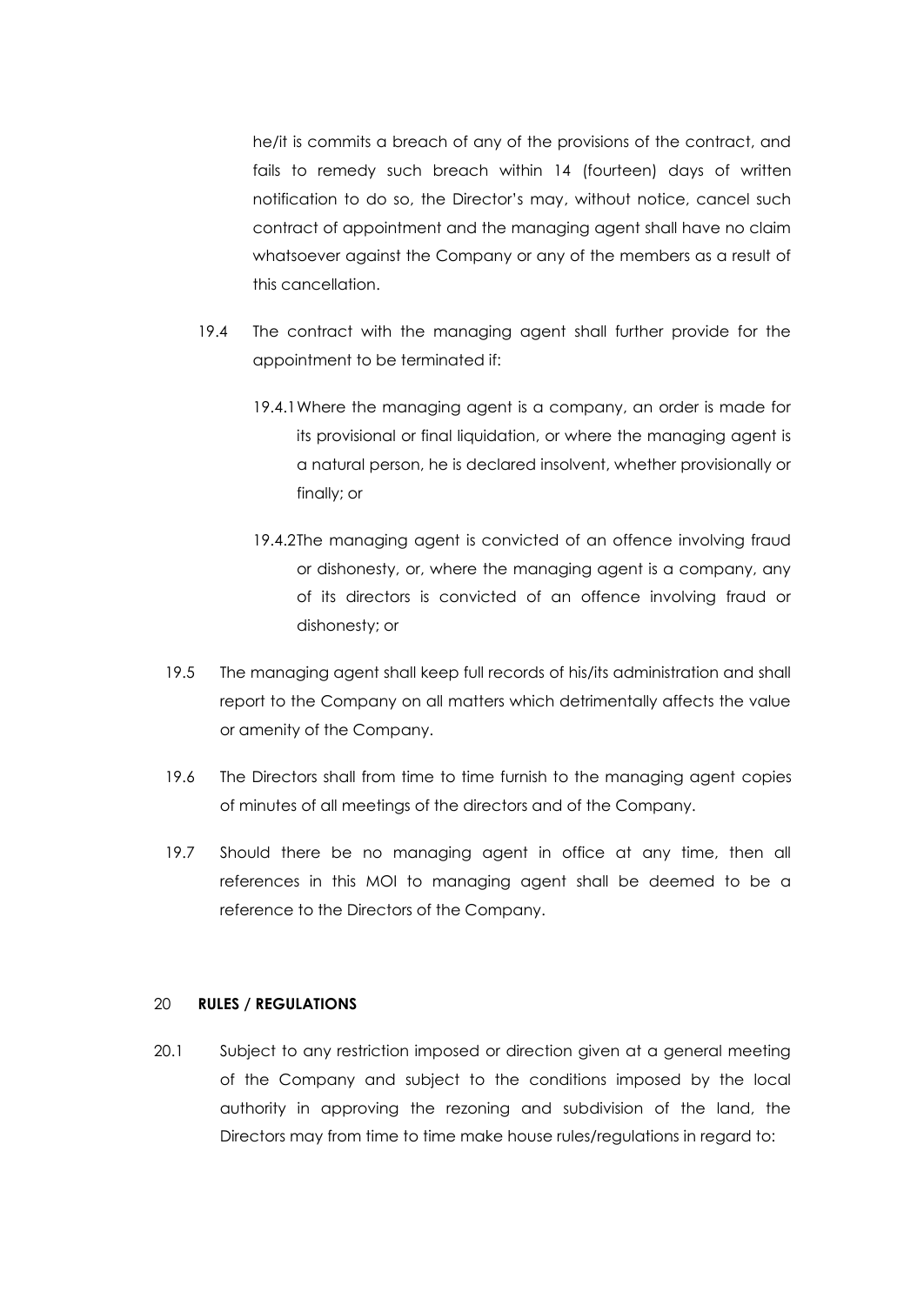- 20.1.1 the standards and guidelines for the architectural design of all buildings and out-buildings, structures of any nature, swimming pools, tennis courts and all additions, signage and alterations to any such buildings, outbuildings or structures, including fencing erected or to be erected on the land, and in particular to control the design of the exterior of such buildings, out-buildings or structures and the materials used on such exteriors to ensure an attractive, aesthetically pleasing and coordinated character to all buildings on the property;
- 20.1.2 the siting of all buildings, out-buildings, structures of any nature, swimming pools, tennis courts, signage and all additions and alterations to any thereof;
- 20.1.3 the preservation of the built and general environment;
- 20.1.4 the right to prohibit, restrict or control the keeping of any animal;
- 20.1.5 the conduct of any persons, including the public (which may be allowed access, on such conditions as the Company shall regulate, to all amenities on the land) , on the land for the prevention of nuisance of any nature to any member;
- 20.1.6 the preservation of the natural environment on the land; the use of services and recreation areas, amenities and facilities, including the right to charge a reasonable fee for the use thereof, as determined by the directors from time to time;
- 20.1.7 for the furtherance and promotion of any of the objects of the Company and/or for the better management of the affairs of the Company and or for the advancement of the interests of the members and/or the residents on the land;
- 20.1.8 for the maintenance of all buildings, out buildings, structures, improvements of any nature, signage and landscaping on the land;
- 20.1.9 the controlling of the number of occupiers permitted on any one Erf;
- 20.1.10 control of traffic and parking on the land.
- 20.1.11 the rate of interest applicable to amounts owing by members to the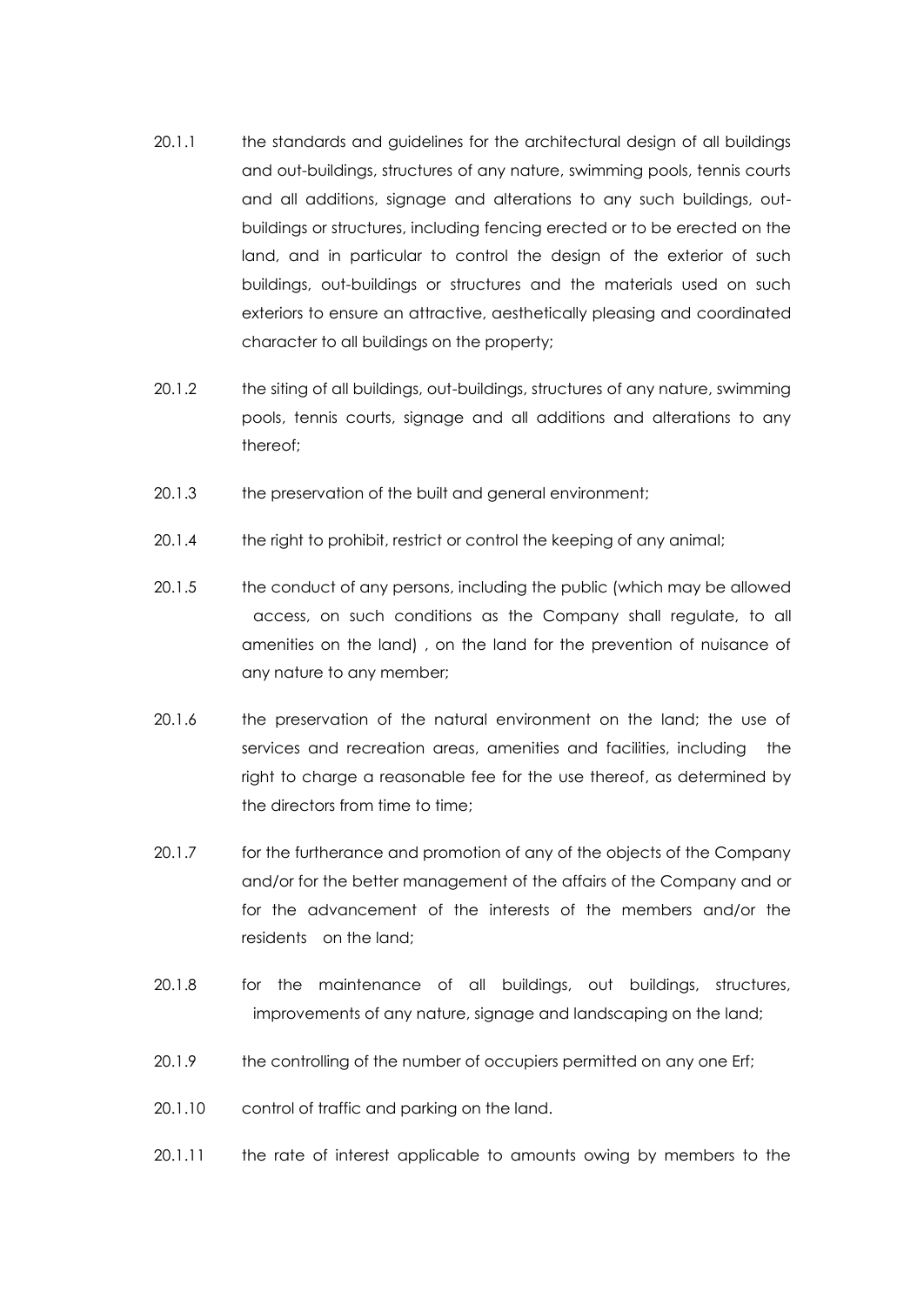Company in terms of clause [7](#page-9-1) above.

- 20.1.12 For the enforcement of any of the rules made by the Directors in terms of this clause, or of any of the provisions of this MOI generally, and further subject to the provisions of clause [7,](#page-9-1) the Directors may:-
- 20.1.12.1 give notice to the member concerned requiring him to remedy such breach within such period as the Directors may determine;
- 20.1.12.2 take or cause to be taken such steps as they may consider necessary to remedy the breach of the rule or provision of which the member may be guilty, and debit the cost of so doing to the member concerned, which amount shall be deemed to be the debt owing by the member concerned to the Company; and/or
- 20.1.12.3 take such action including proceedings in court, as they may deem fit;
- 20.1.12.4 impose, in their sole discretion, spot fines, other charge or impost on the member concerned, which the Directors may deem appropriate.
- 20.2 In the event of the Directors instituting any legal proceedings against any member or resident on the land for the enforcement of any of the rights of the Company in terms hereof, the Company shall be entitled to recover all legal costs so incurred from the member or resident concerned, calculated as between attorney and own client, including tracing fees and collection commission.
- 20.3 In the event of any breach of the rules or provisions by the members of any member's household or his guests or lessees, such breach shall be deemed to have been committed by the member himself, but without prejudice to the aforegoing, the Directors may take or cause to be taken such steps against the person actually committing the breach as they may in their discretion deem fit.
- 20.4 In the event of any member disputing the fact that he has committed a breach of any of the rules, a committee of three Directors appointed by The Chairman for the purpose shall adjudicate upon the issue at such time and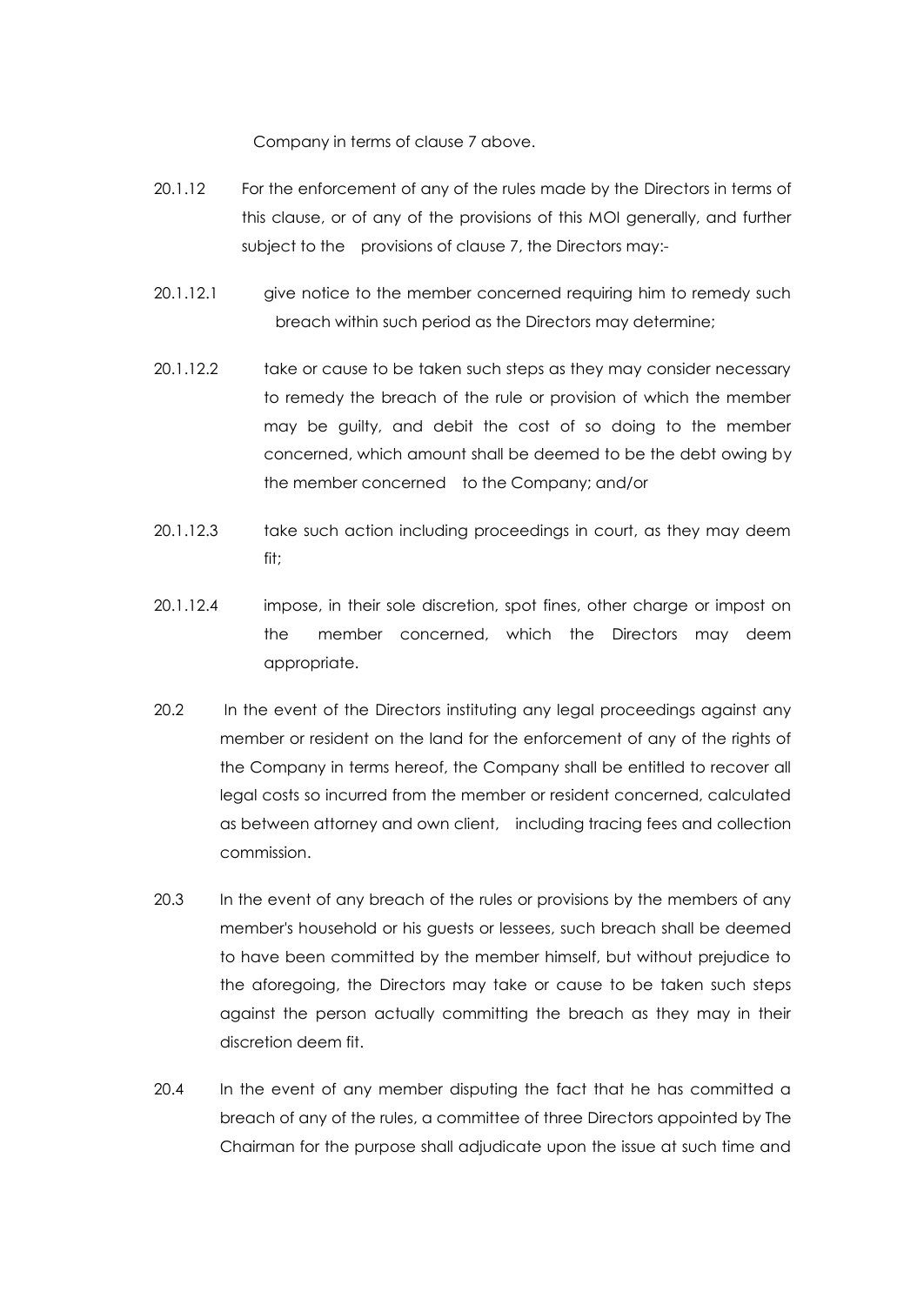in such manner and according to such procedure (provided that natural justice shall be observed) as The Chairman may direct.

- 20.5 Notwithstanding anything to the contrary herein contained, the Directors may in the name of the Company enforce the provisions of any rules by civil application or action in a court of competent jurisdiction and for this purpose may appoint attorneys and counsel as they may deem fit.
- 20.6 The Company may in general meeting itself make any rules which the Directors may make and may in general meeting vary or modify any rule made by it or by the Directors from time to time.

#### 21 **ANNUAL FINANCIAL STATEMENTS**

- 21.1 Notwithstanding the provisions of clause:
	- 21.1.1 the Company shall keep all such accurate and complete accounting records, in English, as are necessary to enable the Company to satisfy its obligations in terms of:
		- 21.1.1.1 the Act;
		- 21.1.1.2 any other law with respect to the preparation of financial statements to which the Company may be subject;
		- 21.1.1.3 the Regulations; and
		- 21.1.1.4 this MOI; and
	- 21.1.2 the Company shall each year prepare annual financial statements within 6 (Six) months after the end of its financial year, or such shorter period as may be appropriate to provide the required notice of an annual general meeting in terms of section 61(7).
- 21.2 The Company shall appoint an accounting officer and or auditor, or as soon as reasonably possible after its annual general meeting. If the Company appoints a firm as its auditor and or accounting officer, any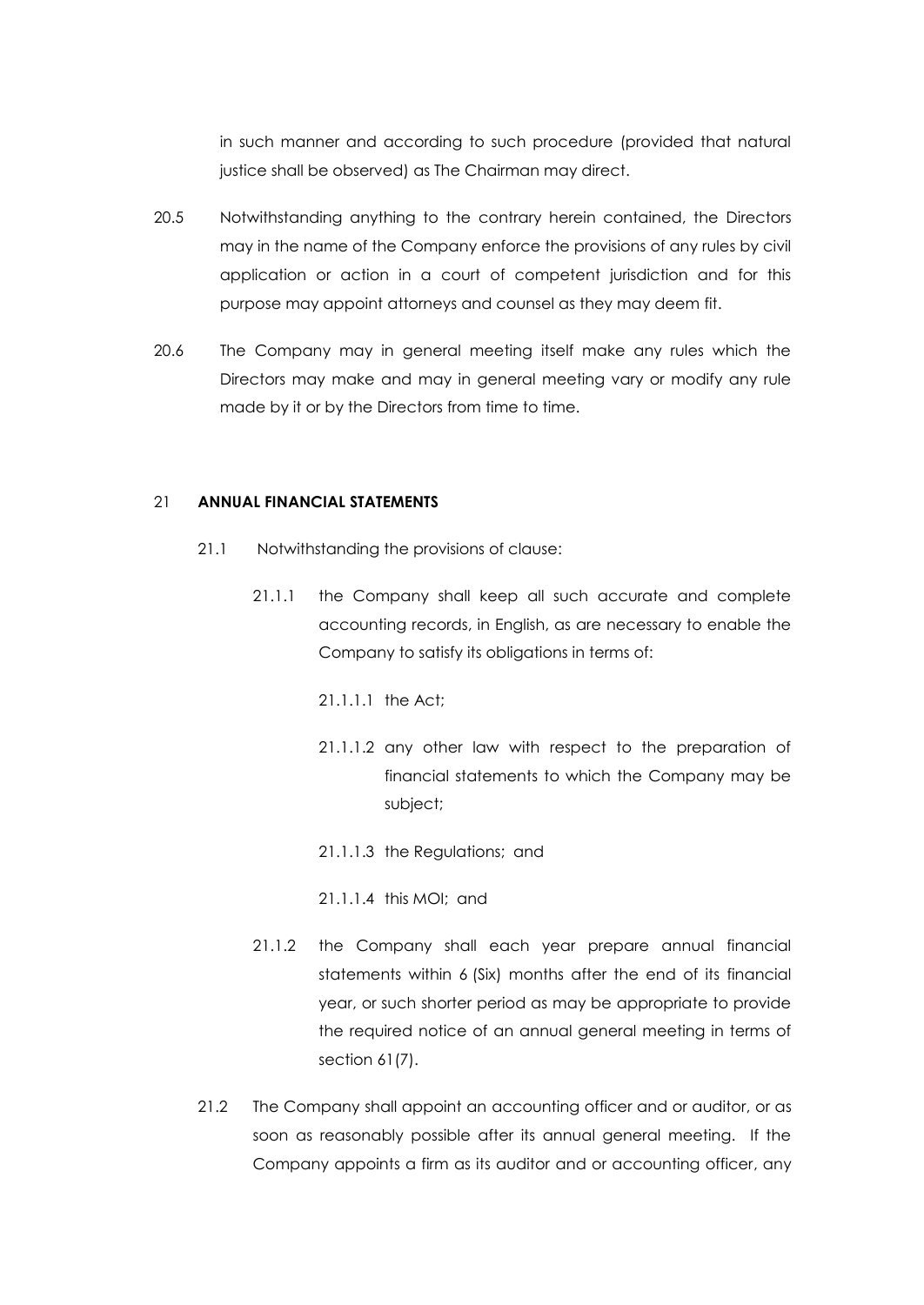change in the composition of the members of that firm shall not by itself create a vacancy in the office of the accounting officer and or auditor.

- 21.3 For purposes of the affairs of the Company, with regard to and/or relating to the accounting officer and or auditor of the Company, the provisions of sections 90(1), 90(2)(a), 90(5), 90(6)(a)(i), 90(6)(a)(ii), 90(6)(c), 91(1), 91(2), and 93(1) are incorporated, *mutatis mutandis*, into this MOI.
- 21.4 In the event that the annual financial statements of the Company –
- 21.4.1 are required to be audited pursuant to regulations made in terms of section 30(7), as contemplated in section 30(2)(b)(i), or as otherwise contemplated in the Act, the annual financial statements shall be so audited in accordance with the relevant provisions of the Act; and
- 21.4.2 are required to be audited, independently reviewed, or otherwise assessed in terms of any statute other than the Act, or a regulatory order, the Company shall comply with its relevant obligations in that regard.
- 21.5 Subject to clause 21.4 and notwithstanding any contrary provision in the Act, the annual financial statements shall be prepared and or audited as set out in herein.
- 21.6 In the event that the annual financial statements are to be audited pursuant to the provisions of clause 21.4 the annual financial statements shall be prepared on a basis that is not inconsistent with any unalterable or non-elective provision of the Act and shall –
	- 21.6.1 satisfy, as to form and content, the financial reporting standards of IFRS; and
	- 21.6.2 subject to and in accordance with IFRS, as the case may be
		- 21.6.2.1 present fairly the state of affairs and business of the Company and explain the transactions and financial position of the business of the Company;
		- 21.6.2.2 show the Company's assets, liabilities and equity, as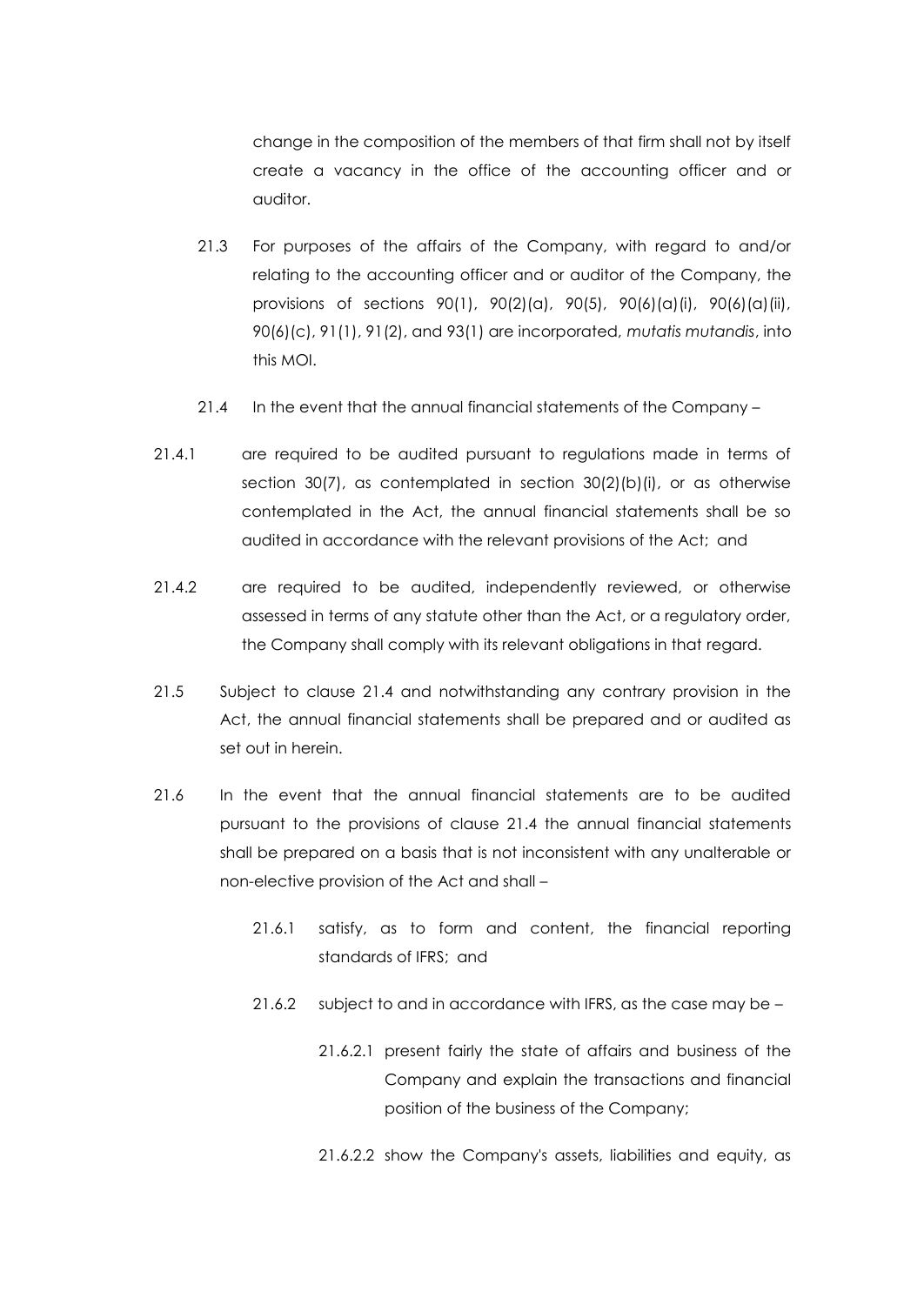well as its income and expenses;

- 21.6.2.3 set out the date on which the statements were produced and the accounting period to which they apply; and
- 21.6.2.4 bear on the first page thereof a prominent notice indicating that the annual financial statements have been audited and the name and professional designation of the person who prepared them.

## 22 **ANNUAL BUDGET**

- 22.1 the executive Directors shall every year prior to the Annual General Meeting of the company, submit to the Board for approval a proposed annual budget for the conduct of the business during the next financial year, in the form and level of detail determined by the Board from time to time.
- 22.2 the annual budget shall include but not be limited to
	- 22.2.1 a projected income statement, balance sheet and cash flow statement for the ensuing financial year; and
	- 22.2.2 a capital expenditure programme specifying amounts outstanding on approved capital expenditure brought forward from the prior year as well as proposed future capital expenditure commitments of the company.
	- 22.2.3 until such time as the new annual budget has been approved in accordance herewith, the previous annual budget (indexed), will be applied by the Board and will be binding on the parties as if it had been approved in accordance with this clause 22.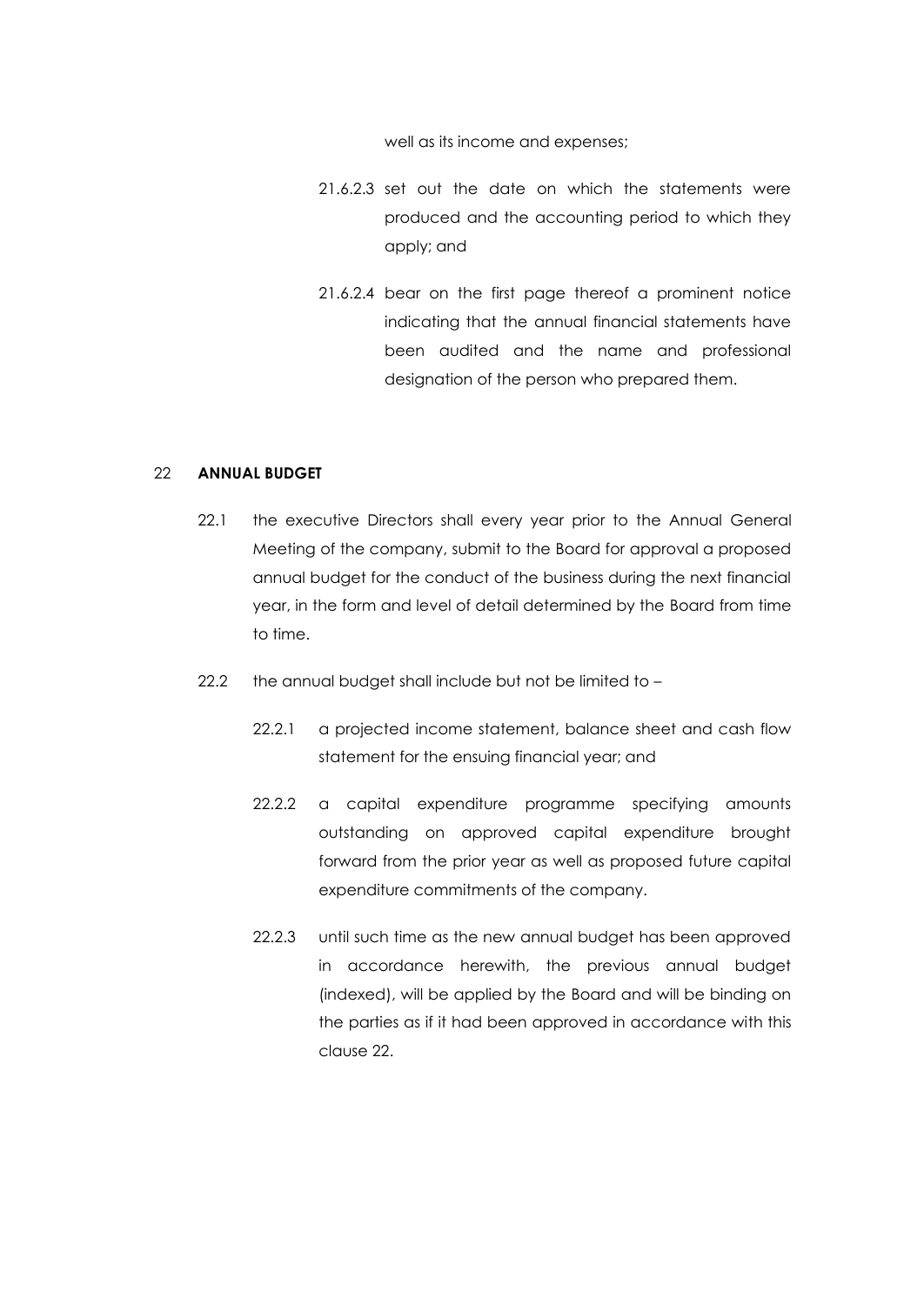#### 23 **DIRECTORS EXPENSES AND REMUNERATION**

- 23.1 Directors shall be entitled to be repaid all reasonable and bona fide expenses incurred by them respectively in or about the performance of their duties as Directors, if resolved by all Directors.
- 23.2 The Directors may pay any Director who serves on any committee or who devotes special attention to the business of the Company, or otherwise performs services which in the opinion of the Directors are outside the scope of the ordinary duties of a director, such extra remuneration as they may determine.

# 24 **NOTICES**

- 24.1 All notices intended or required to be given by the Company to any member of the Company shall be given in writing either:
	- 24.1.1 personally; or
	- 24.1.2 by sending the same through the post in a prepaid letter, envelope or wrapper addressed to such member at his registered address; or
	- 24.1.3 by Electronic Communication.
- 24.2 Any notice sent by post shall be deemed to have been given on the day on which the letter, envelope or wrapper containing the same is posted, and in proving such service it shall be sufficient to prove that the letter, envelope or wrapper containing the notice was properly addressed and put in the post.
- 24.3 Any notice or other document, if sent by the Company by means of Electronic Communication, shall be deemed to have been served at the time at which the Company releases the Electronic Communication.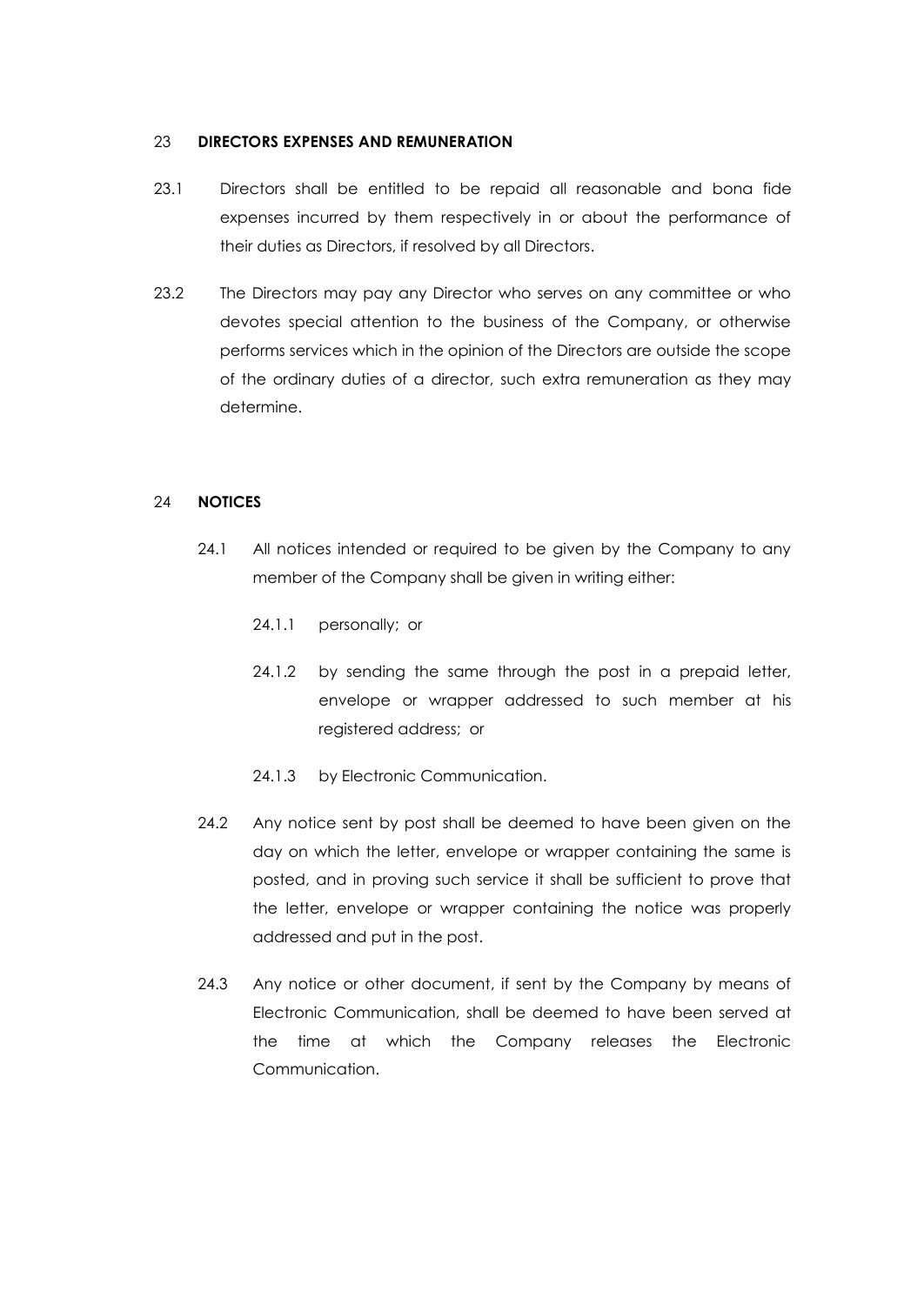#### 25 **AMENDMENT OF MOI**

- 25.1 This MOI may only be altered or amended in the manner set out in sections 16 (other than 16(1)(b)), 17 or 152(6)(b).
- 25.2 The Board, or any individual authorised by the Board, may alter this MOI in any manner necessary to correct a patent error in spelling, punctuation, reference, grammar or similar defect on the face of the document by:
	- 25.2.1 publishing a notice of any alteration made by delivering a copy of such amendments to each Shareholder by ordinary mail; and
	- 25.2.2 Filing a notice of the alteration.
- 25.3 An amendment of this MOI will take effect from the later of:
	- 25.3.1 the date on, and time at, which the Commission accepts the Filing of the notice of amendment contemplated in section 16(7); and
	- 25.3.2 the date, if any, set out in the said notice of amendment,

save in the case of an amendment that changes the name of the Company, which will take effect from the date set out in the amended registration certificate issued by the Commission.

### <span id="page-36-0"></span>26 **COMPANY RULES**

- 26.1 The Board is authorised to make, amend or repeal any necessary or incidental rules relating to the governance of the Company in respect of matters that are not addressed in the Act or in this MOI by:
	- 26.1.1 publishing a copy of any Rules or amendments to such Rules made in terms of section 15(3) to 15(5) by delivering a copy of such Rules or amendments to each member by ordinary mail*;* and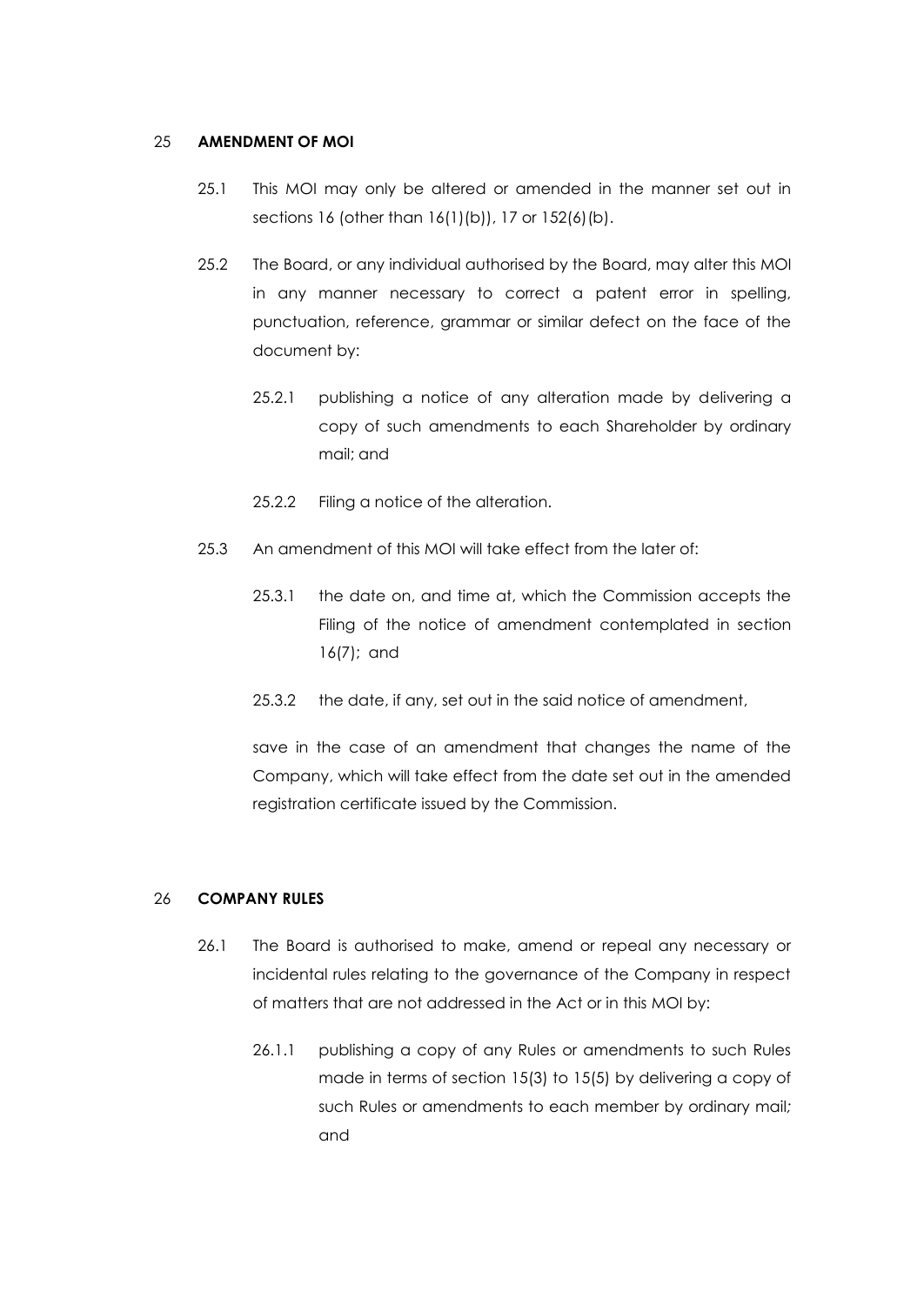26.1.2 Filing a copy of those Rules.

- 26.2 Any Rules so made shall take effect and become binding in the manner contemplated in section 15(4).
- 26.3 The Board, or any individual authorised by the Board, may alter the Rules, in any manner necessary to correct a patent error in spelling, punctuation, reference, grammar or similar defect on the face of the document by –
	- 26.3.1 publishing a notice of any alteration made by delivering a copy of such amendments to each Shareholder by ordinary mail; and
	- 26.3.2 Filing a notice of the alteration.

### 27 **RESTRICTIONS IMOSED IN FAVOUR OF THE LOCAL AUTHORITY**

- 27.1 The Company shall not be deregistered without the prior written consent of the Local Authority;
- 27.2 The access erf and clubhouse shall not be alienated or transferred or rezoned without the consent of the Local Authority having first been obtained.

### 28 **GENERAL**

28.1 Whenever the Directors consider that the appearance of any land or building vested in a member is such as to be unsightly or injurious to the amenities of the surrounding area or the property generally, the Directors may serve notice on such member to take such steps as may be specified in the notice to eliminate such unsightly or injurious condition. In the event of the member failing within a reasonable time, to be specified in such notice, to comply therewith, the Directors may enter upon the land or buildings concerned and take such steps as may be necessary, and recover the costs thereof from the member concerned, which costs shall be deemed to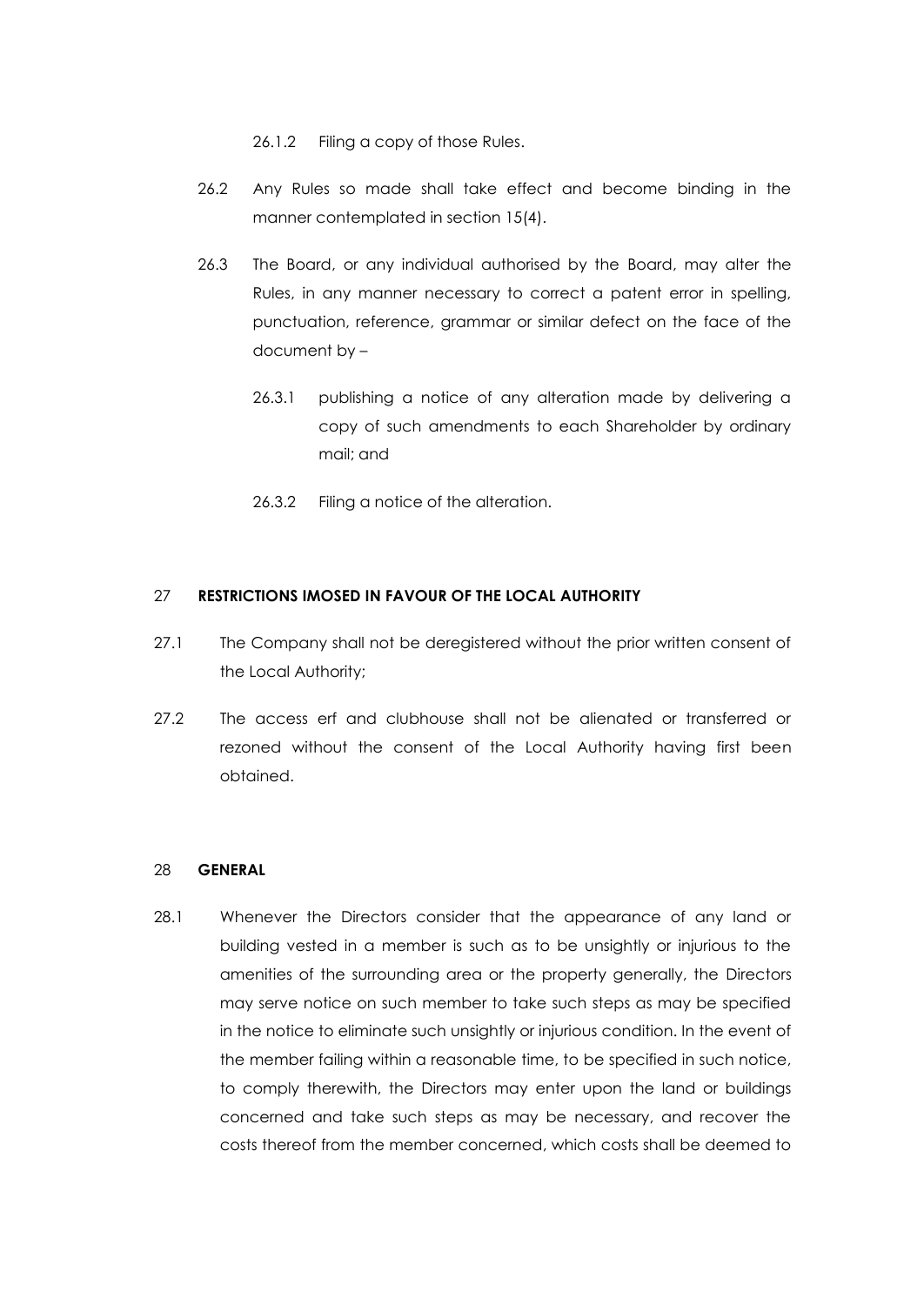be a debt owing to the Company.

- 28.2 The Company may require any member to maintain a sidewalk adjacent to his land in the scheme and in the event of such member failing to do so to the satisfaction of the Company, the Company shall be entitled to take such action as may be necessary for the maintenance of such sidewalk and to charge such member concerned.
- 28.3 Should the Company provide security services and or other services to the members in the scheme, all members shall be obliged to:
- 28.3.1 Permit the installation of any such equipment for the purposes of such services as may be determined by the Company from time to time;
- 28.3.2 Make payment of the charges raised by the Company in respect of such services;
- 28.3.3 Abide by such terms and conditions of the provisions of such services as may be laid down by the Company from time to time.
- 28.4 Where a boundary of a member's land also constitutes a boundary of the scheme, such member shall be obliged to permit the Company to erect upon such land immediately adjacent to such boundary, such walling, fencing, barbed wire, or other equipment as the Company may determine. Such member shall not be entitled to interfere in any manner whatsoever with such walling, fencing, barbed wire, or other equipment to effect repairs as may be necessary from time to time. Should any member wishing to erect his own walling, fencing, barbed wire, or other equipment, he shall be obliged to erect same within the walling or fencing referred to above and subject to such conditions as the Company may lay down and to permit the Company access to such walling, fencing, barbed wire, or other equipment concerned.
- 28.5 The Directors shall be obliged in giving such notice to act reasonably. In the event of any dispute, the member shall bear the onus of establishing that the Directors acted unreasonably.
- 28.6 The Company may enter into agreements with members for the provision of amenities and service to the members and to levy a reasonable charge in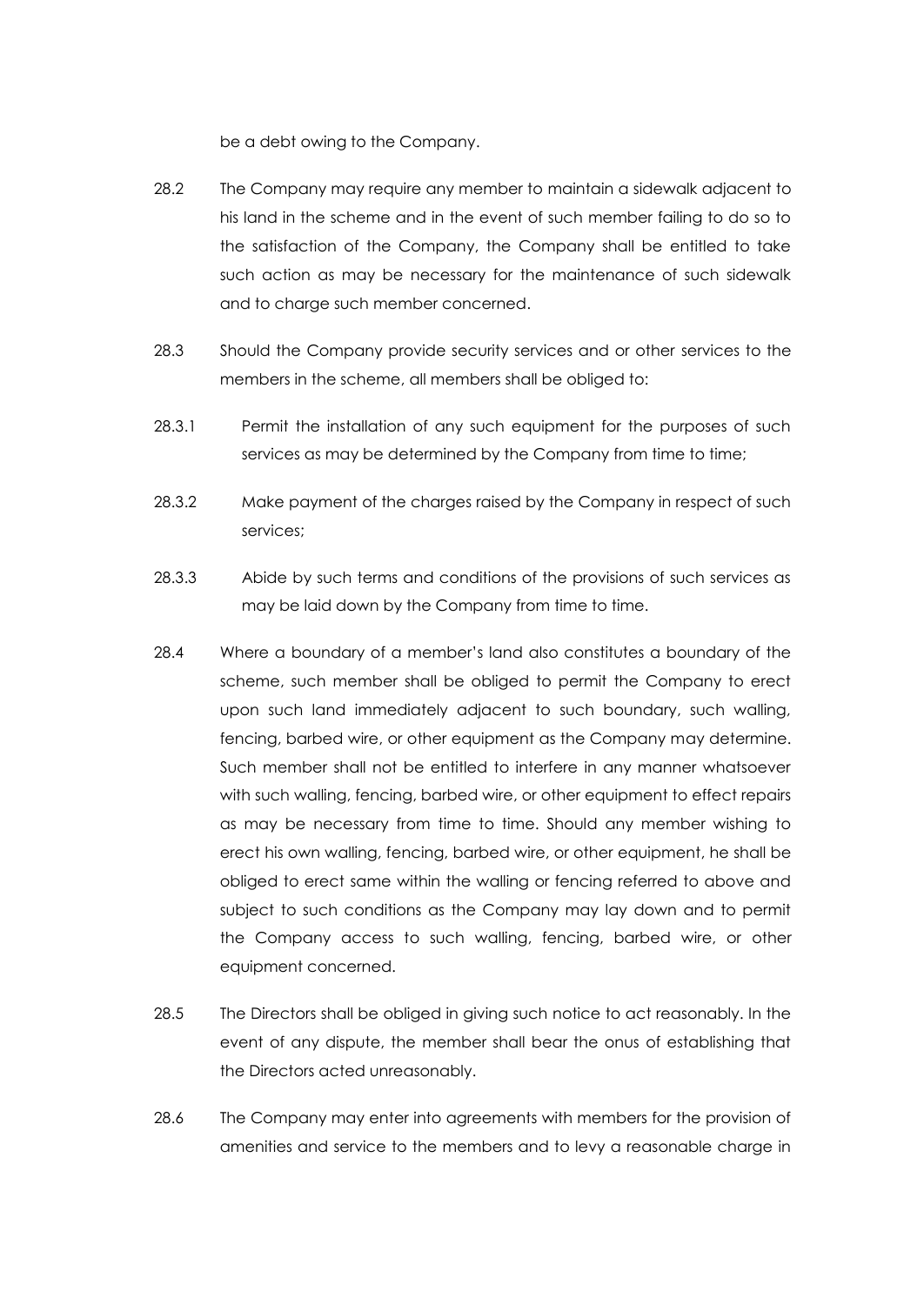respect of the provision thereof.

- 28.7 No member ceasing to be a member of the Company for any reasons shall (nor shall such member's, executors, curators, Directors or liquidators) have any claim upon or interest in or right to the funds or any land of the Company.
- 28.8 The Company may claim from any member or his estate any levy arrears, and interest or other sums due from him to the Company at the time of his ceasing to be a member.
- 28.9 Any person using any of the services, land or facilities of the Company does so entirely at his own risk.

#### 29 **DISPUTES**

- 29.1 Any dispute arising out of or in connection with this MOI, including the cancellation thereof, must be determined in terms of this MOI, except when an interdict is sought for urgent relief which may be obtained from a court of competent jurisdiction.
- 29.2 If a dispute arises, the party who wishes to have the dispute determined must notify the other party thereof. Unless the dispute is resolved amongst the parties to that dispute within 14 (fourteen) days of such notice, either of the parties may refer the dispute to determination in terms of this article.
- 29.3 If a party exercises his right in terms of clause 29.2 to refer the dispute for determination, such dispute shall be referred to the following who shall in each case have a minimum of 5 (five) years experience in their field:-
- 29.3.1 if the dispute is primarily an accounting matter, a practising chartered accountant;
- 29.3.2 if the dispute is primarily a legal matter, a practising attorney or advocate;
- 29.3.3 if the dispute is primarily a matter relating to the measurement in any way of any building construction or any aspect thereof, a practising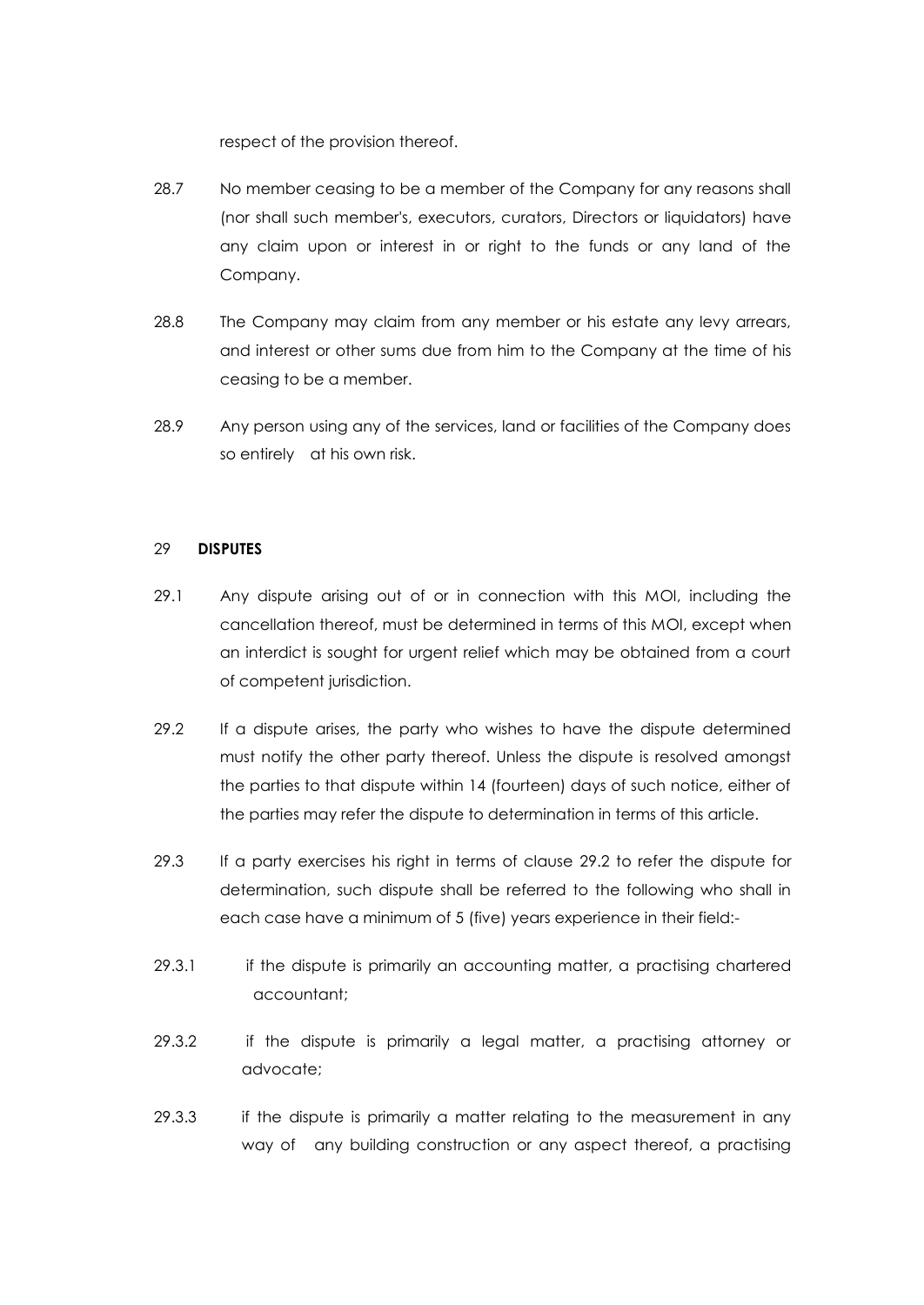quantity surveyor;

- 29.3.4 if the dispute is primarily a matter relating to any defect in any building construction, a practising engineer;
- 29.3.5 if the dispute is primarily one relating to the aesthetics of a building, on an Erf, a practising architect;
- 29.3.6 If the parties are unable to agree either on the person referred to in clause 29.3 or on the classification of the dispute within a period of 3 (three) days of either party having given notice to the other, proposing an appointee or alternative appointees, then the person shall be nominated by the President for the time being of the Law Society of the Northern Provinces.
- 29.3.7 Any person agreed upon and nominated as aforesaid ("the expert"), shall in all respects act as an expert and not as an arbitrator.
- 29.3.8 The proceedings shall be on an informal basis, it being the intention that a decision should be reached as expeditiously as possible, subject only to the due observance of the principles of justice.
- 29.3.9 The parties shall use their best endeavours to procure that the decision of the expert shall be given within 21 (twenty-one) days or so soon thereafter as possible, after it has been demanded.
- 29.3.10 The decision of the expert shall be final and binding upon all parties and capable of being made an order of court on application by any of them.
- 29.3.11 The costs of and incidental to any such proceedings, including the fees of the expert, shall be in the discretion of the expert who shall be entitled to direct the allocation of the costs, and whether they shall be taxed as between "party and party" or as between "attorney and client".
- 29.3.12 The provisions of this clause constitute the irrevocable consent of the parties to any proceedings in terms thereof and none of the parties shall be entitled to withdraw therefrom or claim in any such proceedings that it is not bound by such provisions.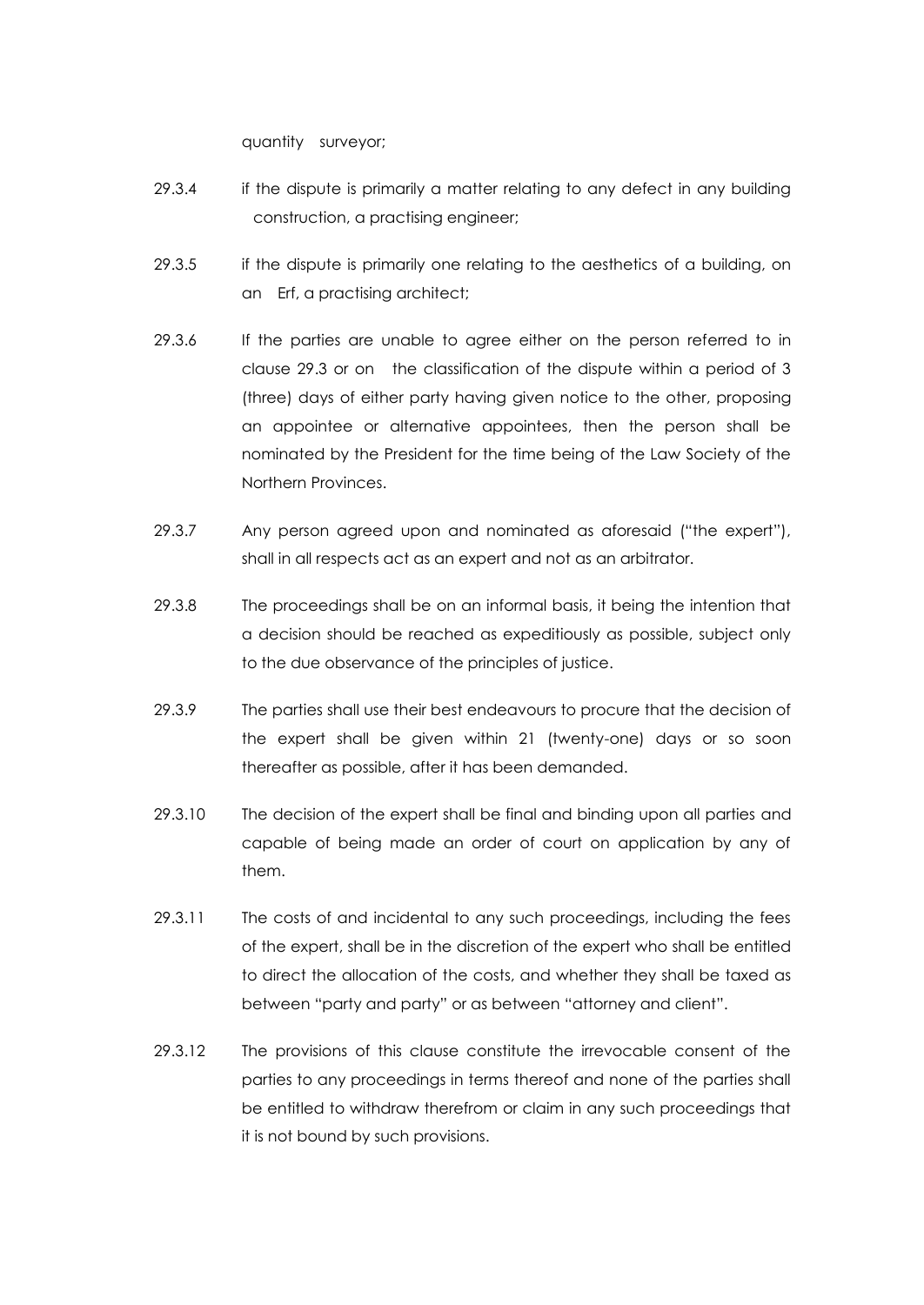#### 30 **INDEMNITY**

- 30.1 All Directors shall be indemnified against any liabilities bona fide incurred by them in their respective capacities, whether defending any proceedings, civil, criminal or otherwise, in which relief is granted to any person/s by a Court.
- 30.2 Every Director, servant, agent and employee of the Company, and the auditors, shall be indemnified by the Company against (and it shall be the duty of the Directors out of the funds of the Company to pay) all costs, losses and expenses (including travelling expenses) which such person or persons may incur or become liable for by reason of any contract entered into, or any act or deed done, by such person or persons in the discharge of any of his/their respective duties.

#### 31 **PROXIES**

- 31.1 A member may be represented at a general meeting by a proxy, who need not be a member of the company;
- 31.2 To be effective at a meeting or adjourned meeting, a proxy together with the original or a notarially certified copy of any power of attorney or other authority under which it is signed must be lodged with the company at least forty eight hours before the commencement of the meeting or adjourned meeting concerned but the Board may from time to time determine that such documents:-
- 31.2.1 are to be lodged via email, fax or hand delivery;
- 31.2.2 are to be lodged a certain number of hours before, not exceeding fortyeight in all; or
- 31.2.3 before the meeting; or
- 31.2.4 must be delivered at any time before the meeting, and may not be delivered during the meeting;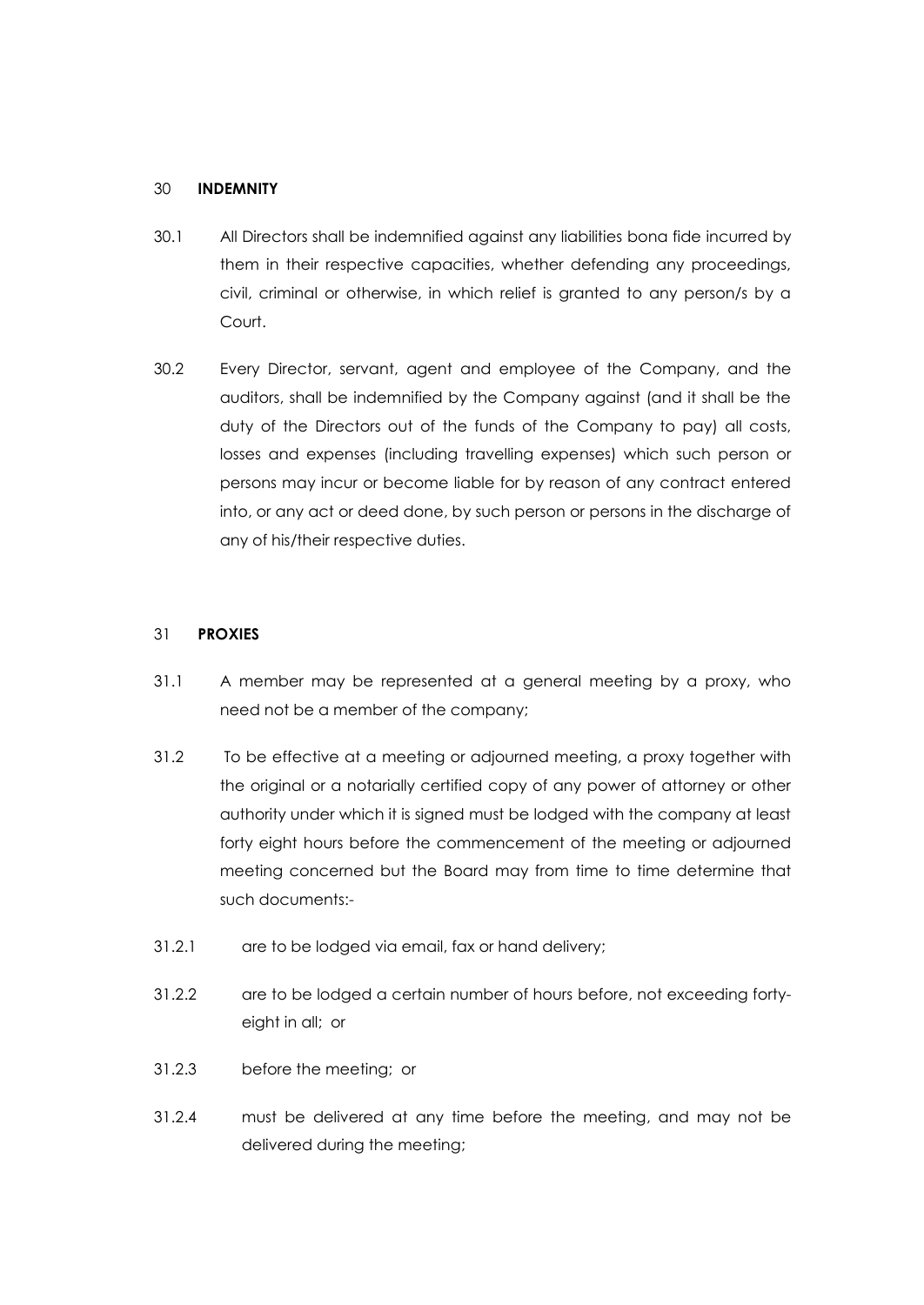31.2.5 The instrument appointing a proxy shall be in the form as per annexure "B" hereto or as near thereto as circumstances permit.

# **ADOPTION**

This MOI was adopted by the Directors of the Company in accordance with section 13(1) as evidenced by the following signatures made by each of them or on their behalf –

| <b>Signature of DIRECTOR</b>        |  |
|-------------------------------------|--|
| <b>Name</b>                         |  |
| <b>Registration/Identity Number</b> |  |
| <b>Date</b>                         |  |

| <b>Signature of DIRECTOR</b>        |  |
|-------------------------------------|--|
| <b>Name of DIRECTOR</b>             |  |
| <b>Registration/Identity Number</b> |  |
| <b>Date</b>                         |  |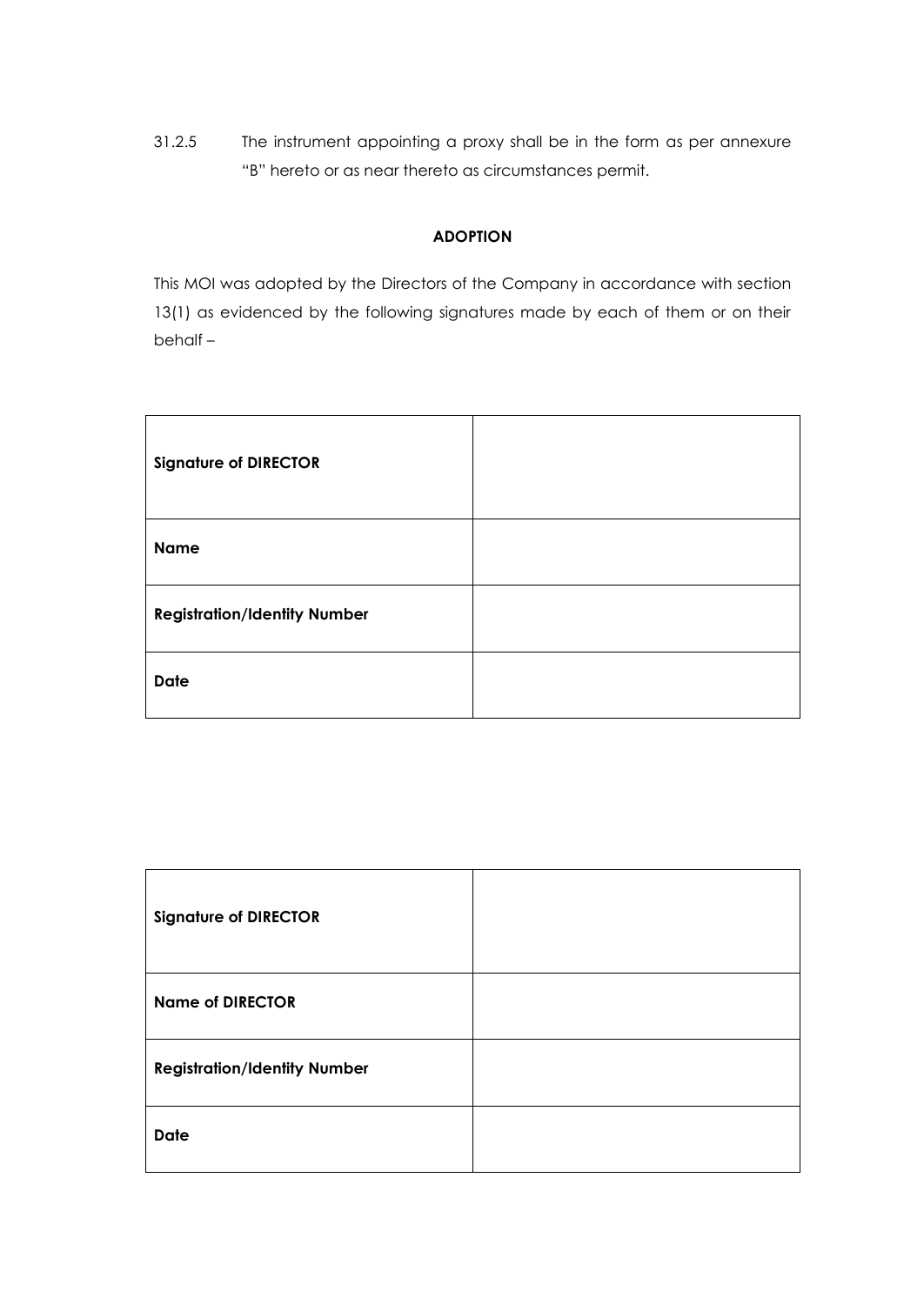| <b>Signature of DIRECTOR</b>        |  |
|-------------------------------------|--|
| <b>Name of DIRECTOR</b>             |  |
| <b>Registration/Identity Number</b> |  |
| <b>Date</b>                         |  |

| <b>Name of DIRECTOR</b>             |  |
|-------------------------------------|--|
| <b>Registration/Identity Number</b> |  |
| <b>Date</b>                         |  |

| <b>Signature of DIRECTOR</b>        |  |
|-------------------------------------|--|
| <b>Name of DIRECTOR</b>             |  |
| <b>Registration/Identity Number</b> |  |
| <b>Date</b>                         |  |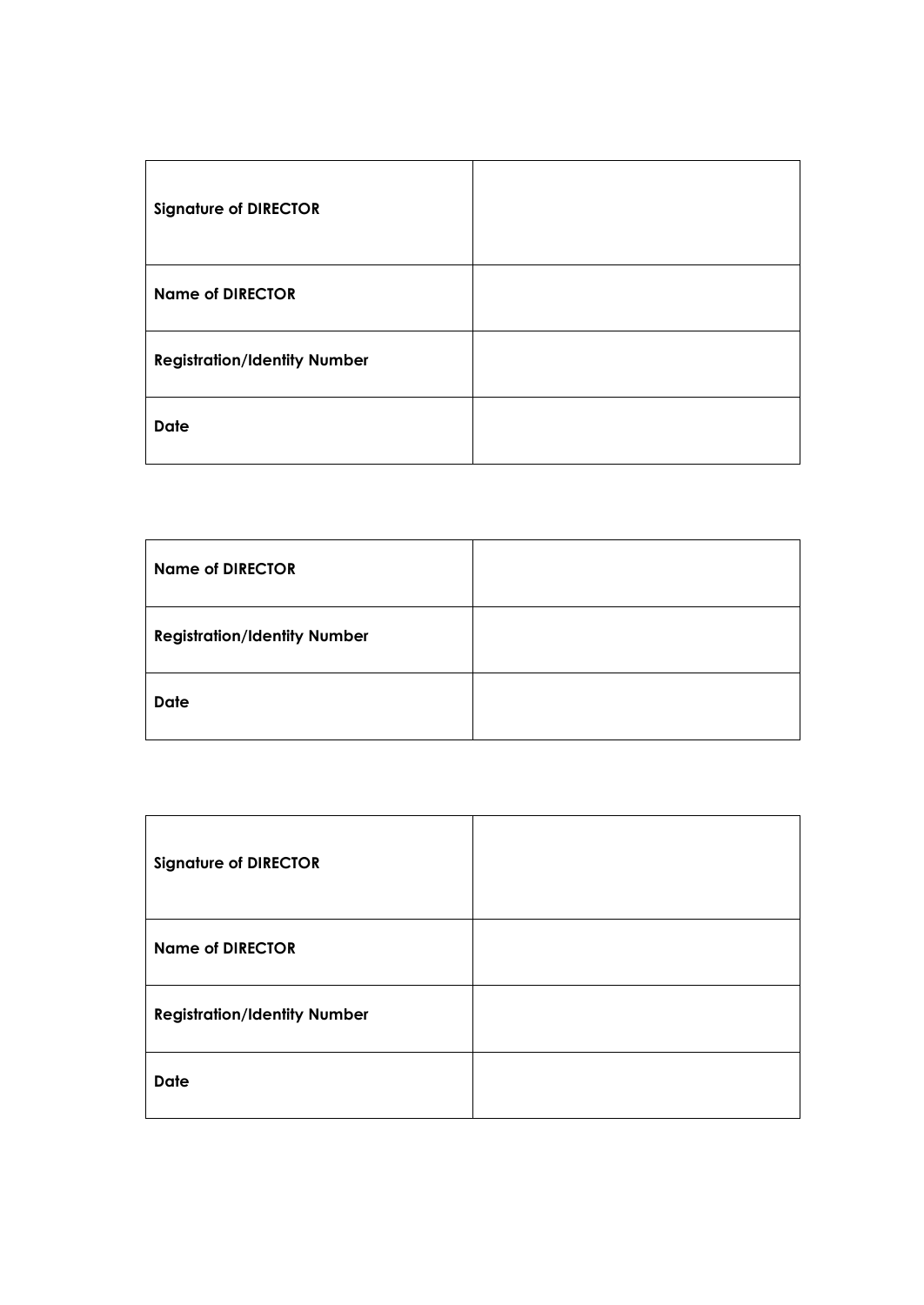| <b>Signature of DIRECTOR</b>        |  |
|-------------------------------------|--|
| <b>Name of DIRECTOR</b>             |  |
| <b>Registration/Identity Number</b> |  |
| <b>Date</b>                         |  |

| <b>Signature of DIRECTOR</b>        |  |
|-------------------------------------|--|
| <b>Name of DIRECTOR</b>             |  |
| <b>Registration/Identity Number</b> |  |
| <b>Date</b>                         |  |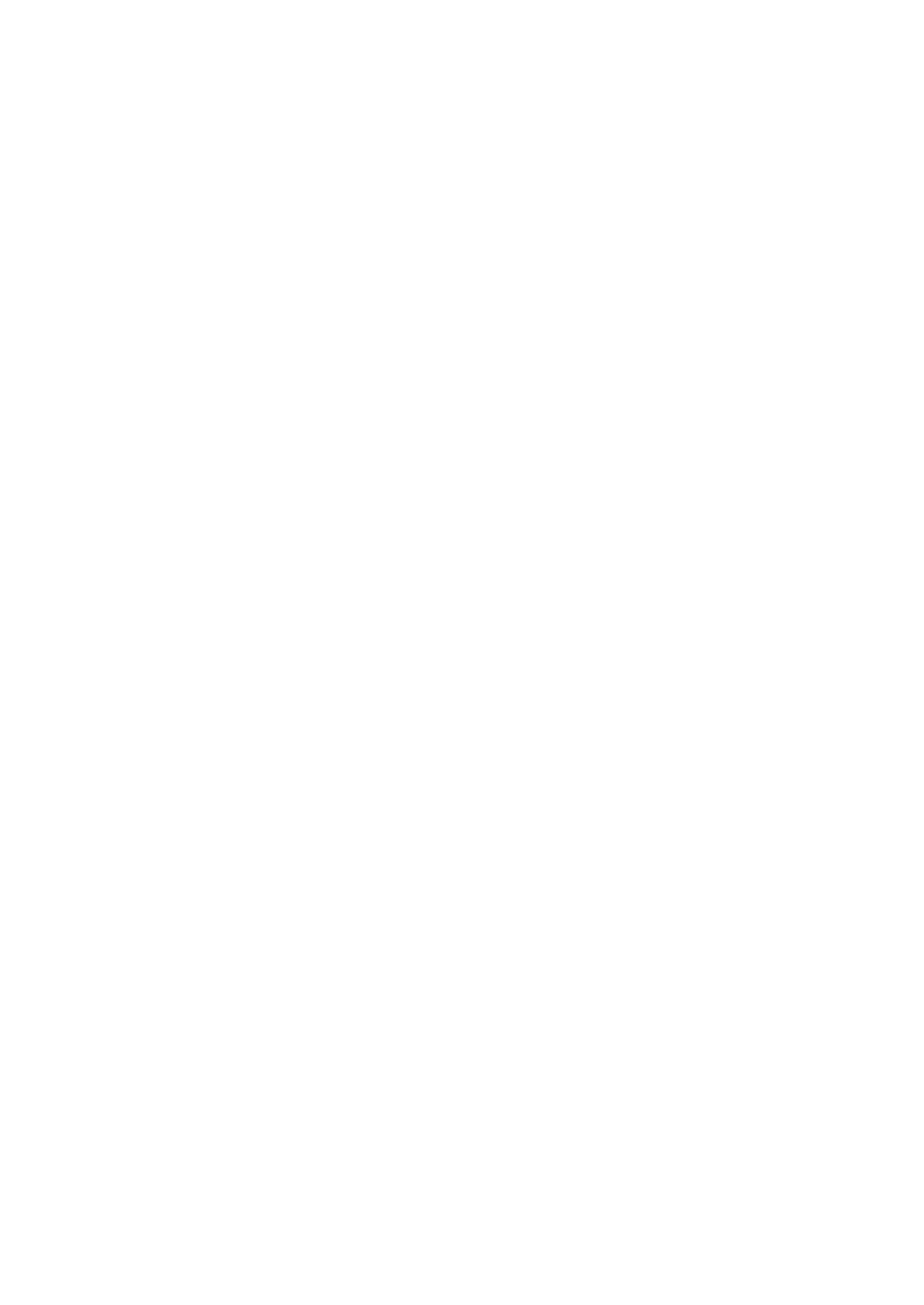# **PROXY BIRDWOOD HOMEOWNERS ASSOCIATION (Non Profit Company)**

| for me on my behalf at the annual general meeting (as the case may be) of the |
|-------------------------------------------------------------------------------|
|                                                                               |
| adjournment thereof as follows:-                                              |
|                                                                               |